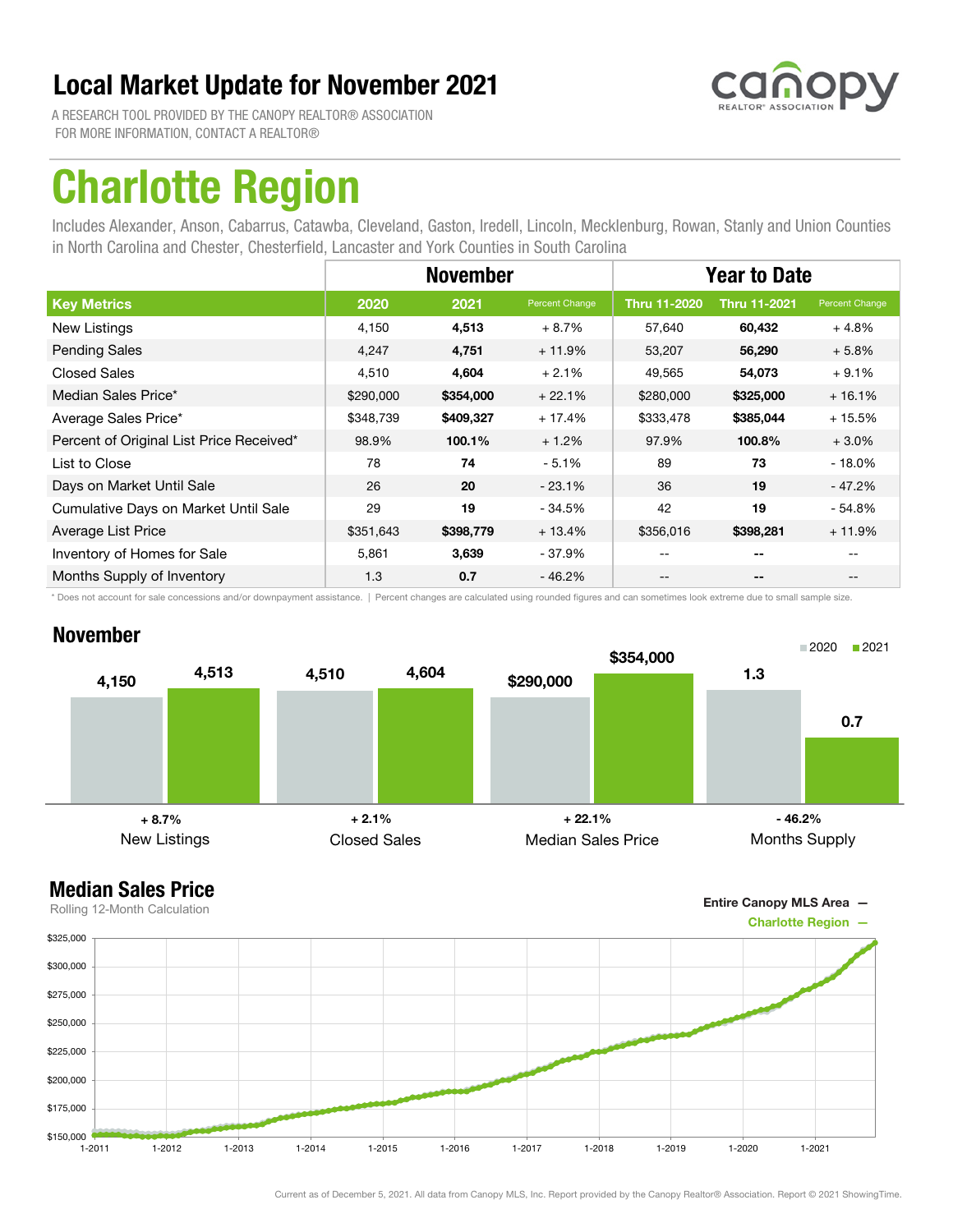

A RESEARCH TOOL PROVIDED BY THE CANOPY REALTOR® ASSOCIATION FOR MORE INFORMATION, CONTACT A REALTOR®

# Alexander County

North Carolina

|                                          | <b>November</b> |           |                | <b>Year to Date</b> |                     |                |
|------------------------------------------|-----------------|-----------|----------------|---------------------|---------------------|----------------|
| <b>Key Metrics</b>                       | 2020            | 2021      | Percent Change | <b>Thru 11-2020</b> | <b>Thru 11-2021</b> | Percent Change |
| New Listings                             | 20              | 26        | $+30.0%$       | 336                 | 372                 | $+10.7%$       |
| <b>Pending Sales</b>                     | 30              | 27        | $-10.0\%$      | 322                 | 344                 | $+6.8%$        |
| <b>Closed Sales</b>                      | 30              | 25        | $-16.7%$       | 307                 | 308                 | $+0.3%$        |
| Median Sales Price*                      | \$221,500       | \$285,000 | $+28.7%$       | \$182,000           | \$217,000           | $+19.2%$       |
| Average Sales Price*                     | \$270,365       | \$353,229 | $+30.6%$       | \$237,335           | \$264,219           | $+11.3%$       |
| Percent of Original List Price Received* | 96.0%           | 98.5%     | $+2.6%$        | 96.8%               | 98.3%               | $+1.5%$        |
| List to Close                            | 103             | 69        | $-33.0\%$      | 102                 | 70                  | $-31.4%$       |
| Days on Market Until Sale                | 47              | 20        | - 57.4%        | 51                  | 23                  | $-54.9%$       |
| Cumulative Days on Market Until Sale     | 47              | 20        | $-57.4%$       | 62                  | 24                  | $-61.3%$       |
| Average List Price                       | \$315,750       | \$265,700 | $-15.9%$       | \$269,644           | \$284,611           | $+5.6%$        |
| Inventory of Homes for Sale              | 39              | 31        | - 20.5%        | --                  | --                  |                |
| Months Supply of Inventory               | 1.4             | 1.0       | $-28.6\%$      | --                  | --                  |                |

\* Does not account for sale concessions and/or downpayment assistance. | Percent changes are calculated using rounded figures and can sometimes look extreme due to small sample size.

### November



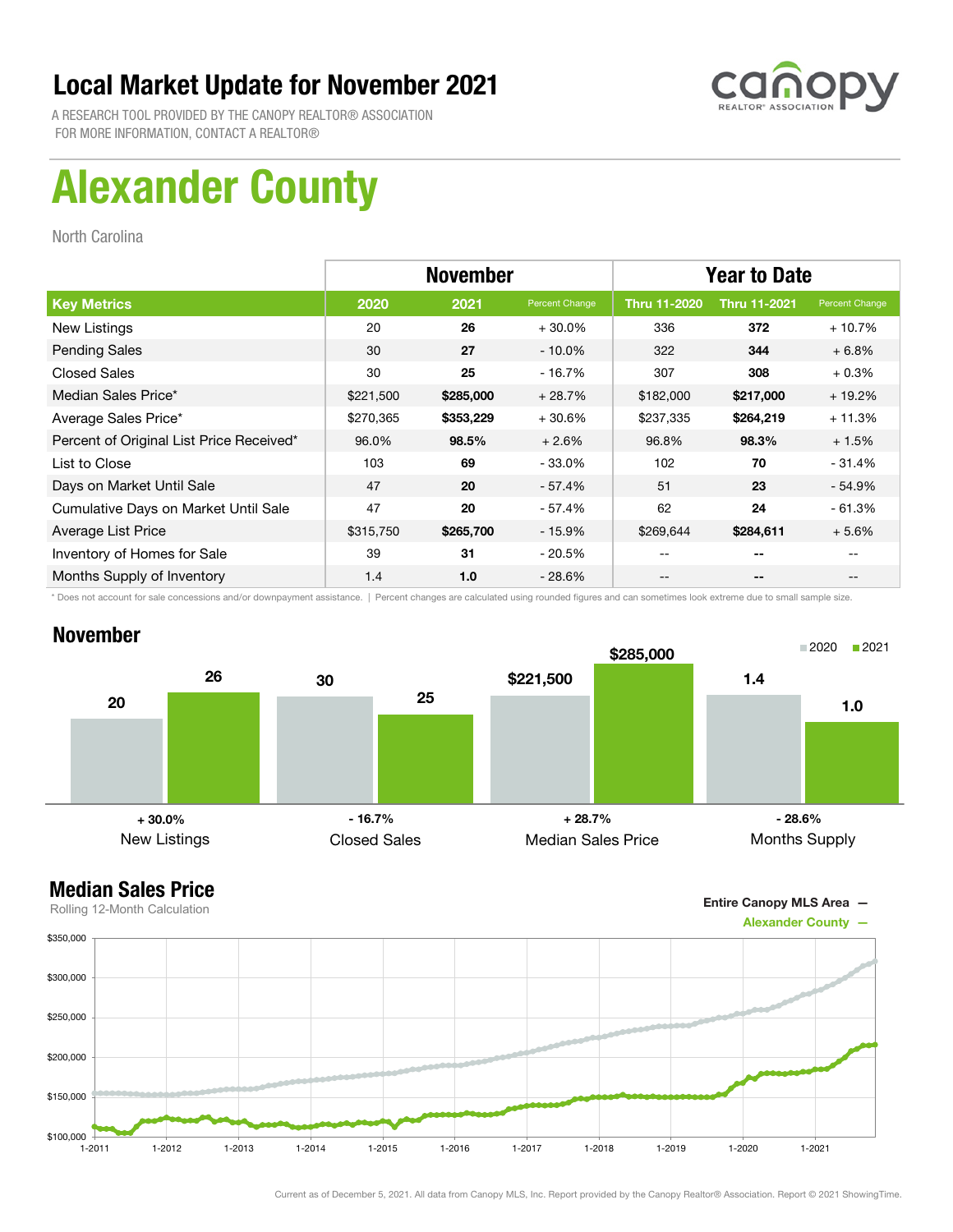

A RESEARCH TOOL PROVIDED BY THE CANOPY REALTOR® ASSOCIATION FOR MORE INFORMATION, CONTACT A REALTOR®

# Anson County

North Carolina

|                                          | <b>November</b> |           |                | <b>Year to Date</b> |                     |                |
|------------------------------------------|-----------------|-----------|----------------|---------------------|---------------------|----------------|
| <b>Key Metrics</b>                       | 2020            | 2021      | Percent Change | <b>Thru 11-2020</b> | <b>Thru 11-2021</b> | Percent Change |
| New Listings                             | 10              | 13        | $+30.0%$       | 122                 | 200                 | $+63.9%$       |
| <b>Pending Sales</b>                     | 15              | 20        | $+33.3%$       | 133                 | 165                 | $+24.1%$       |
| <b>Closed Sales</b>                      | 6               | 5         | $-16.7%$       | 120                 | 157                 | $+30.8%$       |
| Median Sales Price*                      | \$149,950       | \$120,000 | $-20.0\%$      | \$117,500           | \$136,500           | $+16.2%$       |
| Average Sales Price*                     | \$161,650       | \$114,680 | $-29.1%$       | \$126,766           | \$159,100           | $+25.5%$       |
| Percent of Original List Price Received* | 95.3%           | 100.6%    | $+5.6%$        | 92.0%               | 94.8%               | $+3.0\%$       |
| List to Close                            | 131             | 83        | $-36.6%$       | 149                 | 94                  | $-36.9%$       |
| Days on Market Until Sale                | 91              | 31        | $-65.9\%$      | 95                  | 38                  | $-60.0\%$      |
| Cumulative Days on Market Until Sale     | 91              | 31        | - 65.9%        | 103                 | 39                  | $-62.1%$       |
| Average List Price                       | \$106,089       | \$227,507 | $+114.4%$      | \$162,795           | \$169,235           | $+4.0%$        |
| Inventory of Homes for Sale              | 21              | 33        | $+57.1%$       | --                  | --                  |                |
| Months Supply of Inventory               | 1.8             | 2.3       | $+27.8%$       | --                  | --                  |                |

\* Does not account for sale concessions and/or downpayment assistance. | Percent changes are calculated using rounded figures and can sometimes look extreme due to small sample size.

### November



Entire Canopy MLS Area —

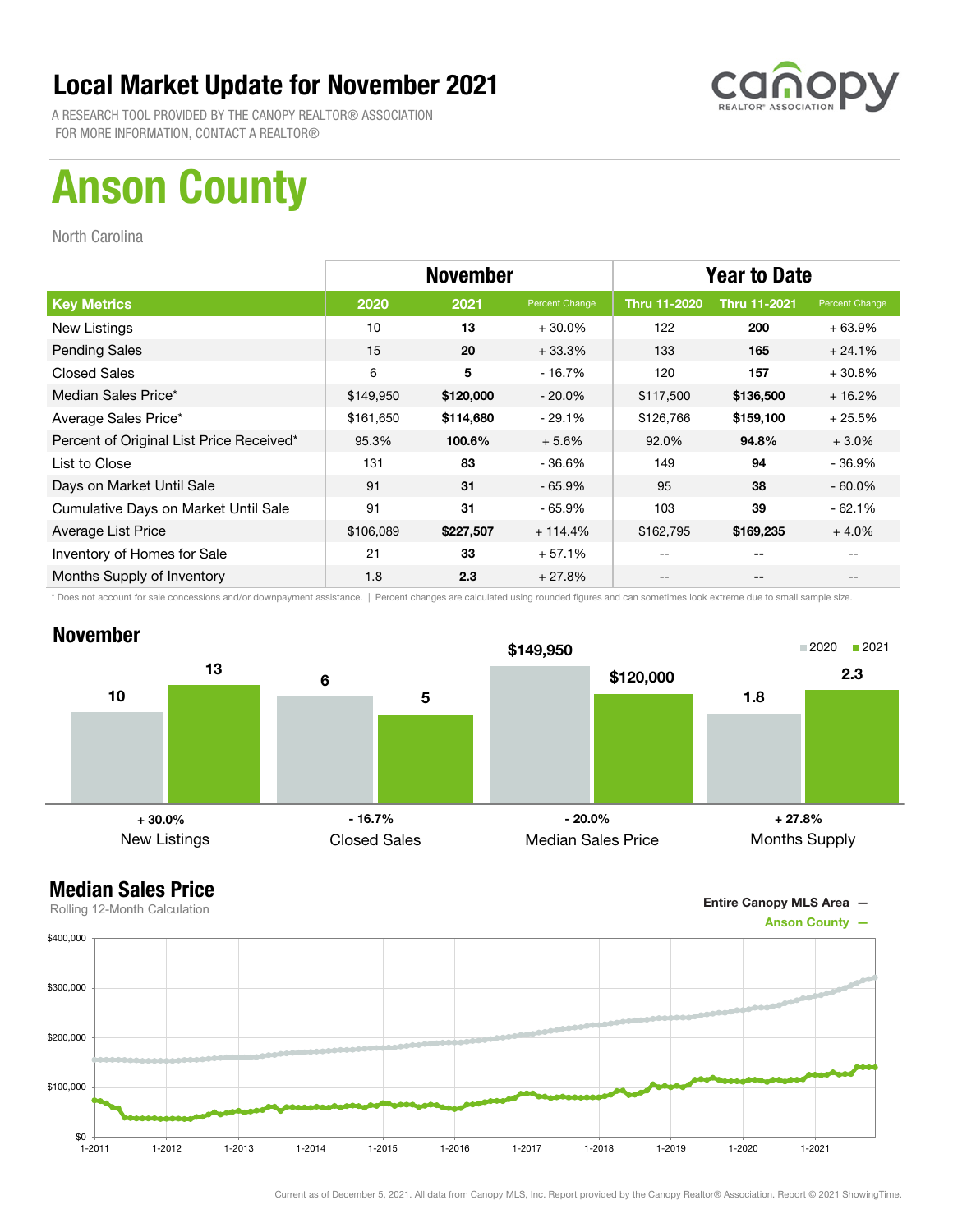

A RESEARCH TOOL PROVIDED BY THE CANOPY REALTOR® ASSOCIATION FOR MORE INFORMATION, CONTACT A REALTOR®

# Cabarrus County

North Carolina

|                                          | <b>November</b> |           |                | <b>Year to Date</b> |                     |                |
|------------------------------------------|-----------------|-----------|----------------|---------------------|---------------------|----------------|
| <b>Key Metrics</b>                       | 2020            | 2021      | Percent Change | <b>Thru 11-2020</b> | <b>Thru 11-2021</b> | Percent Change |
| New Listings                             | 303             | 359       | $+18.5%$       | 4,263               | 4,521               | $+6.1%$        |
| <b>Pending Sales</b>                     | 327             | 384       | $+17.4%$       | 3,948               | 4,229               | $+7.1%$        |
| <b>Closed Sales</b>                      | 342             | 335       | $-2.0\%$       | 3,764               | 3,962               | $+5.3%$        |
| Median Sales Price*                      | \$266,000       | \$355,000 | $+33.5%$       | \$266,000           | \$315,000           | $+18.4%$       |
| Average Sales Price*                     | \$294,136       | \$377,902 | $+28.5%$       | \$286,605           | \$338,828           | $+18.2%$       |
| Percent of Original List Price Received* | 98.9%           | 100.9%    | $+2.0%$        | 98.0%               | 101.3%              | $+3.4%$        |
| List to Close                            | 73              | 58        | - 20.5%        | 82                  | 61                  | - 25.6%        |
| Days on Market Until Sale                | 23              | 14        | $-39.1%$       | 33                  | 15                  | $-54.5%$       |
| Cumulative Days on Market Until Sale     | 24              | 15        | - 37.5%        | 38                  | 14                  | $-63.2%$       |
| Average List Price                       | \$286,783       | \$355,490 | $+24.0%$       | \$298,805           | \$346,757           | $+16.0%$       |
| Inventory of Homes for Sale              | 284             | 199       | - 29.9%        | --                  | --                  |                |
| Months Supply of Inventory               | 0.8             | 0.5       | $-37.5%$       | --                  | --                  |                |

\* Does not account for sale concessions and/or downpayment assistance. | Percent changes are calculated using rounded figures and can sometimes look extreme due to small sample size.

### November



Entire Canopy MLS Area —

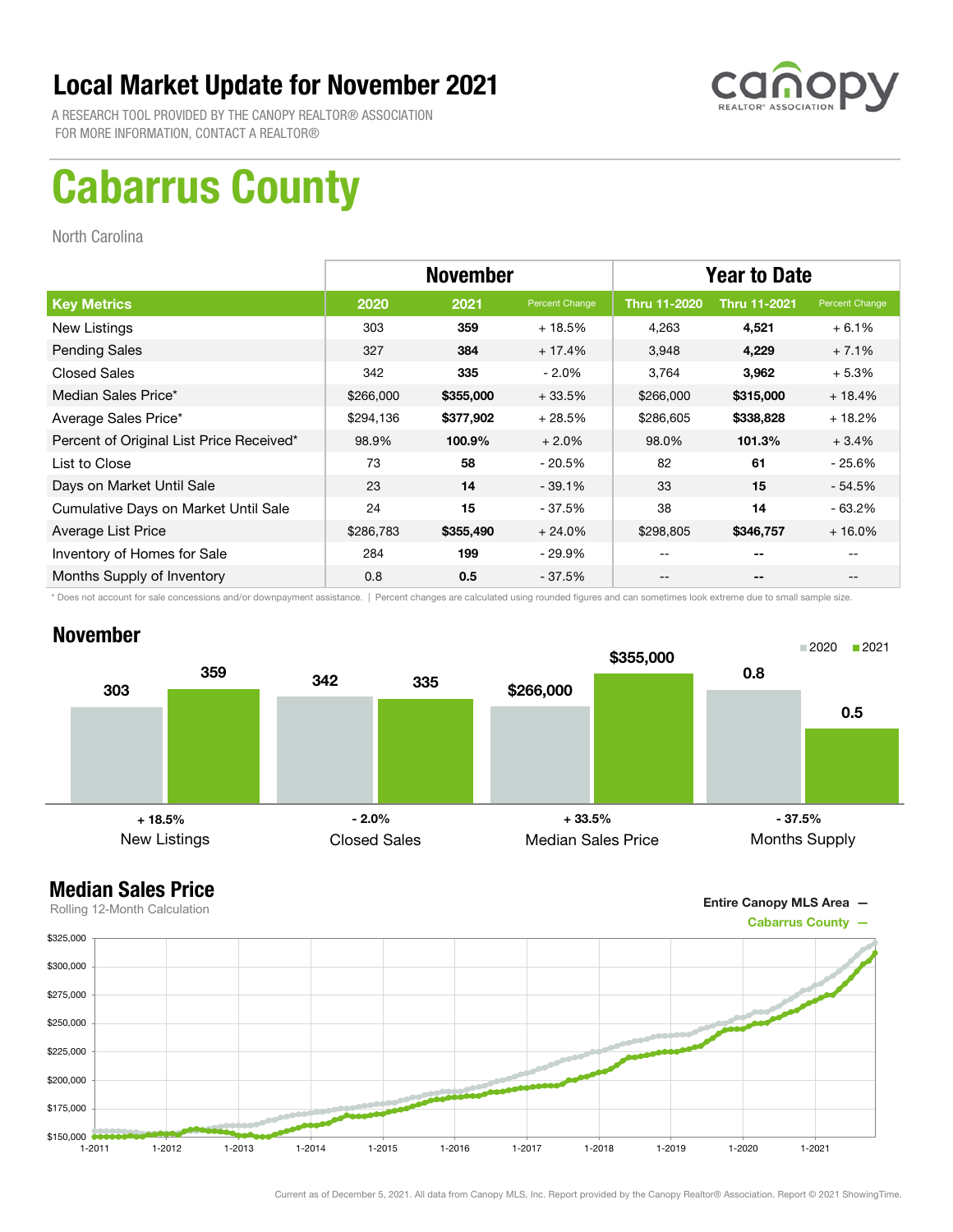

A RESEARCH TOOL PROVIDED BY THE CANOPY REALTOR® ASSOCIATION FOR MORE INFORMATION, CONTACT A REALTOR®

# Cleveland County

North Carolina

|                                          | <b>November</b> |           |                | <b>Year to Date</b> |                     |                |
|------------------------------------------|-----------------|-----------|----------------|---------------------|---------------------|----------------|
| <b>Key Metrics</b>                       | 2020            | 2021      | Percent Change | <b>Thru 11-2020</b> | <b>Thru 11-2021</b> | Percent Change |
| New Listings                             | 80              | 118       | $+47.5%$       | 970                 | 1,267               | $+30.6%$       |
| <b>Pending Sales</b>                     | 84              | 125       | $+48.8%$       | 858                 | 1,110               | $+29.4%$       |
| <b>Closed Sales</b>                      | 84              | 98        | $+16.7%$       | 768                 | 1,032               | $+34.4%$       |
| Median Sales Price*                      | \$178,500       | \$240,000 | $+34.5%$       | \$162,250           | \$205,450           | $+26.6%$       |
| Average Sales Price*                     | \$202,743       | \$262,918 | $+29.7%$       | \$188,208           | \$227,105           | $+20.7%$       |
| Percent of Original List Price Received* | 98.1%           | 97.8%     | $-0.3%$        | 96.3%               | 98.4%               | $+2.2%$        |
| List to Close                            | 91              | 79        | $-13.2\%$      | 93                  | 77                  | $-17.2%$       |
| Days on Market Until Sale                | 31              | 21        | $-32.3%$       | 42                  | 20                  | $-52.4%$       |
| Cumulative Days on Market Until Sale     | 41              | 21        | - 48.8%        | 47                  | 23                  | $-51.1%$       |
| Average List Price                       | \$205,125       | \$244,993 | $+19.4%$       | \$199,111           | \$252,737           | $+26.9\%$      |
| Inventory of Homes for Sale              | 130             | 142       | $+9.2%$        |                     | --                  |                |
| Months Supply of Inventory               | 1.7             | 1.4       | - 17.6%        | --                  | --                  |                |

\* Does not account for sale concessions and/or downpayment assistance. | Percent changes are calculated using rounded figures and can sometimes look extreme due to small sample size.

### November





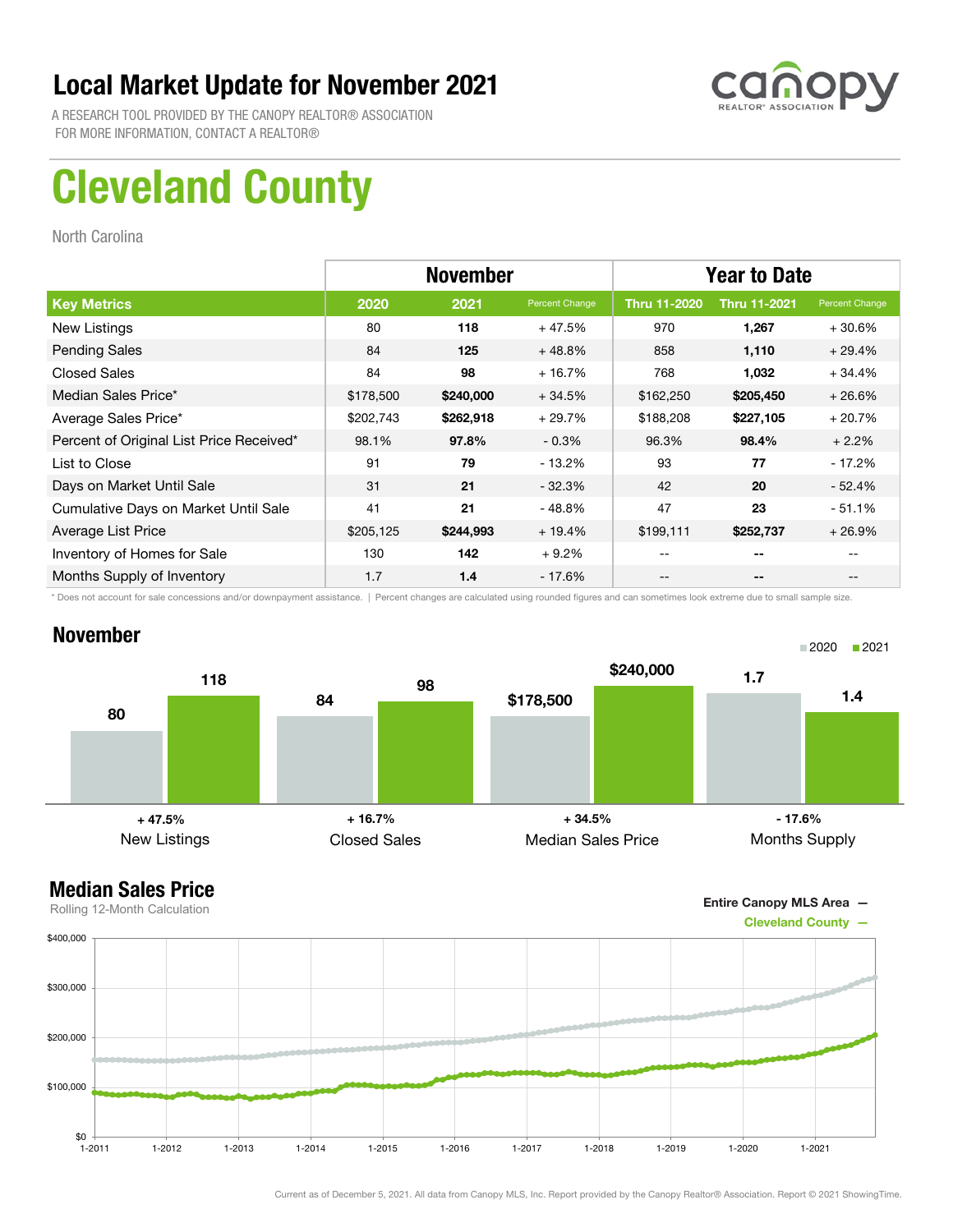

A RESEARCH TOOL PROVIDED BY THE CANOPY REALTOR® ASSOCIATION FOR MORE INFORMATION, CONTACT A REALTOR®

## Gaston County

North Carolina

|                                          | <b>November</b> |           |                | <b>Year to Date</b> |                     |                |
|------------------------------------------|-----------------|-----------|----------------|---------------------|---------------------|----------------|
| <b>Key Metrics</b>                       | 2020            | 2021      | Percent Change | <b>Thru 11-2020</b> | <b>Thru 11-2021</b> | Percent Change |
| New Listings                             | 362             | 343       | $-5.2\%$       | 4,093               | 4,465               | $+9.1%$        |
| <b>Pending Sales</b>                     | 333             | 358       | $+7.5%$        | 3,822               | 4,185               | $+9.5%$        |
| <b>Closed Sales</b>                      | 308             | 362       | $+17.5%$       | 3,526               | 4,092               | $+16.1%$       |
| Median Sales Price*                      | \$230,000       | \$281,250 | $+22.3%$       | \$216,000           | \$260,000           | $+20.4%$       |
| Average Sales Price*                     | \$248,548       | \$301,541 | $+21.3%$       | \$242,433           | \$282,877           | $+16.7%$       |
| Percent of Original List Price Received* | 99.2%           | 100.1%    | $+0.9%$        | 97.5%               | 100.6%              | $+3.2%$        |
| List to Close                            | 73              | 71        | $-2.7%$        | 90                  | 78                  | $-13.3%$       |
| Days on Market Until Sale                | 25              | 17        | $-32.0\%$      | 36                  | 18                  | $-50.0\%$      |
| Cumulative Days on Market Until Sale     | 31              | 18        | $-41.9%$       | 40                  | 18                  | $-55.0%$       |
| Average List Price                       | \$255,524       | \$316,313 | $+23.8%$       | \$250,017           | \$284,445           | $+13.8%$       |
| Inventory of Homes for Sale              | 413             | 244       | - 40.9%        | --                  | --                  |                |
| Months Supply of Inventory               | 1.2             | 0.7       | $-41.7%$       | --                  | --                  |                |

\* Does not account for sale concessions and/or downpayment assistance. | Percent changes are calculated using rounded figures and can sometimes look extreme due to small sample size.

### November



Entire Canopy MLS Area —

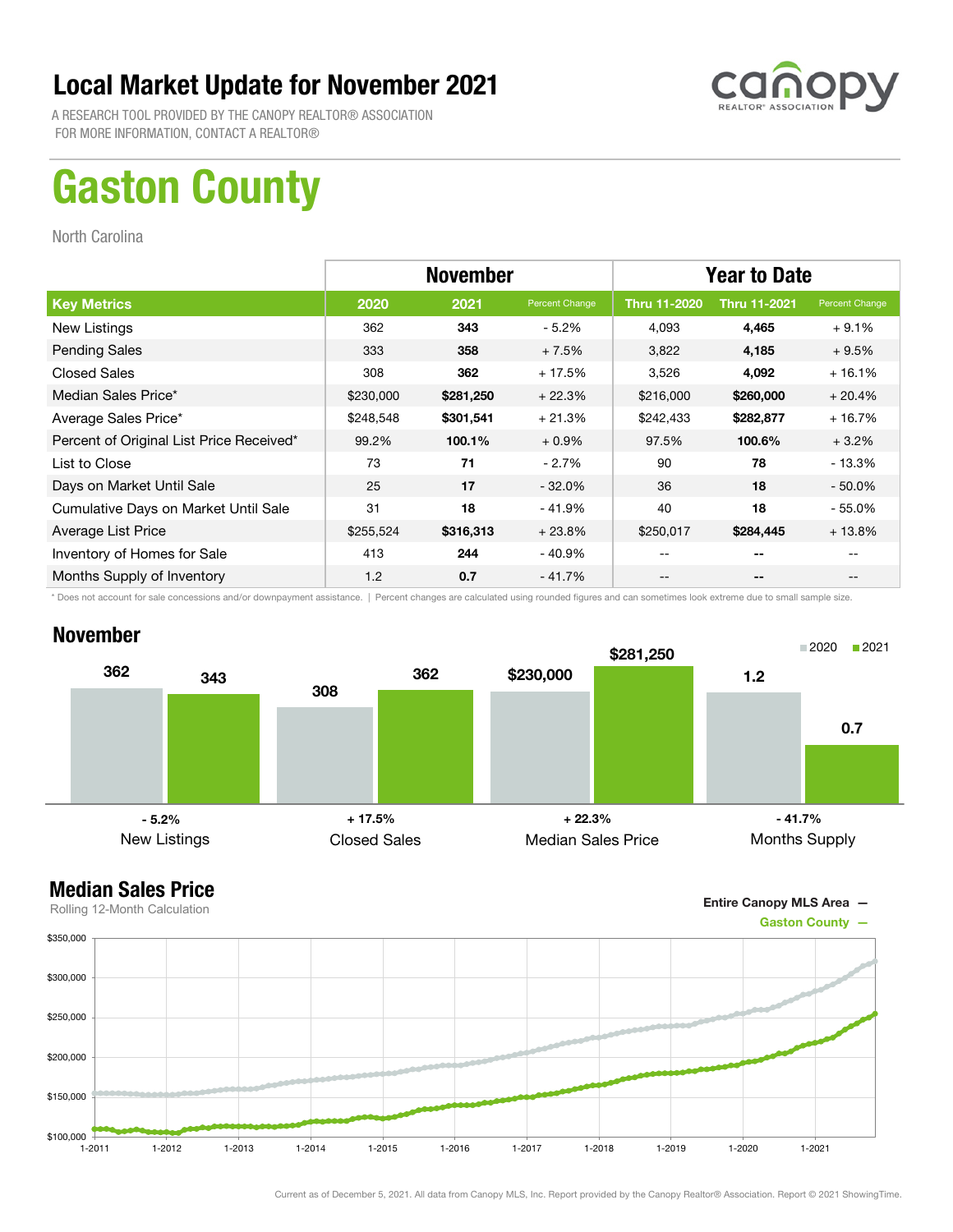

A RESEARCH TOOL PROVIDED BY THE CANOPY REALTOR® ASSOCIATION FOR MORE INFORMATION, CONTACT A REALTOR®

# Iredell County

North Carolina

|                                          | <b>November</b> |           |                | <b>Year to Date</b> |                     |                |
|------------------------------------------|-----------------|-----------|----------------|---------------------|---------------------|----------------|
| <b>Key Metrics</b>                       | 2020            | 2021      | Percent Change | <b>Thru 11-2020</b> | <b>Thru 11-2021</b> | Percent Change |
| New Listings                             | 317             | 307       | $-3.2%$        | 4,027               | 4,247               | $+5.5%$        |
| <b>Pending Sales</b>                     | 324             | 294       | $-9.3%$        | 3,751               | 3,931               | $+4.8%$        |
| <b>Closed Sales</b>                      | 303             | 303       | $0.0\%$        | 3,480               | 3,886               | $+11.7%$       |
| Median Sales Price*                      | \$310,000       | \$370,000 | $+19.4%$       | \$294,000           | \$338,490           | $+15.1%$       |
| Average Sales Price*                     | \$394,831       | \$457,388 | $+15.8%$       | \$374,175           | \$417,412           | $+11.6%$       |
| Percent of Original List Price Received* | 98.0%           | 98.9%     | $+0.9%$        | 97.5%               | 100.5%              | $+3.1%$        |
| List to Close                            | 82              | 69        | $-15.9%$       | 98                  | 73                  | - 25.5%        |
| Days on Market Until Sale                | 28              | 24        | $-14.3%$       | 46                  | 22                  | $-52.2%$       |
| Cumulative Days on Market Until Sale     | 32              | 24        | $-25.0\%$      | 53                  | 21                  | $-60.4%$       |
| Average List Price                       | \$397,156       | \$414,661 | $+4.4%$        | \$400,788           | \$443,219           | $+10.6%$       |
| Inventory of Homes for Sale              | 486             | 326       | $-32.9%$       | --                  | --                  |                |
| Months Supply of Inventory               | 1.5             | 0.9       | $-40.0\%$      | --                  | --                  | $- -$          |

\* Does not account for sale concessions and/or downpayment assistance. | Percent changes are calculated using rounded figures and can sometimes look extreme due to small sample size.

### November



### Median Sales Price



Current as of December 5, 2021. All data from Canopy MLS, Inc. Report provided by the Canopy Realtor® Association. Report © 2021 ShowingTime.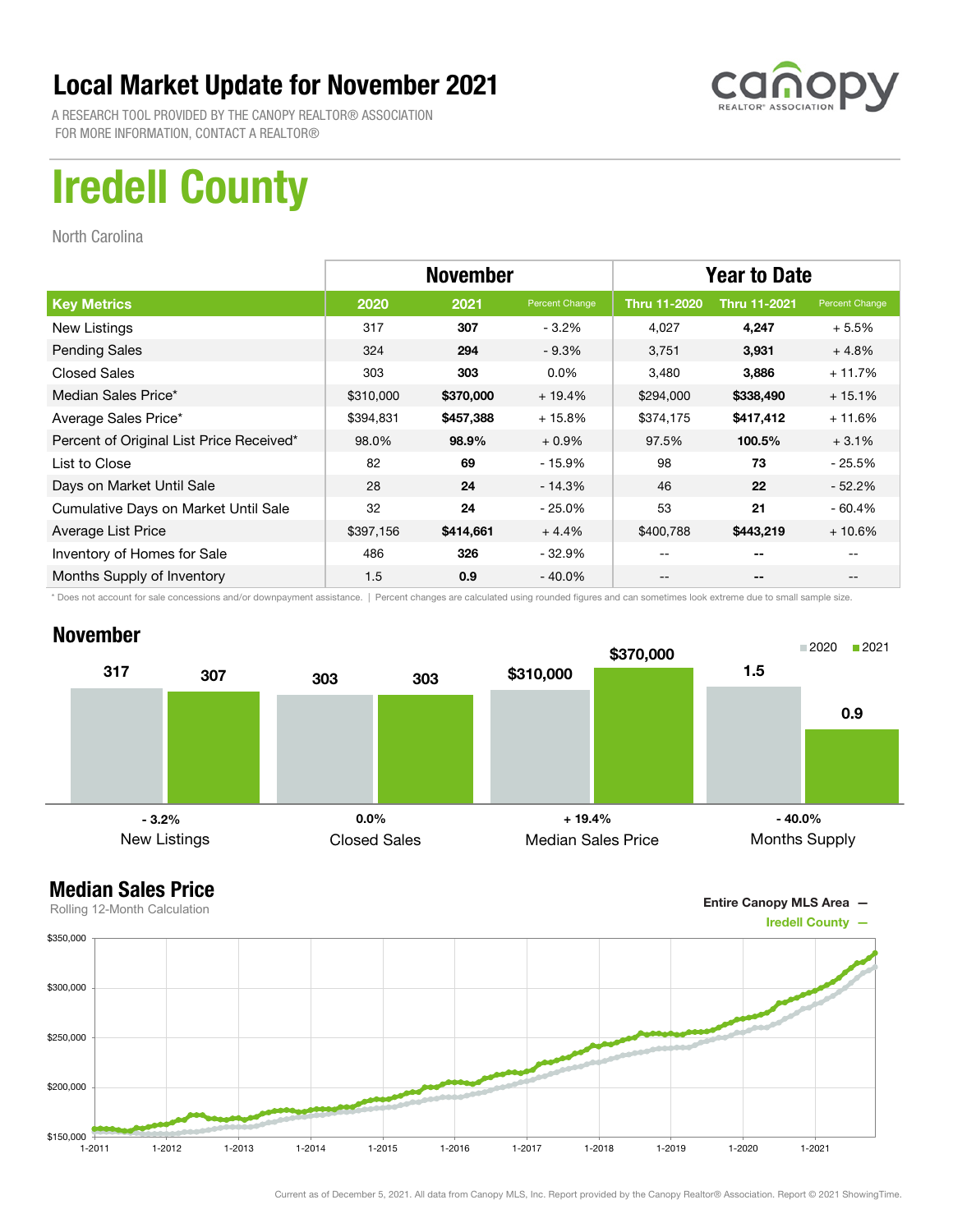

A RESEARCH TOOL PROVIDED BY THE CANOPY REALTOR® ASSOCIATION FOR MORE INFORMATION, CONTACT A REALTOR®

# Lincoln County

North Carolina

|                                          | <b>November</b> |           |                | <b>Year to Date</b> |                     |                |
|------------------------------------------|-----------------|-----------|----------------|---------------------|---------------------|----------------|
| <b>Key Metrics</b>                       | 2020            | 2021      | Percent Change | <b>Thru 11-2020</b> | <b>Thru 11-2021</b> | Percent Change |
| New Listings                             | 133             | 137       | $+3.0%$        | 1,823               | 1,886               | $+3.5%$        |
| <b>Pending Sales</b>                     | 134             | 143       | $+6.7%$        | 1,614               | 1,836               | $+13.8%$       |
| <b>Closed Sales</b>                      | 144             | 148       | $+2.8%$        | 1,452               | 1,719               | $+18.4%$       |
| Median Sales Price*                      | \$296,033       | \$389,718 | $+31.6%$       | \$300,000           | \$344,425           | $+14.8%$       |
| Average Sales Price*                     | \$325,896       | \$411,803 | $+26.4%$       | \$344,823           | \$387,846           | $+12.5%$       |
| Percent of Original List Price Received* | 97.3%           | 98.4%     | $+1.1%$        | 97.0%               | 100.1%              | $+3.2%$        |
| List to Close                            | 109             | 117       | $+7.3%$        | 109                 | 92                  | $-15.6%$       |
| Days on Market Until Sale                | 50              | 42        | $-16.0\%$      | 57                  | 30                  | - 47.4%        |
| Cumulative Days on Market Until Sale     | 49              | 26        | $-46.9%$       | 67                  | 29                  | $-56.7%$       |
| Average List Price                       | \$375,953       | \$424,354 | $+12.9%$       | \$361,034           | \$410,106           | $+13.6%$       |
| Inventory of Homes for Sale              | 284             | 142       | $-50.0\%$      | --                  | --                  |                |
| Months Supply of Inventory               | 2.0             | 0.9       | $-55.0\%$      | --                  | --                  |                |

\* Does not account for sale concessions and/or downpayment assistance. | Percent changes are calculated using rounded figures and can sometimes look extreme due to small sample size.

### November





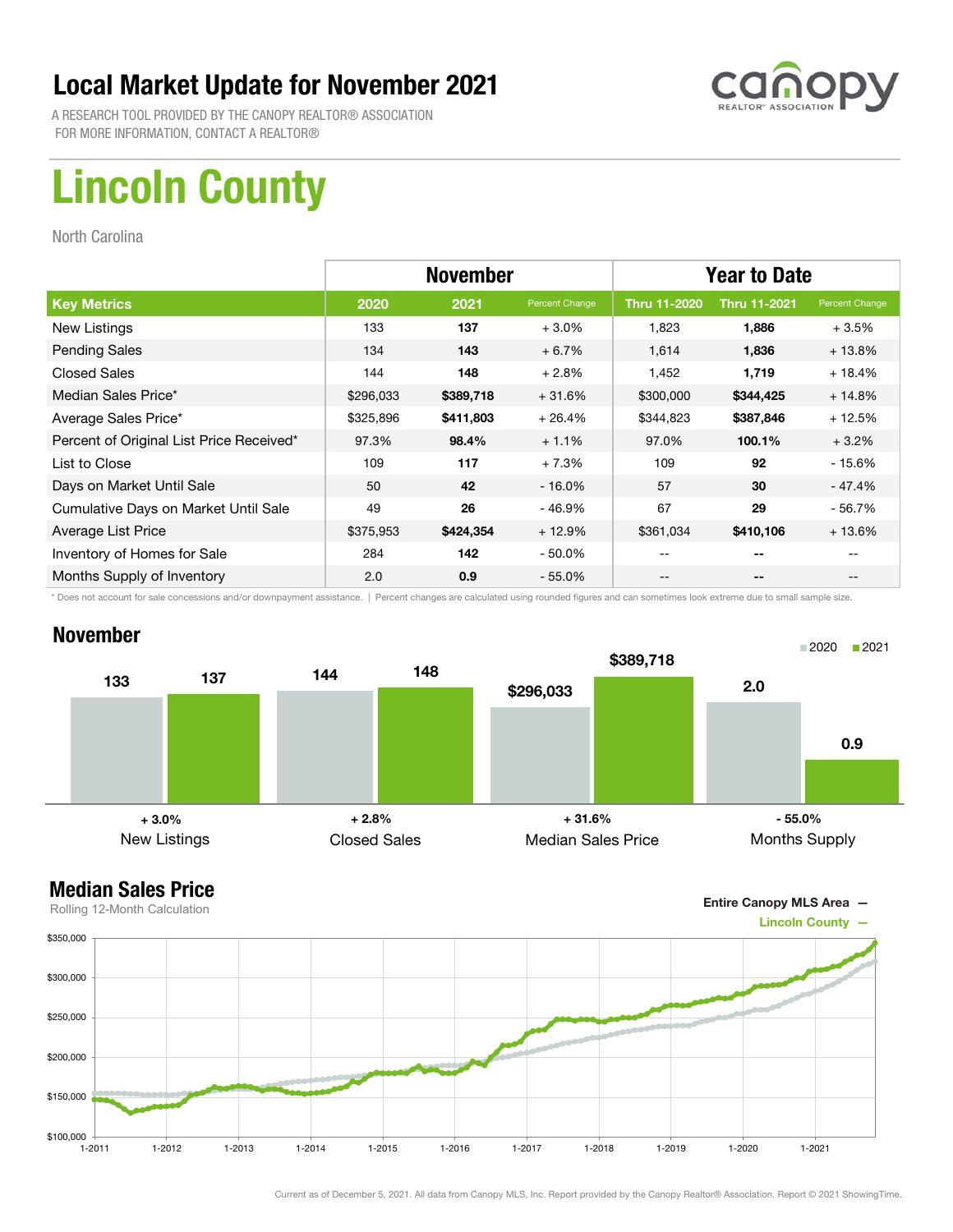

A RESEARCH TOOL PROVIDED BY THE CANOPY REALTOR® ASSOCIATION FOR MORE INFORMATION, CONTACT A REALTOR®

# Mecklenburg County

North Carolina

|                                          | <b>November</b> |           |                | <b>Year to Date</b> |                     |                |
|------------------------------------------|-----------------|-----------|----------------|---------------------|---------------------|----------------|
| <b>Key Metrics</b>                       | 2020            | 2021      | Percent Change | <b>Thru 11-2020</b> | <b>Thru 11-2021</b> | Percent Change |
| New Listings                             | 1,556           | 1,674     | $+7.6%$        | 23,345              | 23,525              | $+0.8\%$       |
| <b>Pending Sales</b>                     | 1,656           | 1,813     | $+9.5%$        | 21,316              | 22,080              | $+3.6%$        |
| <b>Closed Sales</b>                      | 1,805           | 1,843     | $+2.1%$        | 19,932              | 21,262              | $+6.7%$        |
| Median Sales Price*                      | \$310,000       | \$375,000 | $+21.0%$       | \$299,500           | \$350,495           | $+17.0%$       |
| Average Sales Price*                     | \$390,084       | \$453,926 | $+16.4%$       | \$373,264           | \$437,958           | $+17.3%$       |
| Percent of Original List Price Received* | 99.3%           | 100.9%    | $+1.6%$        | 98.4%               | 101.3%              | $+2.9%$        |
| List to Close                            | 77              | 76        | $-1.3%$        | 85                  | 74                  | - 12.9%        |
| Days on Market Until Sale                | 22              | 19        | $-13.6\%$      | 31                  | 19                  | $-38.7%$       |
| Cumulative Days on Market Until Sale     | 24              | 19        | $-20.8%$       | 35                  | 20                  | $-42.9%$       |
| Average List Price                       | \$398,488       | \$461,314 | $+15.8%$       | \$405,420           | \$454,413           | $+12.1%$       |
| Inventory of Homes for Sale              | 2,288           | 1,248     | $-45.5%$       | --                  | --                  |                |
| Months Supply of Inventory               | 1.2             | 0.6       | $-50.0\%$      | --                  | --                  | $- -$          |

\* Does not account for sale concessions and/or downpayment assistance. | Percent changes are calculated using rounded figures and can sometimes look extreme due to small sample size.

### November



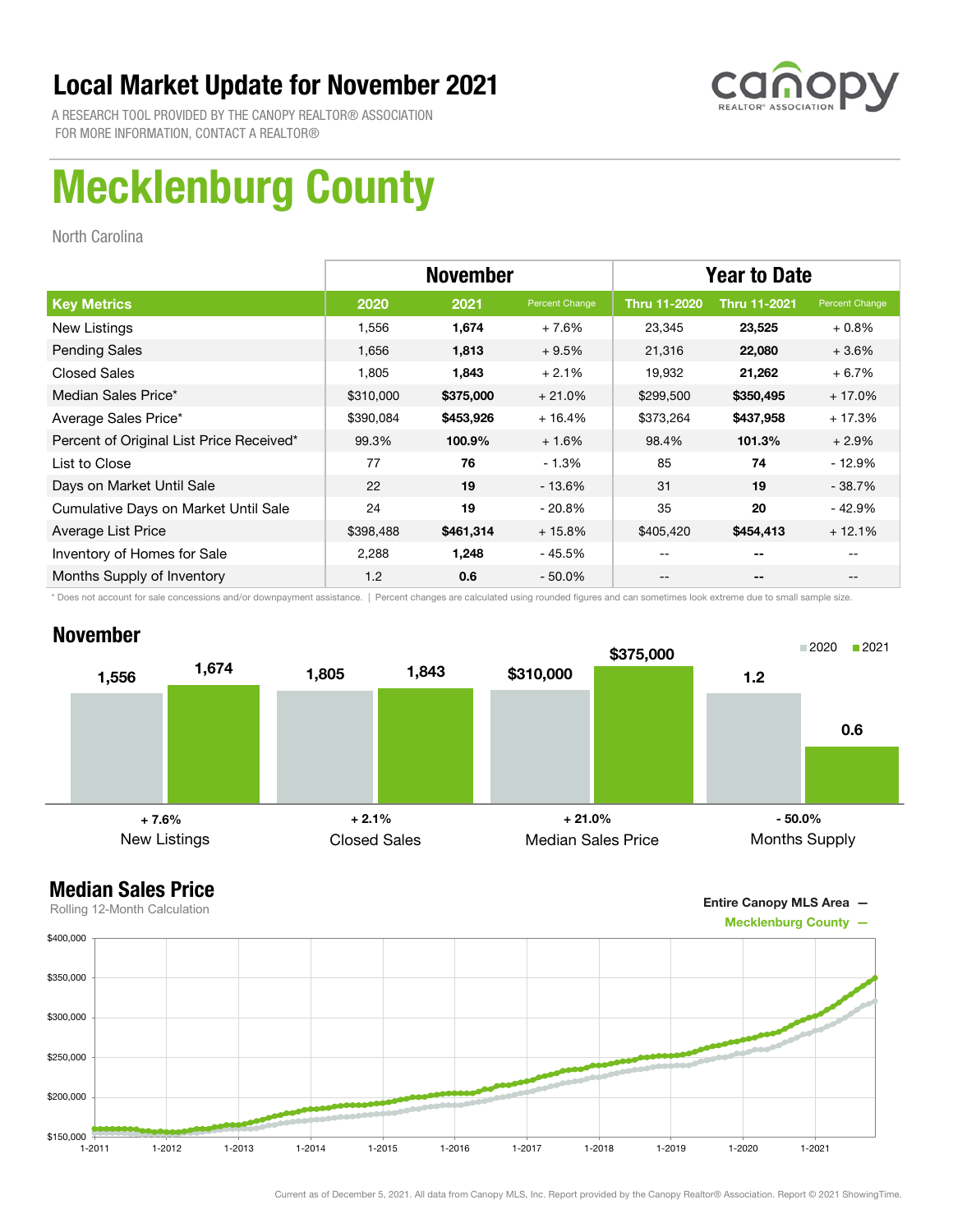

A RESEARCH TOOL PROVIDED BY THE CANOPY REALTOR® ASSOCIATION FOR MORE INFORMATION, CONTACT A REALTOR®

# Montgomery County

North Carolina

|                                          | <b>November</b> |           |                | <b>Year to Date</b> |                          |                |
|------------------------------------------|-----------------|-----------|----------------|---------------------|--------------------------|----------------|
| <b>Key Metrics</b>                       | 2020            | 2021      | Percent Change | <b>Thru 11-2020</b> | <b>Thru 11-2021</b>      | Percent Change |
| New Listings                             | 18              | 34        | $+88.9%$       | 338                 | 419                      | $+24.0%$       |
| <b>Pending Sales</b>                     | 19              | 34        | $+78.9%$       | 321                 | 387                      | $+20.6%$       |
| <b>Closed Sales</b>                      | 25              | 26        | $+4.0%$        | 312                 | 370                      | $+18.6%$       |
| Median Sales Price*                      | \$235,000       | \$162,500 | $-30.9%$       | \$175,450           | \$160,600                | $-8.5%$        |
| Average Sales Price*                     | \$358,910       | \$277,308 | $-22.7%$       | \$266,272           | \$279,531                | $+5.0%$        |
| Percent of Original List Price Received* | 92.0%           | 95.3%     | $+3.6%$        | 91.0%               | 93.5%                    | $+2.7%$        |
| List to Close                            | 181             | 75        | $-58.6%$       | 155                 | 106                      | - 31.6%        |
| Days on Market Until Sale                | 119             | 34        | $-71.4%$       | 112                 | 64                       | $-42.9%$       |
| Cumulative Days on Market Until Sale     | 146             | 34        | $-76.7%$       | 132                 | 69                       | - 47.7%        |
| Average List Price                       | \$272,700       | \$252,185 | $-7.5%$        | \$290,683           | \$315,064                | $+8.4%$        |
| Inventory of Homes for Sale              | 101             | 62        | $-38.6%$       |                     | --                       |                |
| Months Supply of Inventory               | 3.6             | 1.8       | $-50.0\%$      |                     | $\overline{\phantom{a}}$ |                |

\* Does not account for sale concessions and/or downpayment assistance. | Percent changes are calculated using rounded figures and can sometimes look extreme due to small sample size.

### November



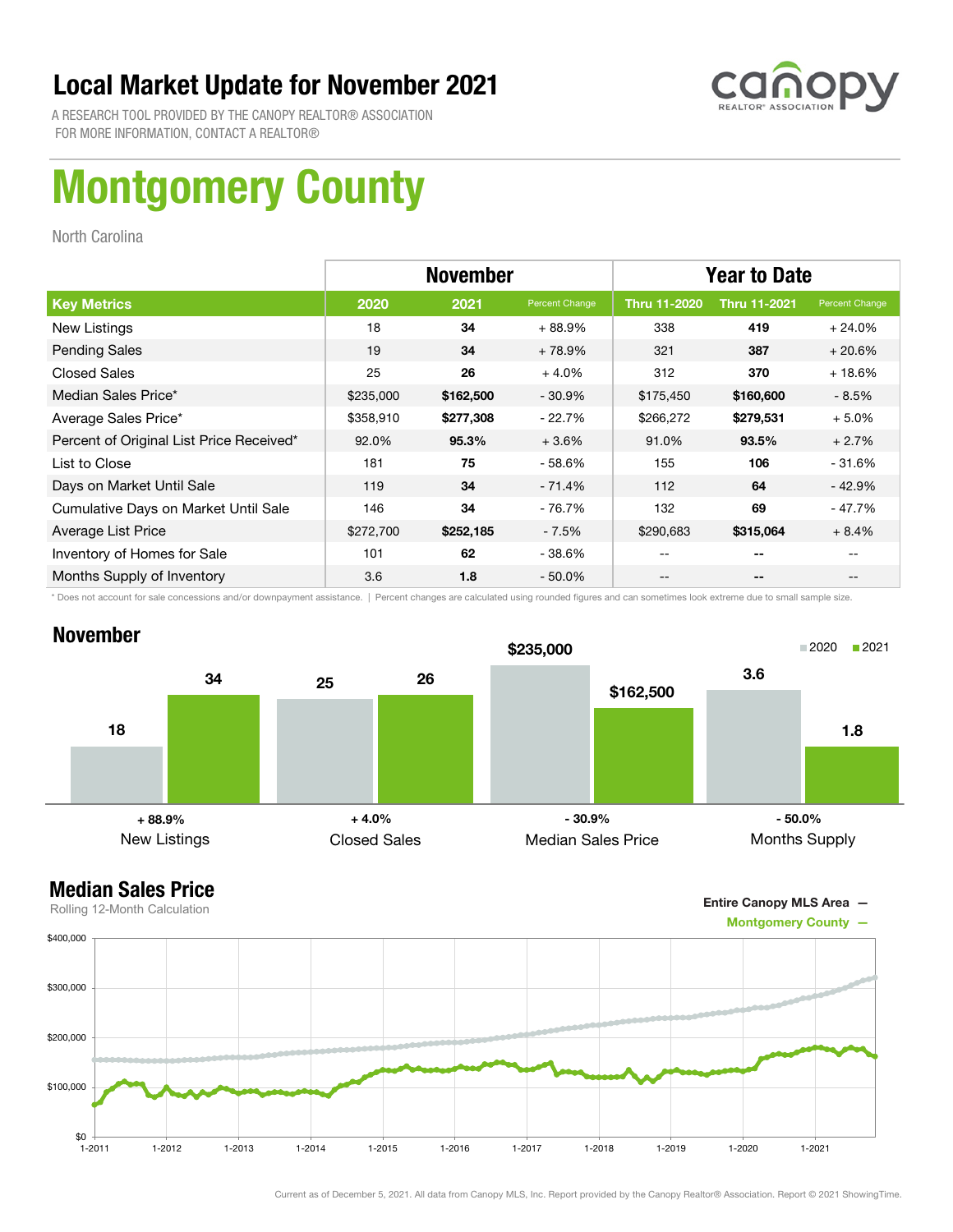

A RESEARCH TOOL PROVIDED BY THE CANOPY REALTOR® ASSOCIATION FOR MORE INFORMATION, CONTACT A REALTOR®

## Rowan County

North Carolina

|                                          | <b>November</b> |           |                | <b>Year to Date</b> |                     |                |
|------------------------------------------|-----------------|-----------|----------------|---------------------|---------------------|----------------|
| <b>Key Metrics</b>                       | 2020            | 2021      | Percent Change | <b>Thru 11-2020</b> | <b>Thru 11-2021</b> | Percent Change |
| New Listings                             | 159             | 214       | $+34.6%$       | 2,128               | 2,364               | $+11.1%$       |
| <b>Pending Sales</b>                     | 147             | 226       | $+53.7%$       | 1,907               | 2,157               | $+13.1%$       |
| <b>Closed Sales</b>                      | 174             | 180       | $+3.4%$        | 1,720               | 2,059               | $+19.7%$       |
| Median Sales Price*                      | \$213,000       | \$229,950 | $+8.0%$        | \$189,000           | \$220,000           | $+16.4%$       |
| Average Sales Price*                     | \$235,809       | \$264,838 | $+12.3%$       | \$208,208           | \$244,829           | $+17.6%$       |
| Percent of Original List Price Received* | 98.0%           | 96.9%     | $-1.1%$        | 97.0%               | 98.8%               | $+1.9%$        |
| List to Close                            | 84              | 76        | $-9.5%$        | 91                  | 74                  | $-18.7%$       |
| Days on Market Until Sale                | 29              | 24        | - 17.2%        | 38                  | 20                  | - 47.4%        |
| Cumulative Days on Market Until Sale     | 33              | 25        | $-24.2\%$      | 43                  | 21                  | $-51.2%$       |
| Average List Price                       | \$237,479       | \$270,299 | $+13.8%$       | \$223,762           | \$256,363           | $+14.6%$       |
| Inventory of Homes for Sale              | 294             | 177       | - 39.8%        | --                  | --                  |                |
| Months Supply of Inventory               | 1.8             | 0.9       | $-50.0\%$      | --                  | --                  |                |

\* Does not account for sale concessions and/or downpayment assistance. | Percent changes are calculated using rounded figures and can sometimes look extreme due to small sample size.

### November



Entire Canopy MLS Area —

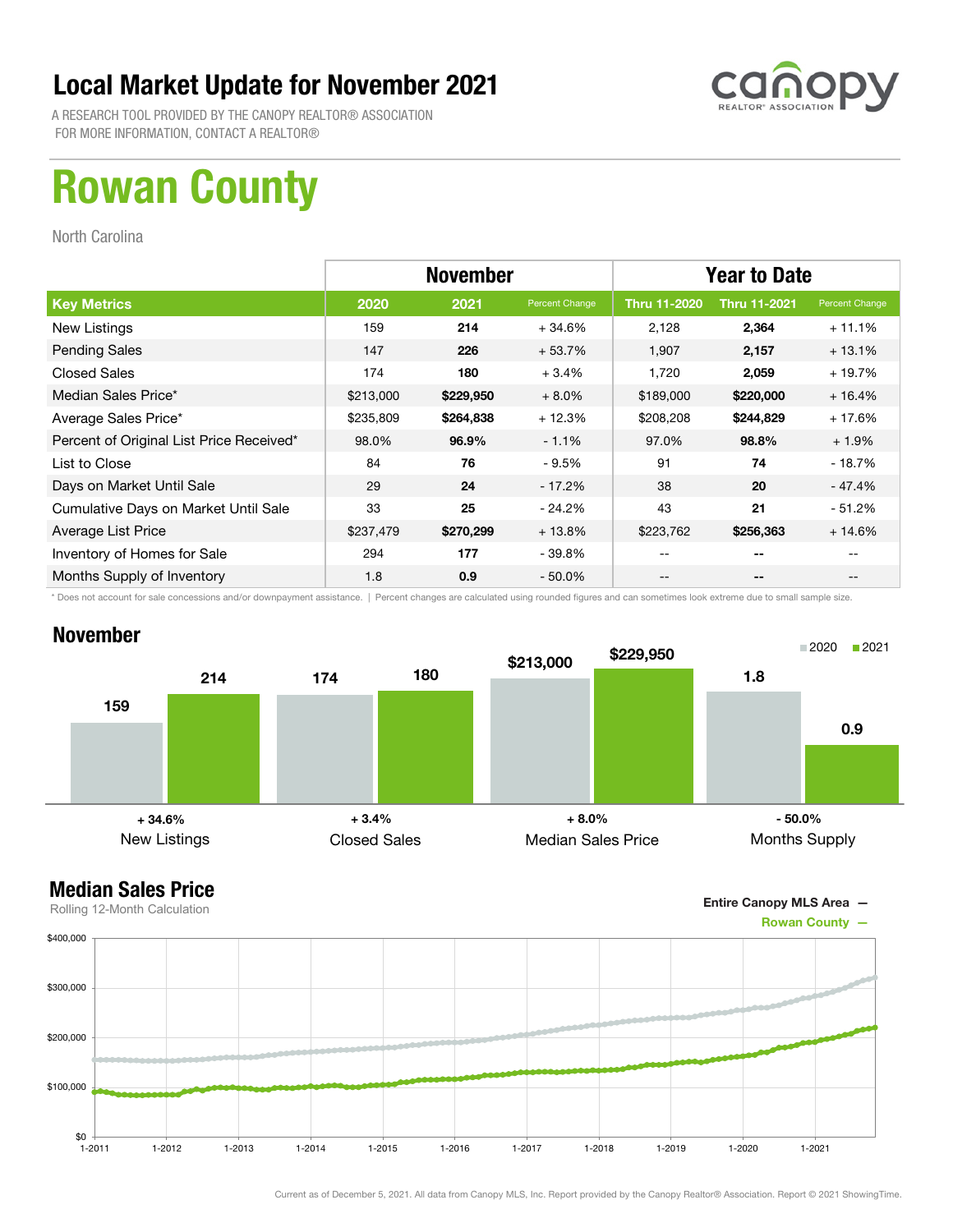

A RESEARCH TOOL PROVIDED BY THE CANOPY REALTOR® ASSOCIATION FOR MORE INFORMATION, CONTACT A REALTOR®

# Stanly County

North Carolina

|                                          | <b>November</b> |           |                | <b>Year to Date</b> |                     |                |
|------------------------------------------|-----------------|-----------|----------------|---------------------|---------------------|----------------|
| <b>Key Metrics</b>                       | 2020            | 2021      | Percent Change | <b>Thru 11-2020</b> | <b>Thru 11-2021</b> | Percent Change |
| New Listings                             | 71              | 93        | $+31.0%$       | 806                 | 1,022               | $+26.8%$       |
| <b>Pending Sales</b>                     | 65              | 93        | $+43.1%$       | 764                 | 938                 | $+22.8%$       |
| <b>Closed Sales</b>                      | 67              | 68        | $+1.5%$        | 735                 | 872                 | $+18.6%$       |
| Median Sales Price*                      | \$229,000       | \$287,500 | $+25.5%$       | \$189,450           | \$224,000           | $+18.2%$       |
| Average Sales Price*                     | \$255,529       | \$291,195 | $+14.0%$       | \$214,740           | \$255,777           | $+19.1%$       |
| Percent of Original List Price Received* | 97.1%           | 98.9%     | $+1.9%$        | 95.9%               | 98.7%               | $+2.9%$        |
| List to Close                            | 80              | 60        | $-25.0%$       | 101                 | 68                  | $-32.7%$       |
| Days on Market Until Sale                | 31              | 21        | $-32.3%$       | 48                  | 24                  | $-50.0\%$      |
| Cumulative Days on Market Until Sale     | 42              | 22        | $-47.6%$       | 57                  | 23                  | - 59.6%        |
| Average List Price                       | \$234,704       | \$291,964 | $+24.4%$       | \$229,020           | \$272,303           | $+18.9%$       |
| Inventory of Homes for Sale              | 112             | 70        | - 37.5%        | --                  | --                  |                |
| Months Supply of Inventory               | 1.7             | 0.8       | $-52.9%$       | --                  | --                  |                |

\* Does not account for sale concessions and/or downpayment assistance. | Percent changes are calculated using rounded figures and can sometimes look extreme due to small sample size.

### November



Entire Canopy MLS Area —

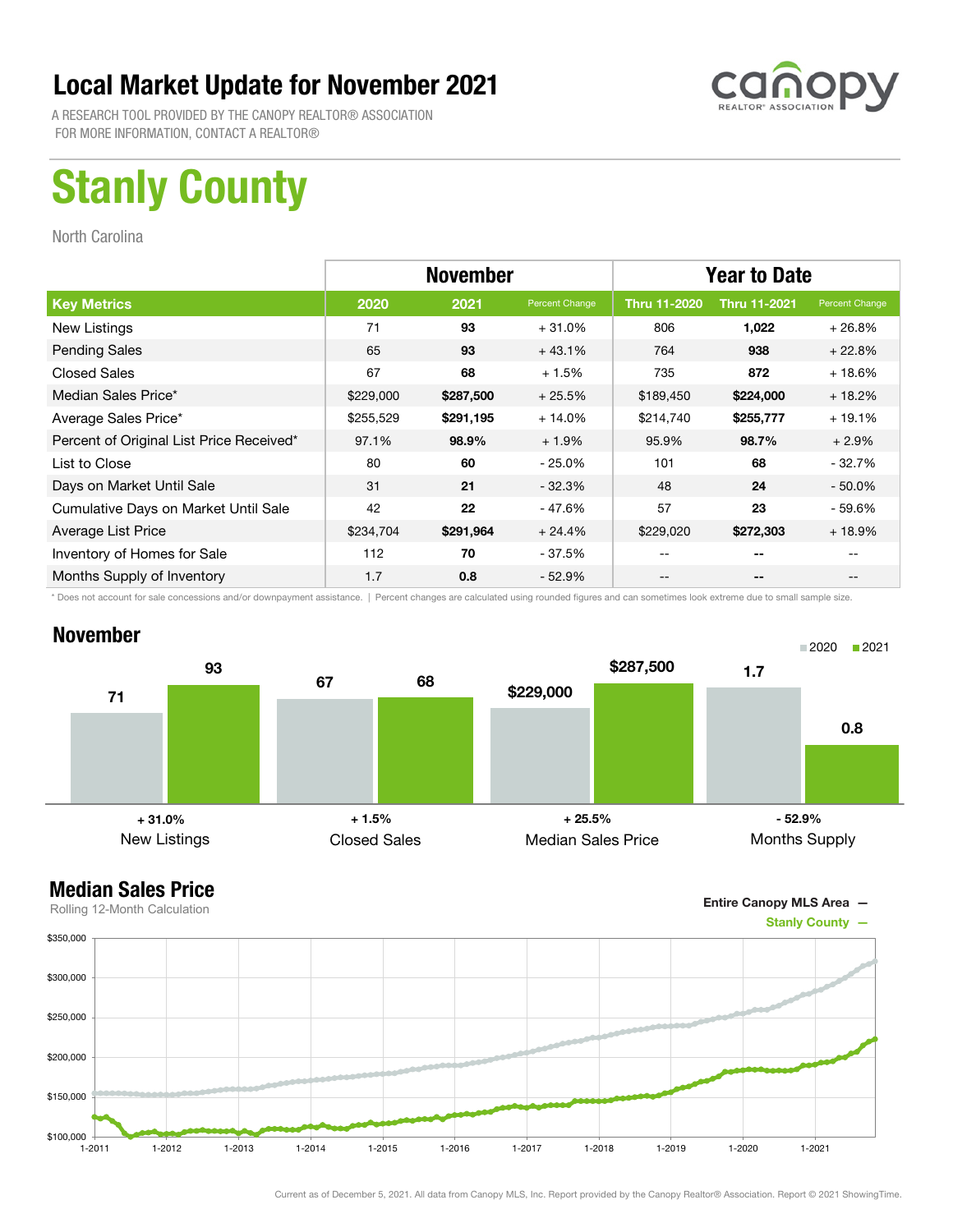

A RESEARCH TOOL PROVIDED BY THE CANOPY REALTOR® ASSOCIATION FOR MORE INFORMATION, CONTACT A REALTOR®

# Union County

North Carolina

|                                          | <b>November</b> |           |                | <b>Year to Date</b> |                     |                |
|------------------------------------------|-----------------|-----------|----------------|---------------------|---------------------|----------------|
| <b>Key Metrics</b>                       | 2020            | 2021      | Percent Change | <b>Thru 11-2020</b> | <b>Thru 11-2021</b> | Percent Change |
| New Listings                             | 314             | 371       | $+18.2%$       | 4,915               | 5,295               | $+7.7%$        |
| <b>Pending Sales</b>                     | 350             | 400       | $+14.3%$       | 4,624               | 4,914               | $+6.3%$        |
| <b>Closed Sales</b>                      | 406             | 387       | - 4.7%         | 4,372               | 4,605               | $+5.3%$        |
| Median Sales Price*                      | \$350,000       | \$401,500 | $+14.7%$       | \$334,250           | \$377,000           | $+12.8%$       |
| Average Sales Price*                     | \$417,677       | \$481,365 | $+15.2%$       | \$391,531           | \$453,598           | $+15.9%$       |
| Percent of Original List Price Received* | 99.2%           | 101.3%    | $+2.1%$        | 98.2%               | 101.8%              | $+3.7%$        |
| List to Close                            | 73              | 72        | $-1.4%$        | 87                  | 71                  | $-18.4%$       |
| Days on Market Until Sale                | 21              | 21        | $0.0\%$        | 36                  | 16                  | $-55.6%$       |
| Cumulative Days on Market Until Sale     | 22              | 20        | $-9.1%$        | 41                  | 17                  | - 58.5%        |
| Average List Price                       | \$413,000       | \$478,818 | $+15.9%$       | \$413,295           | \$468,424           | $+13.3%$       |
| Inventory of Homes for Sale              | 379             | 261       | $-31.1%$       | --                  | --                  |                |
| Months Supply of Inventory               | 0.9             | 0.6       | $-33.3\%$      | --                  | --                  |                |

\* Does not account for sale concessions and/or downpayment assistance. | Percent changes are calculated using rounded figures and can sometimes look extreme due to small sample size.

### November





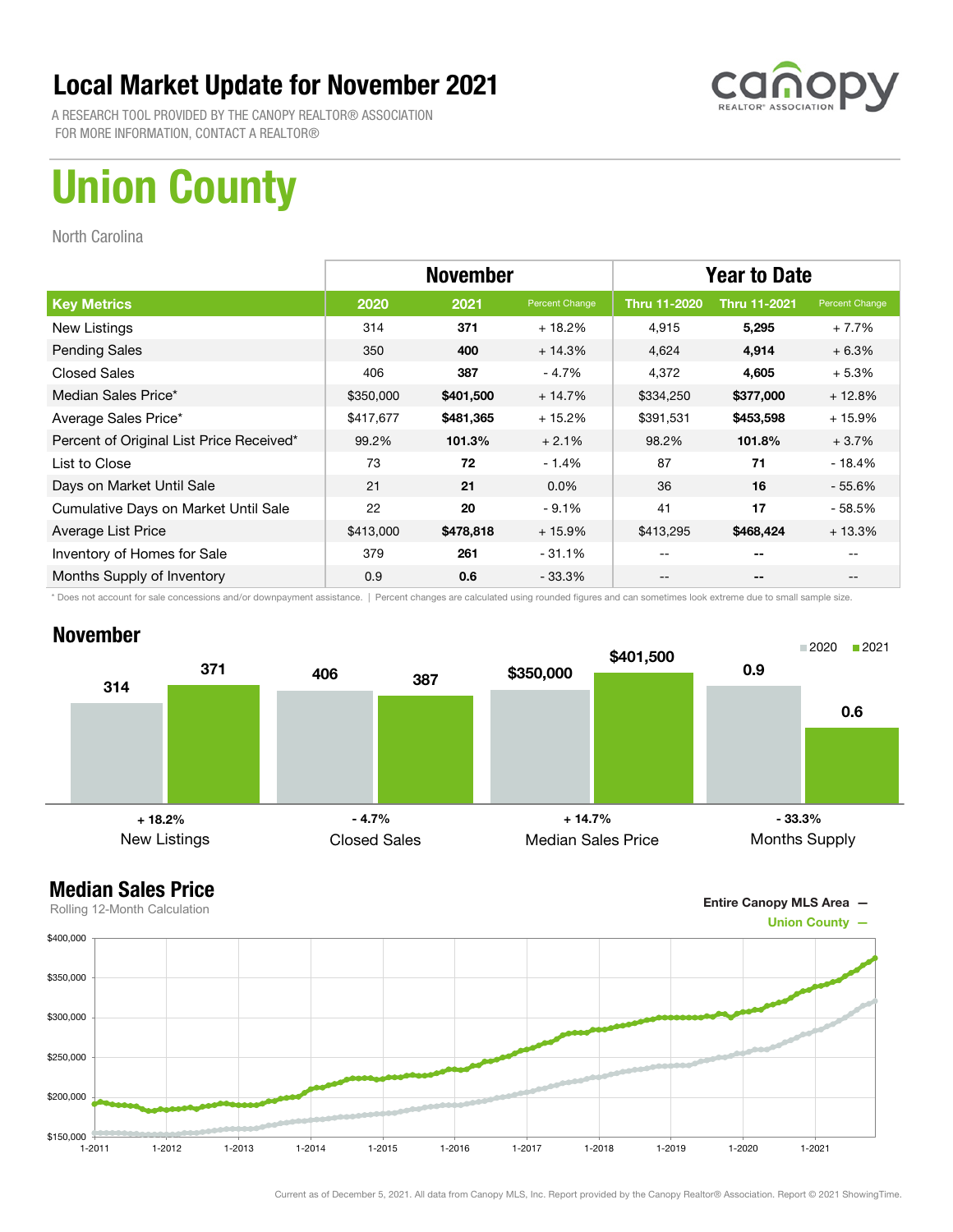

A RESEARCH TOOL PROVIDED BY THE CANOPY REALTOR® ASSOCIATION FOR MORE INFORMATION, CONTACT A REALTOR®

# City of Charlotte

North Carolina

|                                          | <b>November</b> |           |                | <b>Year to Date</b> |                     |                |
|------------------------------------------|-----------------|-----------|----------------|---------------------|---------------------|----------------|
| <b>Key Metrics</b>                       | 2020            | 2021      | Percent Change | <b>Thru 11-2020</b> | <b>Thru 11-2021</b> | Percent Change |
| New Listings                             | 1,234           | 1,325     | $+7.4%$        | 18,507              | 18,885              | $+2.0\%$       |
| <b>Pending Sales</b>                     | 1,266           | 1,423     | $+12.4%$       | 16,666              | 17,707              | $+6.2%$        |
| <b>Closed Sales</b>                      | 1,425           | 1,480     | $+3.9%$        | 15,687              | 17,014              | $+8.5%$        |
| Median Sales Price*                      | \$299,900       | \$360,000 | $+20.0\%$      | \$284,500           | \$337,740           | $+18.7%$       |
| Average Sales Price*                     | \$379,227       | \$439,709 | $+15.9%$       | \$362,962           | \$426,857           | $+17.6%$       |
| Percent of Original List Price Received* | 99.3%           | 100.8%    | $+1.5%$        | 98.5%               | 101.3%              | $+2.8%$        |
| List to Close                            | 75              | 77        | $+2.7%$        | 84                  | 73                  | $-13.1%$       |
| Days on Market Until Sale                | 20              | 19        | $-5.0%$        | 28                  | 18                  | $-35.7%$       |
| Cumulative Days on Market Until Sale     | 22              | 20        | $-9.1%$        | 33                  | 20                  | $-39.4%$       |
| Average List Price                       | \$382,105       | \$447,515 | $+17.1%$       | \$397,347           | \$444,922           | $+12.0%$       |
| Inventory of Homes for Sale              | 1,900           | 1,000     | - 47.4%        |                     | --                  |                |
| Months Supply of Inventory               | 1.3             | 0.6       | $-53.8%$       | --                  | --                  |                |

\* Does not account for sale concessions and/or downpayment assistance. | Percent changes are calculated using rounded figures and can sometimes look extreme due to small sample size.

### November





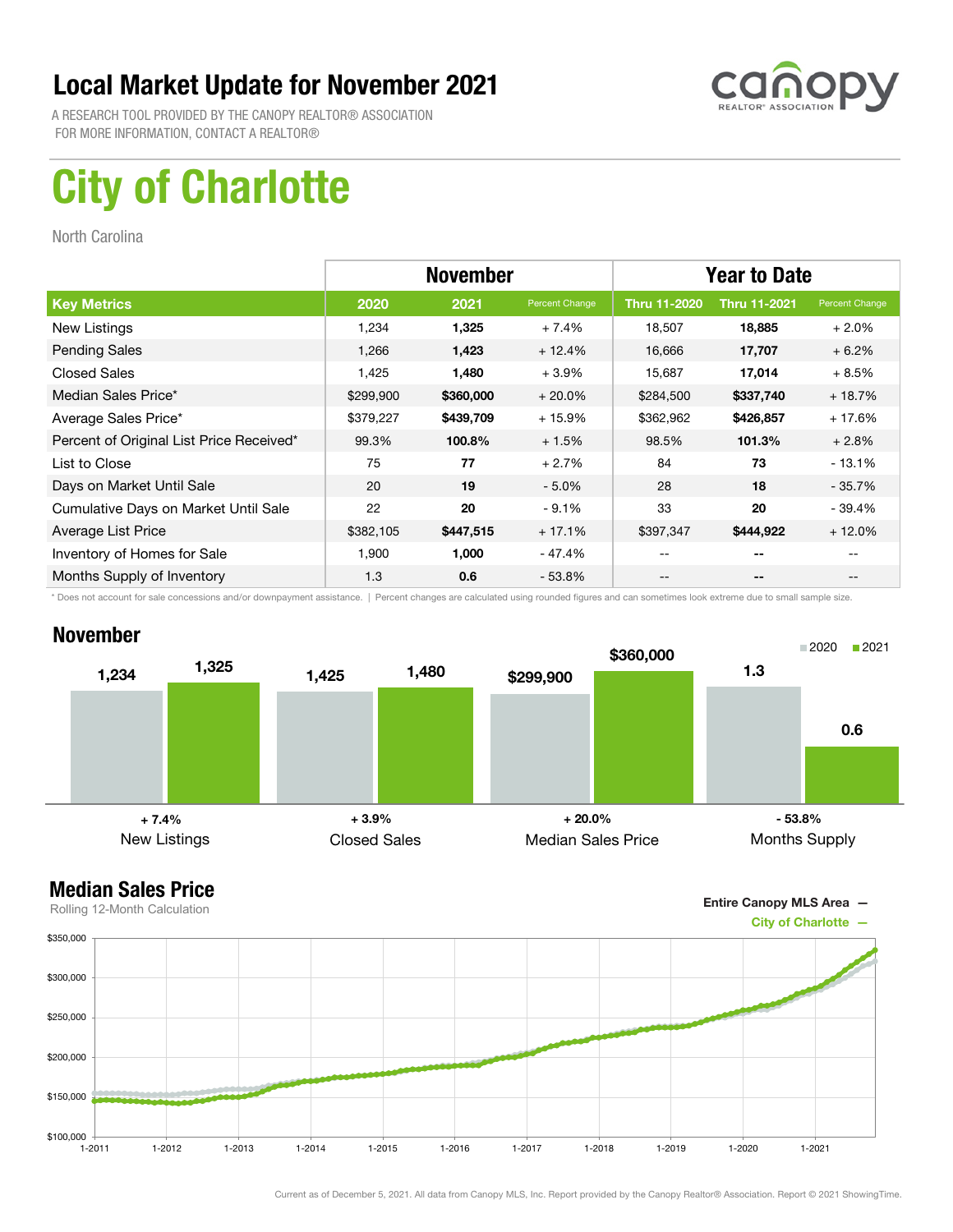A RESEARCH TOOL PROVIDED BY THE CANOPY REALTOR® ASSOCIATION FOR MORE INFORMATION, CONTACT A REALTOR®

## Concord

North Carolina

|                                          | <b>November</b> |           |                | <b>Year to Date</b> |                     |                |
|------------------------------------------|-----------------|-----------|----------------|---------------------|---------------------|----------------|
| <b>Key Metrics</b>                       | 2020            | 2021      | Percent Change | <b>Thru 11-2020</b> | <b>Thru 11-2021</b> | Percent Change |
| New Listings                             | 178             | 231       | $+29.8%$       | 2,518               | 2,606               | $+3.5%$        |
| <b>Pending Sales</b>                     | 183             | 235       | $+28.4%$       | 2,348               | 2,451               | $+4.4%$        |
| <b>Closed Sales</b>                      | 203             | 183       | $-9.9\%$       | 2,243               | 2,286               | $+1.9%$        |
| Median Sales Price*                      | \$276,500       | \$350,000 | $+26.6%$       | \$269,200           | \$312,000           | $+15.9%$       |
| Average Sales Price*                     | \$300,130       | \$371,258 | $+23.7%$       | \$290,244           | \$336,467           | $+15.9%$       |
| Percent of Original List Price Received* | 99.1%           | 101.3%    | $+2.2%$        | 98.2%               | 101.6%              | $+3.5%$        |
| List to Close                            | 71              | 55        | $-22.5%$       | 84                  | 60                  | $-28.6%$       |
| Days on Market Until Sale                | 21              | 14        | $-33.3\%$      | 34                  | 14                  | $-58.8%$       |
| Cumulative Days on Market Until Sale     | 21              | 15        | - 28.6%        | 39                  | 14                  | $-64.1%$       |
| Average List Price                       | \$286,148       | \$365,932 | $+27.9%$       | \$299,893           | \$348,394           | $+16.2%$       |
| Inventory of Homes for Sale              | 172             | 116       | - 32.6%        | --                  | --                  |                |
| Months Supply of Inventory               | 0.8             | 0.5       | $-37.5%$       | --                  | --                  | --             |

\* Does not account for sale concessions and/or downpayment assistance. | Percent changes are calculated using rounded figures and can sometimes look extreme due to small sample size.



Entire Canopy MLS Area —

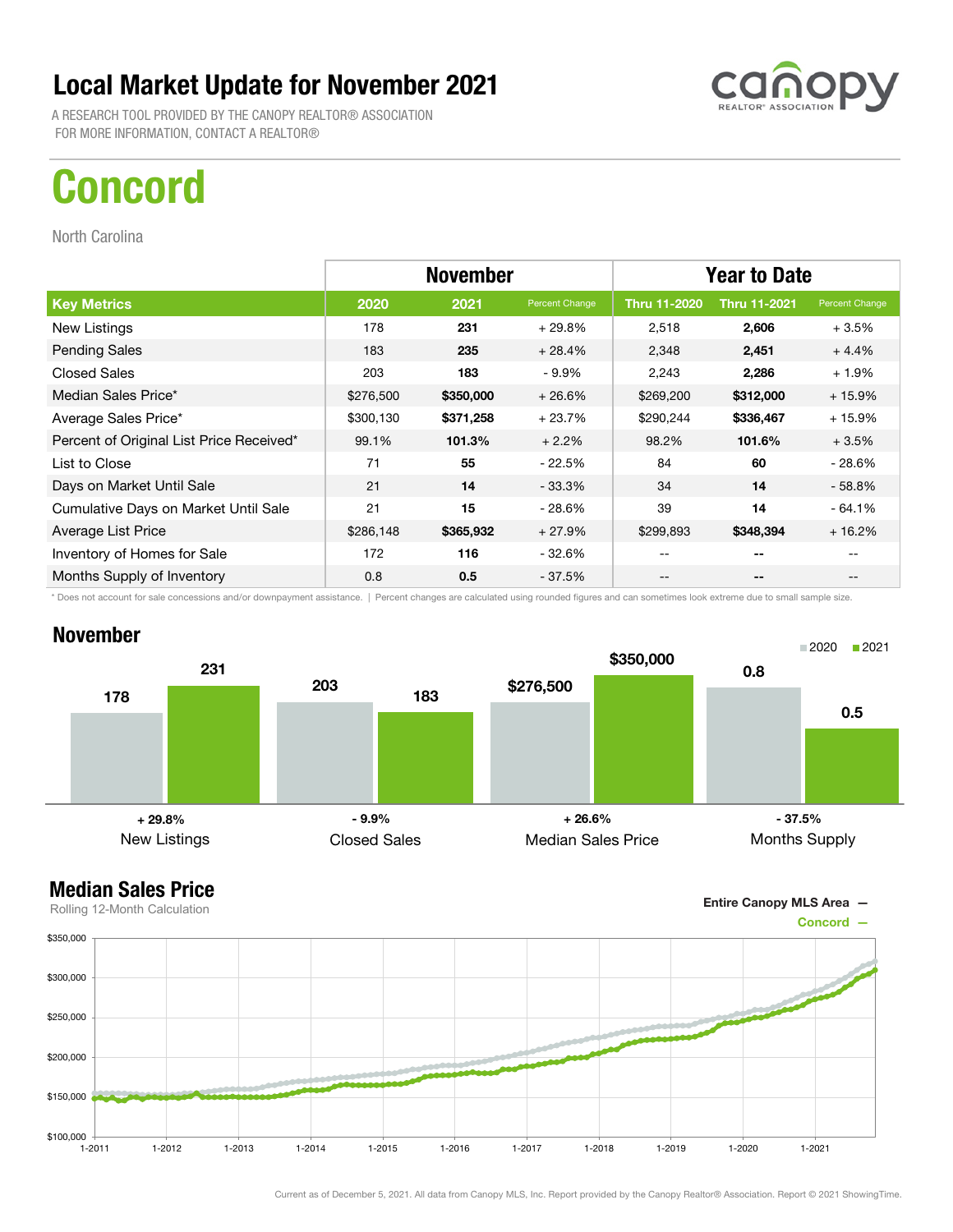A RESEARCH TOOL PROVIDED BY THE CANOPY REALTOR® ASSOCIATION FOR MORE INFORMATION, CONTACT A REALTOR®

# **Cornelius**

North Carolina

|                                          | <b>November</b> |           |                | <b>Year to Date</b> |                          |                                       |
|------------------------------------------|-----------------|-----------|----------------|---------------------|--------------------------|---------------------------------------|
| <b>Key Metrics</b>                       | 2020            | 2021      | Percent Change | Thru 11-2020        | <b>Thru 11-2021</b>      | Percent Change                        |
| New Listings                             | 62              | 47        | $-24.2\%$      | 883                 | 850                      | $-3.7\%$                              |
| <b>Pending Sales</b>                     | 73              | 58        | $-20.5%$       | 850                 | 802                      | $-5.6%$                               |
| Closed Sales                             | 74              | 67        | $-9.5%$        | 817                 | 800                      | $-2.1%$                               |
| Median Sales Price*                      | \$384,750       | \$395,000 | $+2.7%$        | \$330,500           | \$395,000                | $+19.5%$                              |
| Average Sales Price*                     | \$588,763       | \$671,043 | $+14.0%$       | \$532,844           | \$630,389                | $+18.3%$                              |
| Percent of Original List Price Received* | 100.0%          | 99.8%     | $-0.2%$        | 97.6%               | 100.3%                   | $+2.8%$                               |
| List to Close                            | 92              | 56        | $-39.1%$       | 89                  | 61                       | $-31.5%$                              |
| Days on Market Until Sale                | 42              | 19        | $-54.8%$       | 42                  | 19                       | $-54.8%$                              |
| Cumulative Days on Market Until Sale     | 49              | 14        | - 71.4%        | 51                  | 22                       | $-56.9%$                              |
| Average List Price                       | \$607,538       | \$673,540 | $+10.9\%$      | \$579,945           | \$655,016                | $+12.9%$                              |
| Inventory of Homes for Sale              | 75              | 46        | - 38.7%        | --                  | --                       |                                       |
| Months Supply of Inventory               | 1.0             | 0.6       | - 40.0%        | --                  | $\overline{\phantom{a}}$ | $\hspace{0.05cm}$ – $\hspace{0.05cm}$ |

\* Does not account for sale concessions and/or downpayment assistance. | Percent changes are calculated using rounded figures and can sometimes look extreme due to small sample size.

### November





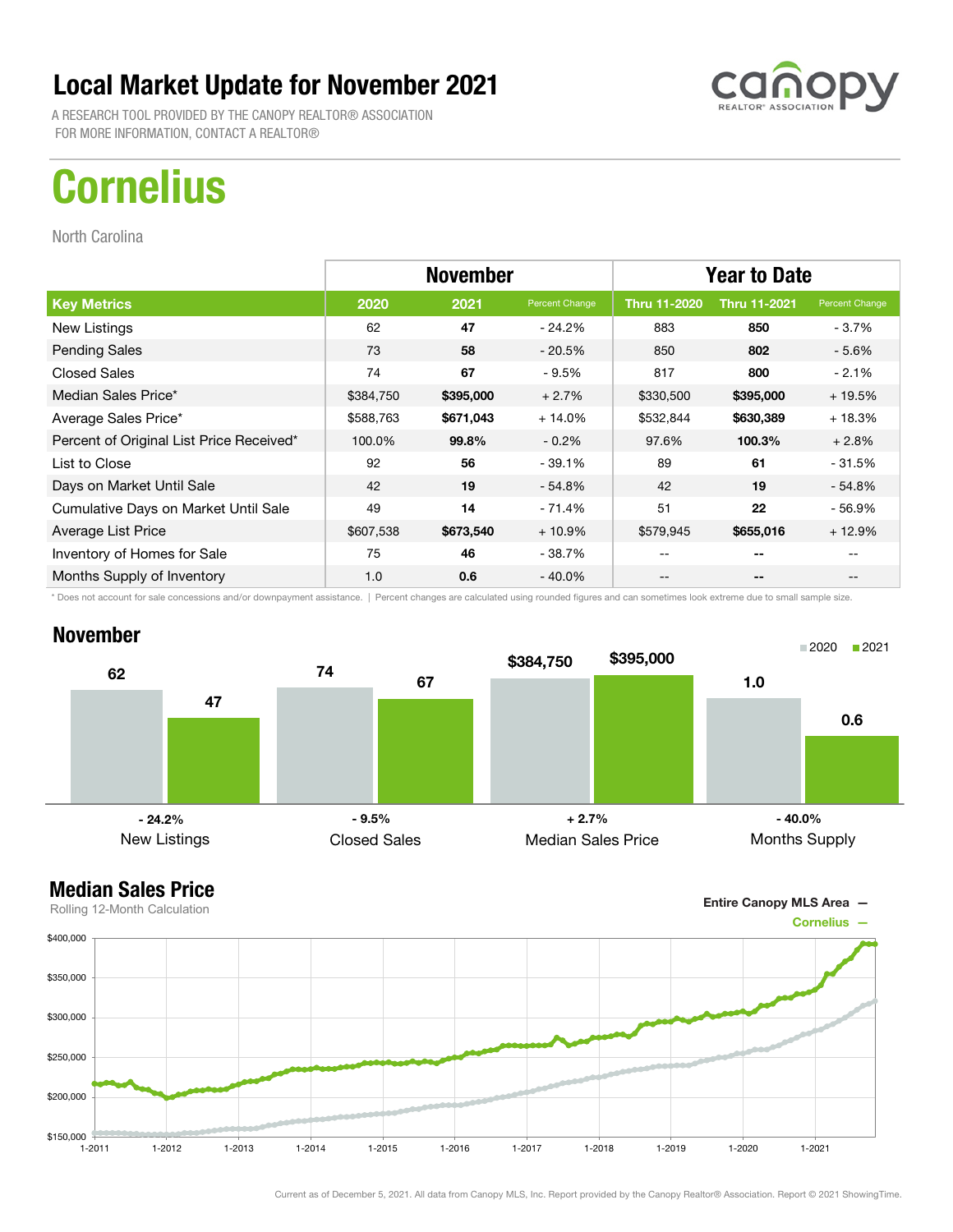A RESEARCH TOOL PROVIDED BY THE CANOPY REALTOR® ASSOCIATION FOR MORE INFORMATION, CONTACT A REALTOR®

# **Davidson**

North Carolina

|                                          | <b>November</b> |           |                | <b>Year to Date</b> |                          |                |
|------------------------------------------|-----------------|-----------|----------------|---------------------|--------------------------|----------------|
| <b>Key Metrics</b>                       | 2020            | 2021      | Percent Change | <b>Thru 11-2020</b> | <b>Thru 11-2021</b>      | Percent Change |
| New Listings                             | 45              | 43        | $-4.4%$        | 717                 | 535                      | $-25.4%$       |
| <b>Pending Sales</b>                     | 43              | 45        | $+4.7%$        | 683                 | 501                      | $-26.6%$       |
| <b>Closed Sales</b>                      | 61              | 40        | - 34.4%        | 610                 | 531                      | $-13.0%$       |
| Median Sales Price*                      | \$418,500       | \$442,500 | $+5.7%$        | \$412,912           | \$505,000                | $+22.3%$       |
| Average Sales Price*                     | \$493,319       | \$547,737 | $+11.0%$       | \$475,115           | \$592,542                | $+24.7%$       |
| Percent of Original List Price Received* | 98.4%           | 100.5%    | $+2.1%$        | 96.9%               | 100.6%                   | $+3.8%$        |
| List to Close                            | 97              | 81        | $-16.5%$       | 107                 | 88                       | $-17.8%$       |
| Days on Market Until Sale                | 37              | 40        | $+8.1%$        | 60                  | 36                       | $-40.0\%$      |
| Cumulative Days on Market Until Sale     | 36              | 22        | $-38.9%$       | 63                  | 30                       | $-52.4%$       |
| Average List Price                       | \$532,326       | \$627,478 | + 17.9%        | \$526,897           | \$620,693                | $+17.8%$       |
| Inventory of Homes for Sale              | 77              | 38        | $-50.6\%$      | $- -$               | --                       |                |
| Months Supply of Inventory               | 1.3             | 0.8       | - 38.5%        | --                  | $\overline{\phantom{a}}$ |                |

\* Does not account for sale concessions and/or downpayment assistance. | Percent changes are calculated using rounded figures and can sometimes look extreme due to small sample size.

### November





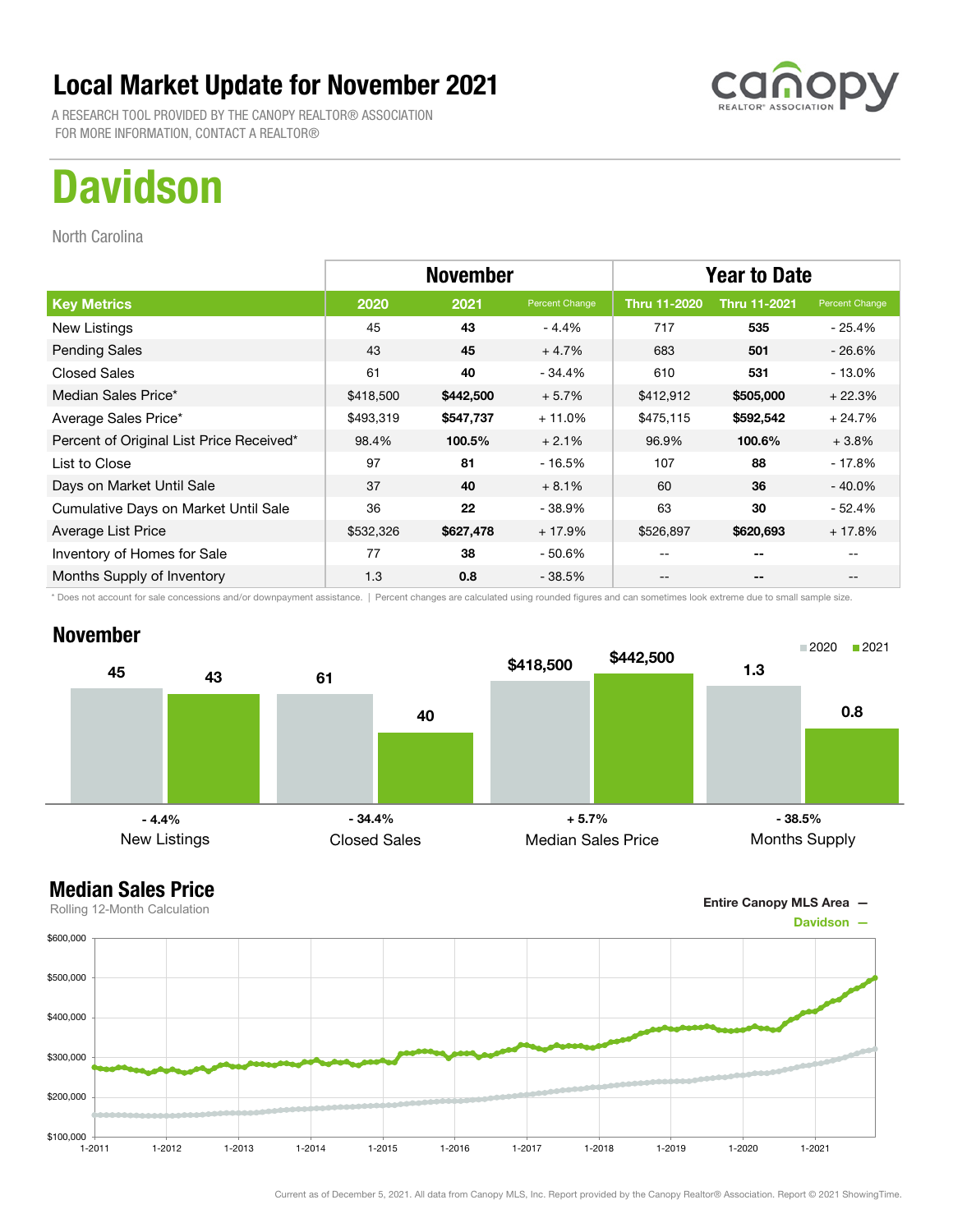A RESEARCH TOOL PROVIDED BY THE CANOPY REALTOR® ASSOCIATION FOR MORE INFORMATION, CONTACT A REALTOR®

## Denver

North Carolina

|                                          | <b>November</b> |           |                | <b>Year to Date</b> |                     |                |
|------------------------------------------|-----------------|-----------|----------------|---------------------|---------------------|----------------|
| <b>Key Metrics</b>                       | 2020            | 2021      | Percent Change | <b>Thru 11-2020</b> | <b>Thru 11-2021</b> | Percent Change |
| New Listings                             | 75              | 45        | - 40.0%        | 989                 | 912                 | - 7.8%         |
| <b>Pending Sales</b>                     | 79              | 61        | $-22.8%$       | 884                 | 909                 | $+2.8%$        |
| <b>Closed Sales</b>                      | 74              | 67        | $-9.5%$        | 785                 | 886                 | $+12.9%$       |
| Median Sales Price*                      | \$330,250       | \$435,000 | $+31.7%$       | \$353,500           | \$392,127           | $+10.9%$       |
| Average Sales Price*                     | \$374,801       | \$512,821 | $+36.8%$       | \$426,307           | \$481,438           | $+12.9%$       |
| Percent of Original List Price Received* | 98.3%           | 99.2%     | $+0.9%$        | 97.3%               | 100.3%              | $+3.1%$        |
| List to Close                            | 112             | 139       | $+24.1%$       | 118                 | 100                 | $-15.3%$       |
| Days on Market Until Sale                | 57              | 66        | $+15.8%$       | 66                  | 35                  | $-47.0%$       |
| Cumulative Days on Market Until Sale     | 64              | 31        | - 51.6%        | 75                  | 31                  | - 58.7%        |
| Average List Price                       | \$480,792       | \$588,196 | $+22.3%$       | \$427,269           | \$514,256           | $+20.4%$       |
| Inventory of Homes for Sale              | 133             | 41        | - 69.2%        |                     | --                  |                |
| Months Supply of Inventory               | 1.7             | 0.5       | $-70.6%$       | --                  | --                  | --             |

\* Does not account for sale concessions and/or downpayment assistance. | Percent changes are calculated using rounded figures and can sometimes look extreme due to small sample size.

#### November





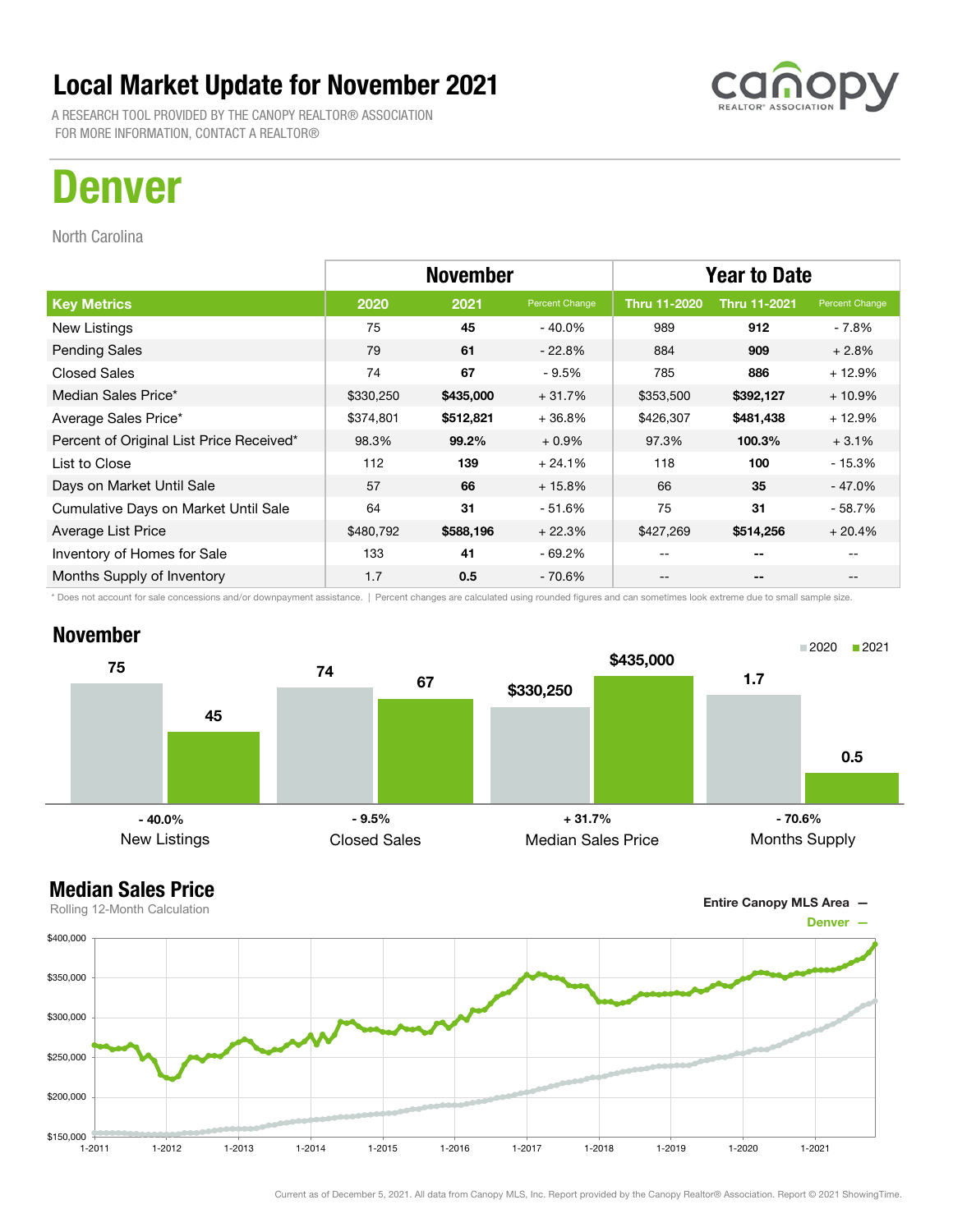A RESEARCH TOOL PROVIDED BY THE CANOPY REALTOR® ASSOCIATION FOR MORE INFORMATION, CONTACT A REALTOR®

# **Gastonia**

North Carolina

|                                          | <b>November</b> |           |                | <b>Year to Date</b> |                     |                |
|------------------------------------------|-----------------|-----------|----------------|---------------------|---------------------|----------------|
| <b>Key Metrics</b>                       | 2020            | 2021      | Percent Change | <b>Thru 11-2020</b> | <b>Thru 11-2021</b> | Percent Change |
| New Listings                             | 146             | 167       | $+14.4%$       | 1,788               | 1,983               | $+10.9%$       |
| <b>Pending Sales</b>                     | 154             | 175       | $+13.6%$       | 1,617               | 1,828               | $+13.0%$       |
| <b>Closed Sales</b>                      | 146             | 164       | $+12.3%$       | 1,468               | 1,719               | $+17.1%$       |
| Median Sales Price*                      | \$213,625       | \$258,750 | $+21.1%$       | \$199,900           | \$241,000           | $+20.6%$       |
| Average Sales Price*                     | \$224,537       | \$272,594 | $+21.4%$       | \$211,847           | \$251,745           | $+18.8%$       |
| Percent of Original List Price Received* | 98.7%           | 100.2%    | $+1.5%$        | 97.3%               | 100.5%              | $+3.3%$        |
| List to Close                            | 65              | 66        | $+1.5%$        | 79                  | 69                  | $-12.7%$       |
| Days on Market Until Sale                | 23              | 20        | $-13.0\%$      | 31                  | 18                  | $-41.9%$       |
| Cumulative Days on Market Until Sale     | 28              | 20        | - 28.6%        | 36                  | 18                  | $-50.0%$       |
| Average List Price                       | \$213,243       | \$297,543 | $+39.5%$       | \$215,050           | \$257,984           | $+20.0%$       |
| Inventory of Homes for Sale              | 176             | 108       | - 38.6%        | --                  | --                  |                |
| Months Supply of Inventory               | 1.2             | 0.7       | - 41.7%        | --                  | --                  |                |

\* Does not account for sale concessions and/or downpayment assistance. | Percent changes are calculated using rounded figures and can sometimes look extreme due to small sample size.

### November



Entire Canopy MLS Area —

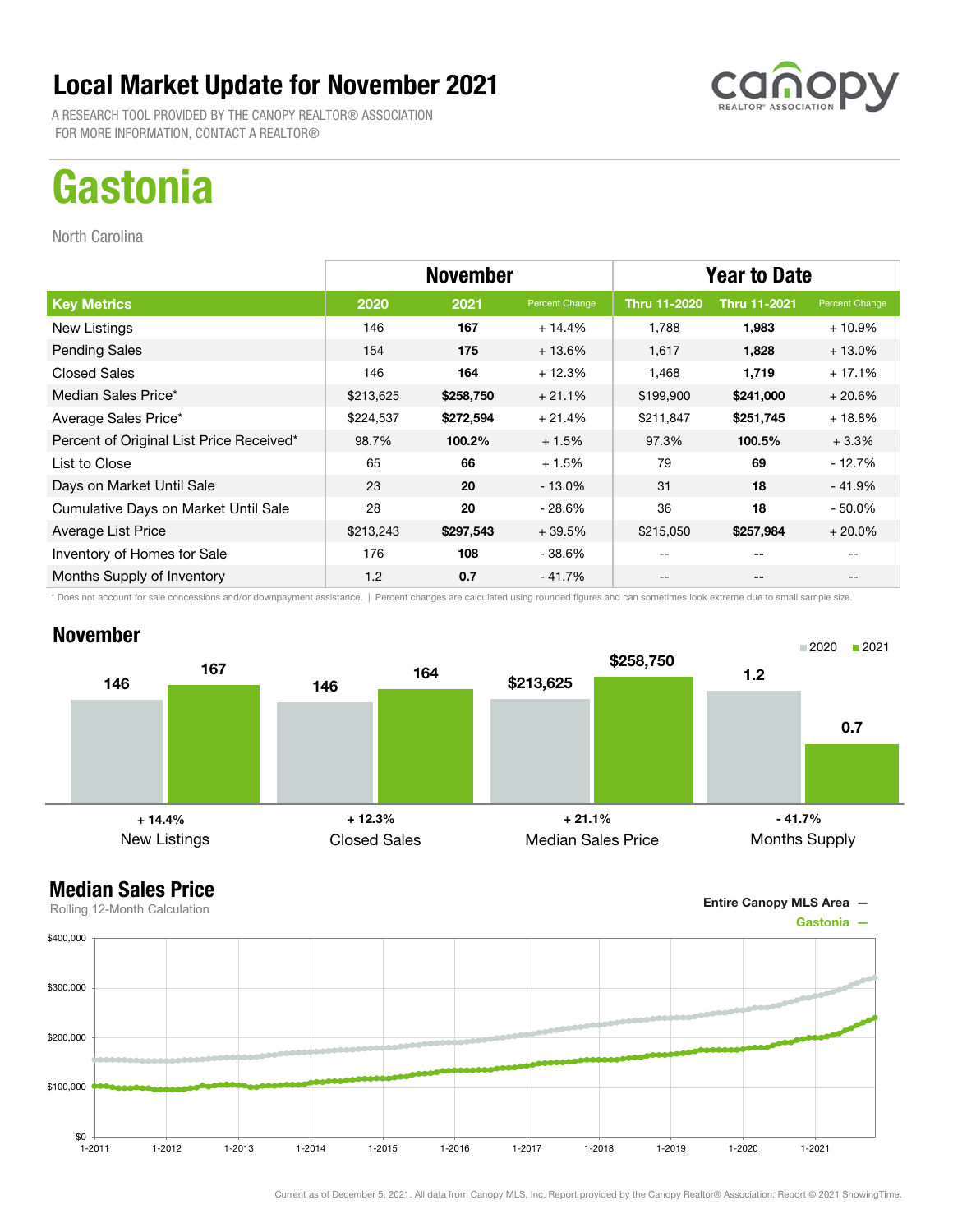

A RESEARCH TOOL PROVIDED BY THE CANOPY REALTOR® ASSOCIATION FOR MORE INFORMATION, CONTACT A REALTOR®

# Huntersville

North Carolina

|                                          | <b>November</b> |           |                | <b>Year to Date</b> |                     |                |
|------------------------------------------|-----------------|-----------|----------------|---------------------|---------------------|----------------|
| <b>Key Metrics</b>                       | 2020            | 2021      | Percent Change | <b>Thru 11-2020</b> | <b>Thru 11-2021</b> | Percent Change |
| New Listings                             | 129             | 117       | $-9.3%$        | 1.928               | 1,768               | - 8.3%         |
| <b>Pending Sales</b>                     | 144             | 139       | $-3.5%$        | 1,859               | 1,677               | $-9.8%$        |
| <b>Closed Sales</b>                      | 146             | 134       | $-8.2\%$       | 1,677               | 1,615               | - 3.7%         |
| Median Sales Price*                      | \$345,750       | \$461,441 | $+33.5%$       | \$345,000           | \$403,000           | $+16.8%$       |
| Average Sales Price*                     | \$363,084       | \$506,330 | $+39.5%$       | \$374,731           | \$445,613           | $+18.9%$       |
| Percent of Original List Price Received* | 99.4%           | 102.5%    | $+3.1%$        | 98.2%               | 102.0%              | $+3.9%$        |
| List to Close                            | 77              | 67        | $-13.0\%$      | 87                  | 76                  | $-12.6%$       |
| Days on Market Until Sale                | 24              | 12        | $-50.0\%$      | 36                  | 18                  | $-50.0\%$      |
| Cumulative Days on Market Until Sale     | 26              | 8         | - 69.2%        | 43                  | 15                  | $-65.1%$       |
| Average List Price                       | \$418,148       | \$533,852 | $+27.7%$       | \$397,181           | \$468,168           | $+17.9%$       |
| Inventory of Homes for Sale              | 136             | 72        | - 47.1%        | --                  | --                  |                |
| Months Supply of Inventory               | 0.8             | 0.5       | $-37.5%$       | --                  | --                  |                |

\* Does not account for sale concessions and/or downpayment assistance. | Percent changes are calculated using rounded figures and can sometimes look extreme due to small sample size.

### November



Entire Canopy MLS Area —

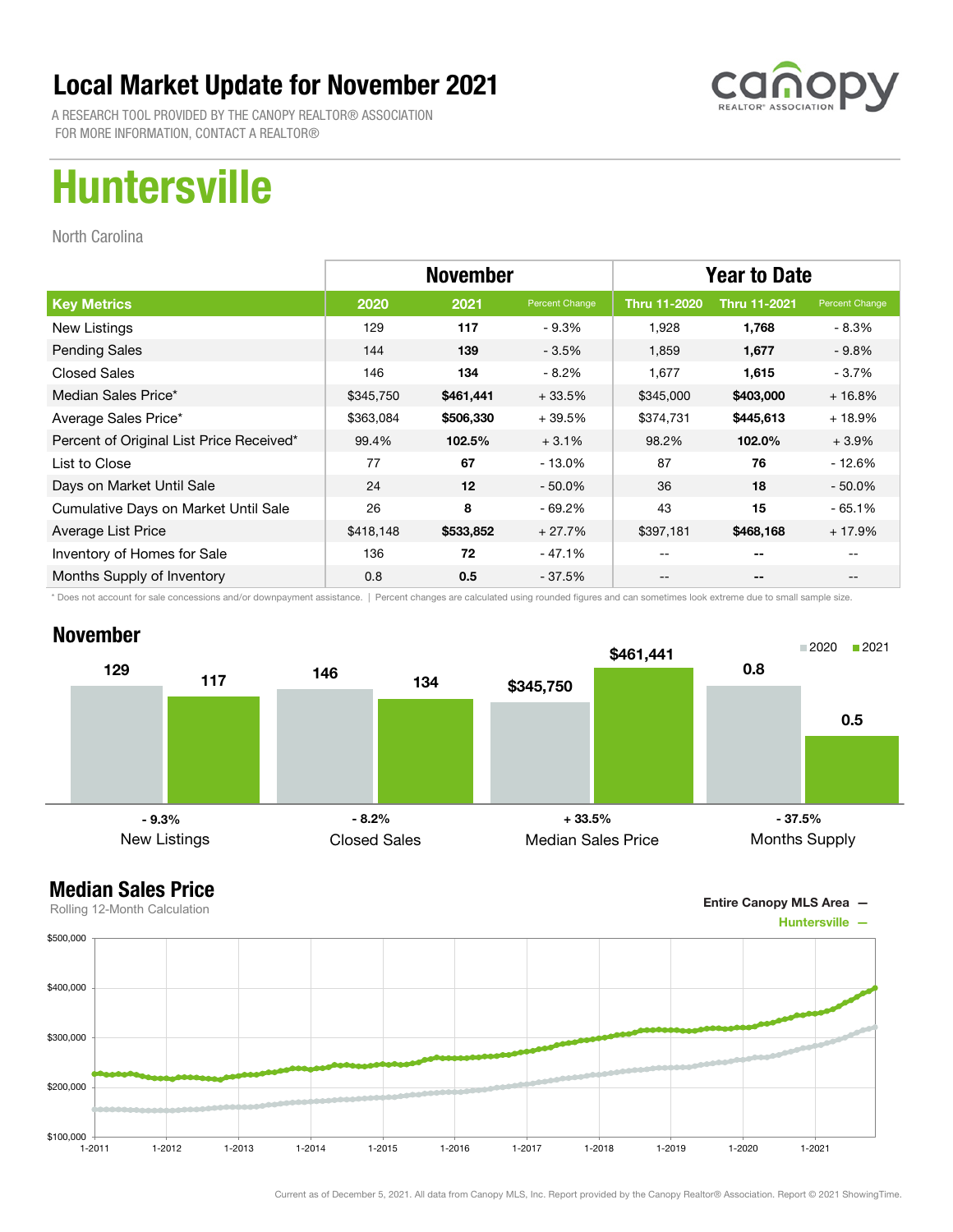A RESEARCH TOOL PROVIDED BY THE CANOPY REALTOR® ASSOCIATION FOR MORE INFORMATION, CONTACT A REALTOR®

# Kannapolis

North Carolina

|                                          | <b>November</b> |           |                | <b>Year to Date</b> |                     |                |
|------------------------------------------|-----------------|-----------|----------------|---------------------|---------------------|----------------|
| <b>Key Metrics</b>                       | 2020            | 2021      | Percent Change | Thru 11-2020        | <b>Thru 11-2021</b> | Percent Change |
| New Listings                             | 78              | 79        | $+1.3%$        | 968                 | 1,100               | $+13.6%$       |
| <b>Pending Sales</b>                     | 84              | 104       | $+23.8%$       | 895                 | 1,029               | $+15.0%$       |
| <b>Closed Sales</b>                      | 85              | 88        | $+3.5%$        | 826                 | 994                 | $+20.3%$       |
| Median Sales Price*                      | \$202,900       | \$277,700 | $+36.9%$       | \$184,950           | \$239,800           | $+29.7%$       |
| Average Sales Price*                     | \$225,110       | \$302,245 | $+34.3%$       | \$206,124           | \$252,640           | $+22.6%$       |
| Percent of Original List Price Received* | 99.2%           | 98.7%     | $-0.5%$        | 97.6%               | 99.2%               | $+1.6%$        |
| List to Close                            | 64              | 62        | $-3.1%$        | 74                  | 59                  | $-20.3%$       |
| Days on Market Until Sale                | 18              | 18        | $0.0\%$        | 28                  | 14                  | $-50.0\%$      |
| Cumulative Days on Market Until Sale     | 17              | 19        | $+11.8%$       | 32                  | 14                  | - 56.3%        |
| Average List Price                       | \$209,560       | \$260,094 | $+24.1%$       | \$217,945           | \$258,240           | $+18.5%$       |
| Inventory of Homes for Sale              | 72              | 54        | $-25.0\%$      |                     | --                  |                |
| Months Supply of Inventory               | 0.9             | 0.6       | $-33.3%$       | --                  | --                  | $- -$          |

\* Does not account for sale concessions and/or downpayment assistance. | Percent changes are calculated using rounded figures and can sometimes look extreme due to small sample size.

### November



Entire Canopy MLS Area —

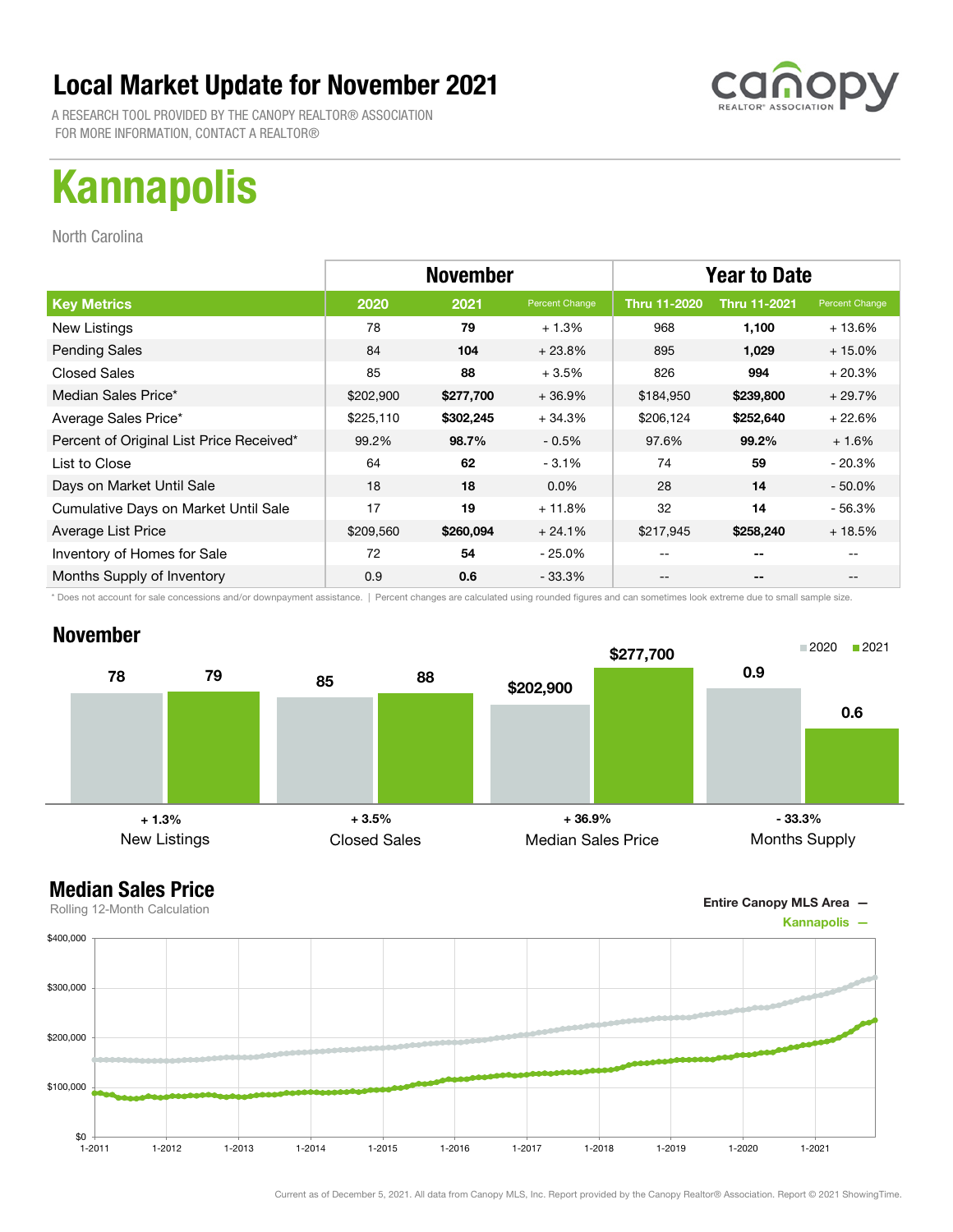A RESEARCH TOOL PROVIDED BY THE CANOPY REALTOR® ASSOCIATION FOR MORE INFORMATION, CONTACT A REALTOR®

# Lincolnton

North Carolina

|                                          | <b>November</b> |                  |                | <b>Year to Date</b> |                     |                |
|------------------------------------------|-----------------|------------------|----------------|---------------------|---------------------|----------------|
| <b>Key Metrics</b>                       | 2020            | 2021             | Percent Change | <b>Thru 11-2020</b> | <b>Thru 11-2021</b> | Percent Change |
| New Listings                             | 27              | 47               | $+74.1%$       | 467                 | 574                 | $+22.9%$       |
| <b>Pending Sales</b>                     | 33              | 52               | $+57.6%$       | 416                 | 533                 | $+28.1%$       |
| <b>Closed Sales</b>                      | 38              | 46               | $+21.1%$       | 394                 | 480                 | $+21.8%$       |
| Median Sales Price*                      | \$208,250       | \$280,500        | $+34.7%$       | \$200,000           | \$241,700           | $+20.9%$       |
| Average Sales Price*                     | \$237,459       | \$317,499        | $+33.7%$       | \$221,808           | \$267,807           | $+20.7%$       |
| Percent of Original List Price Received* | 96.1%           | 97.3%            | $+1.2%$        | 96.3%               | 99.4%               | $+3.2%$        |
| List to Close                            | 120             | 71               | $-40.8%$       | 95                  | 70                  | $-26.3%$       |
| Days on Market Until Sale                | 52              | 24               | $-53.8\%$      | 44                  | 21                  | $-52.3%$       |
| Cumulative Days on Market Until Sale     | 25              | 25               | $0.0\%$        | 48                  | 22                  | - 54.2%        |
| Average List Price                       | \$245,469       | \$295,449        | $+20.4%$       | \$249,973           | \$286,389           | $+14.6%$       |
| Inventory of Homes for Sale              | 81              | 56               | $-30.9\%$      |                     | --                  |                |
| Months Supply of Inventory               | 2.2             | 1.2 <sub>2</sub> | - 45.5%        | --                  | --                  | $- -$          |

\* Does not account for sale concessions and/or downpayment assistance. | Percent changes are calculated using rounded figures and can sometimes look extreme due to small sample size.

### November



Entire Canopy MLS Area —

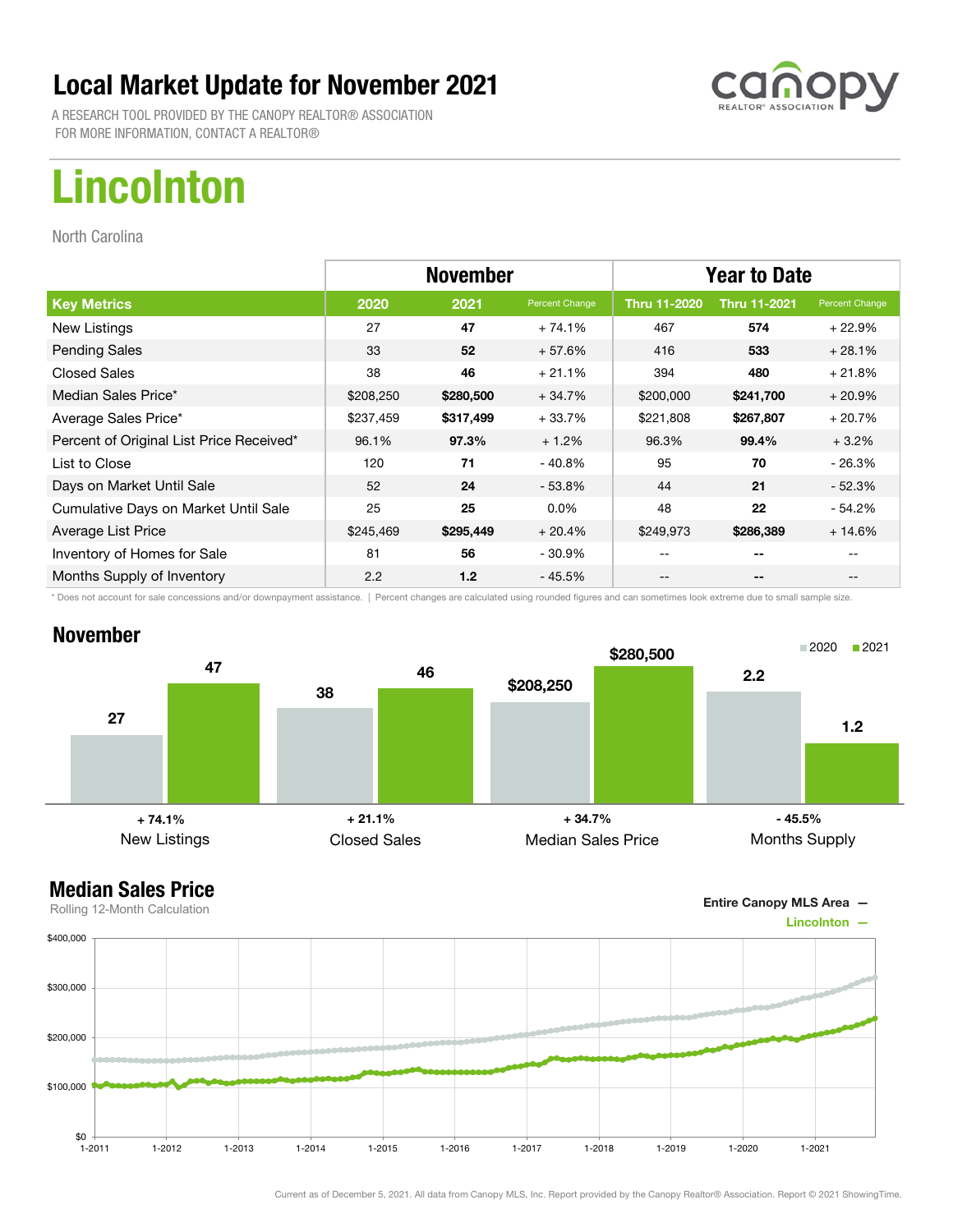A RESEARCH TOOL PROVIDED BY THE CANOPY REALTOR® ASSOCIATION FOR MORE INFORMATION, CONTACT A REALTOR®

## Matthews

North Carolina

|                                          | <b>November</b> |           |                | <b>Year to Date</b> |                     |                |
|------------------------------------------|-----------------|-----------|----------------|---------------------|---------------------|----------------|
| <b>Key Metrics</b>                       | 2020            | 2021      | Percent Change | <b>Thru 11-2020</b> | <b>Thru 11-2021</b> | Percent Change |
| New Listings                             | 76              | 114       | $+50.0\%$      | 1,329               | 1,367               | $+2.9%$        |
| <b>Pending Sales</b>                     | 107             | 132       | $+23.4%$       | 1,269               | 1,289               | $+1.6%$        |
| <b>Closed Sales</b>                      | 115             | 105       | - 8.7%         | 1,200               | 1,224               | $+2.0%$        |
| Median Sales Price*                      | \$337,900       | \$423,000 | $+25.2%$       | \$330,000           | \$385,000           | $+16.7%$       |
| Average Sales Price*                     | \$386,610       | \$525,317 | $+35.9%$       | \$371,195           | \$450,558           | $+21.4%$       |
| Percent of Original List Price Received* | 99.8%           | 101.6%    | $+1.8%$        | 98.6%               | 102.8%              | $+4.3%$        |
| List to Close                            | 63              | 52        | - 17.5%        | 76                  | 60                  | $-21.1%$       |
| Days on Market Until Sale                | 13              | 12        | $-7.7\%$       | 26                  | 13                  | $-50.0\%$      |
| Cumulative Days on Market Until Sale     | 11              | 12        | $+9.1%$        | 29                  | 13                  | - 55.2%        |
| Average List Price                       | \$389,693       | \$410,688 | $+5.4%$        | \$386,169           | \$441,582           | $+14.3%$       |
| Inventory of Homes for Sale              | 83              | 53        | $-36.1%$       |                     | --                  |                |
| Months Supply of Inventory               | 0.7             | 0.5       | $-28.6\%$      | --                  | --                  | $- -$          |

\* Does not account for sale concessions and/or downpayment assistance. | Percent changes are calculated using rounded figures and can sometimes look extreme due to small sample size.





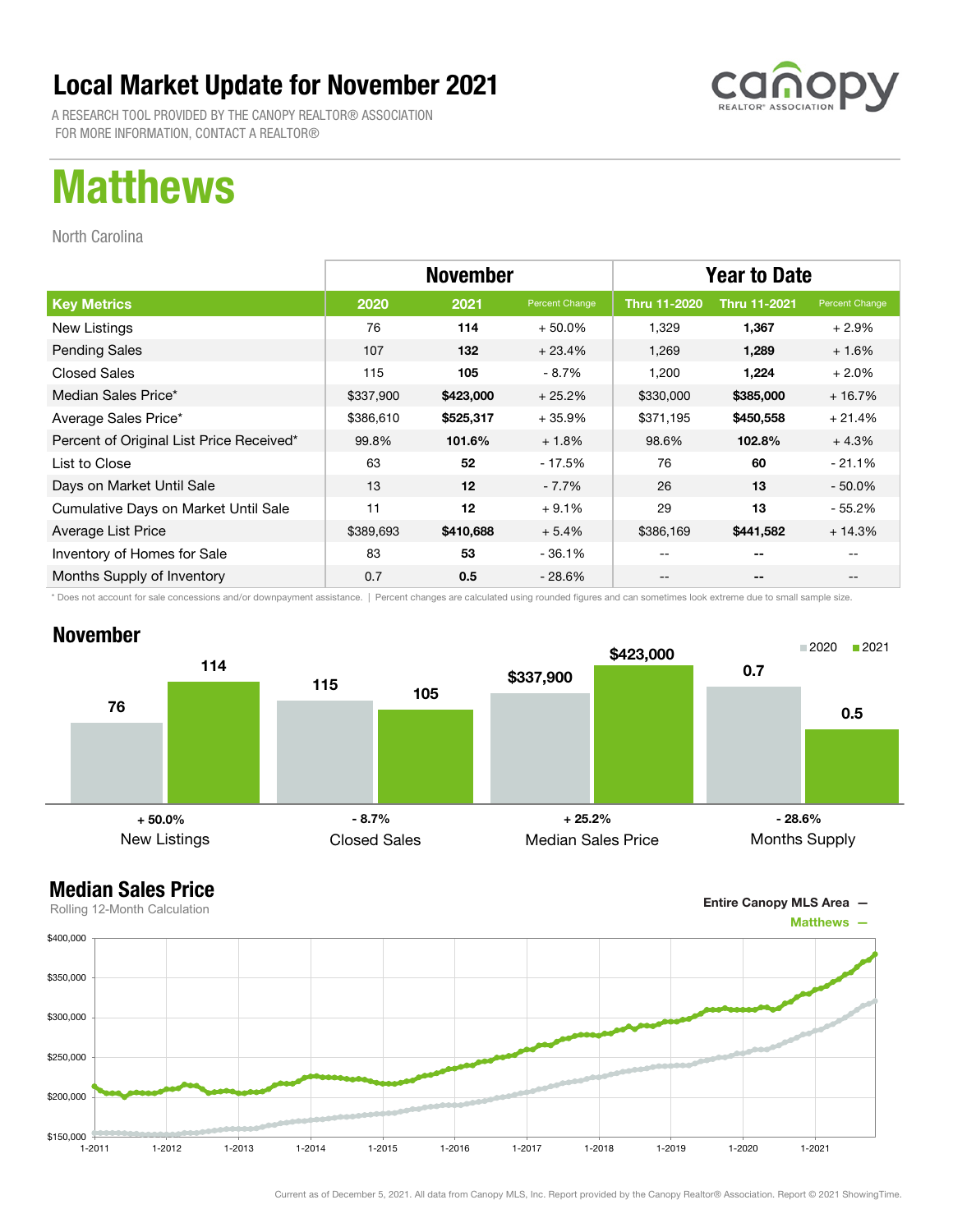A RESEARCH TOOL PROVIDED BY THE CANOPY REALTOR® ASSOCIATION FOR MORE INFORMATION, CONTACT A REALTOR®

# Monroe

North Carolina

|                                          | <b>November</b> |           |                | <b>Year to Date</b> |                     |                |
|------------------------------------------|-----------------|-----------|----------------|---------------------|---------------------|----------------|
| <b>Key Metrics</b>                       | 2020            | 2021      | Percent Change | Thru 11-2020        | <b>Thru 11-2021</b> | Percent Change |
| New Listings                             | 105             | 119       | $+13.3%$       | 1,278               | 1,698               | $+32.9%$       |
| <b>Pending Sales</b>                     | 99              | 139       | $+40.4%$       | 1,192               | 1,564               | $+31.2%$       |
| <b>Closed Sales</b>                      | 103             | 136       | $+32.0%$       | 1,123               | 1,462               | $+30.2%$       |
| Median Sales Price*                      | \$265,000       | \$345,120 | $+30.2%$       | \$250,000           | \$307,450           | $+23.0%$       |
| Average Sales Price*                     | \$279,331       | \$361,013 | $+29.2%$       | \$261,357           | \$319,122           | $+22.1%$       |
| Percent of Original List Price Received* | 99.0%           | 101.0%    | $+2.0%$        | 98.5%               | 101.0%              | $+2.5%$        |
| List to Close                            | 66              | 82        | $+24.2%$       | 79                  | 81                  | $+2.5%$        |
| Days on Market Until Sale                | 20              | 21        | $+5.0%$        | 29                  | 16                  | - 44.8%        |
| Cumulative Days on Market Until Sale     | 22              | 25        | $+13.6%$       | 34                  | 21                  | $-38.2%$       |
| Average List Price                       | \$277,723       | \$341,853 | $+23.1%$       | \$271,233           | \$333,636           | $+23.0%$       |
| Inventory of Homes for Sale              | 94              | 91        | $-3.2%$        |                     | --                  |                |
| Months Supply of Inventory               | 0.9             | 0.7       | $-22.2\%$      | --                  | --                  | $- -$          |

\* Does not account for sale concessions and/or downpayment assistance. | Percent changes are calculated using rounded figures and can sometimes look extreme due to small sample size.

### November



Entire Canopy MLS Area —

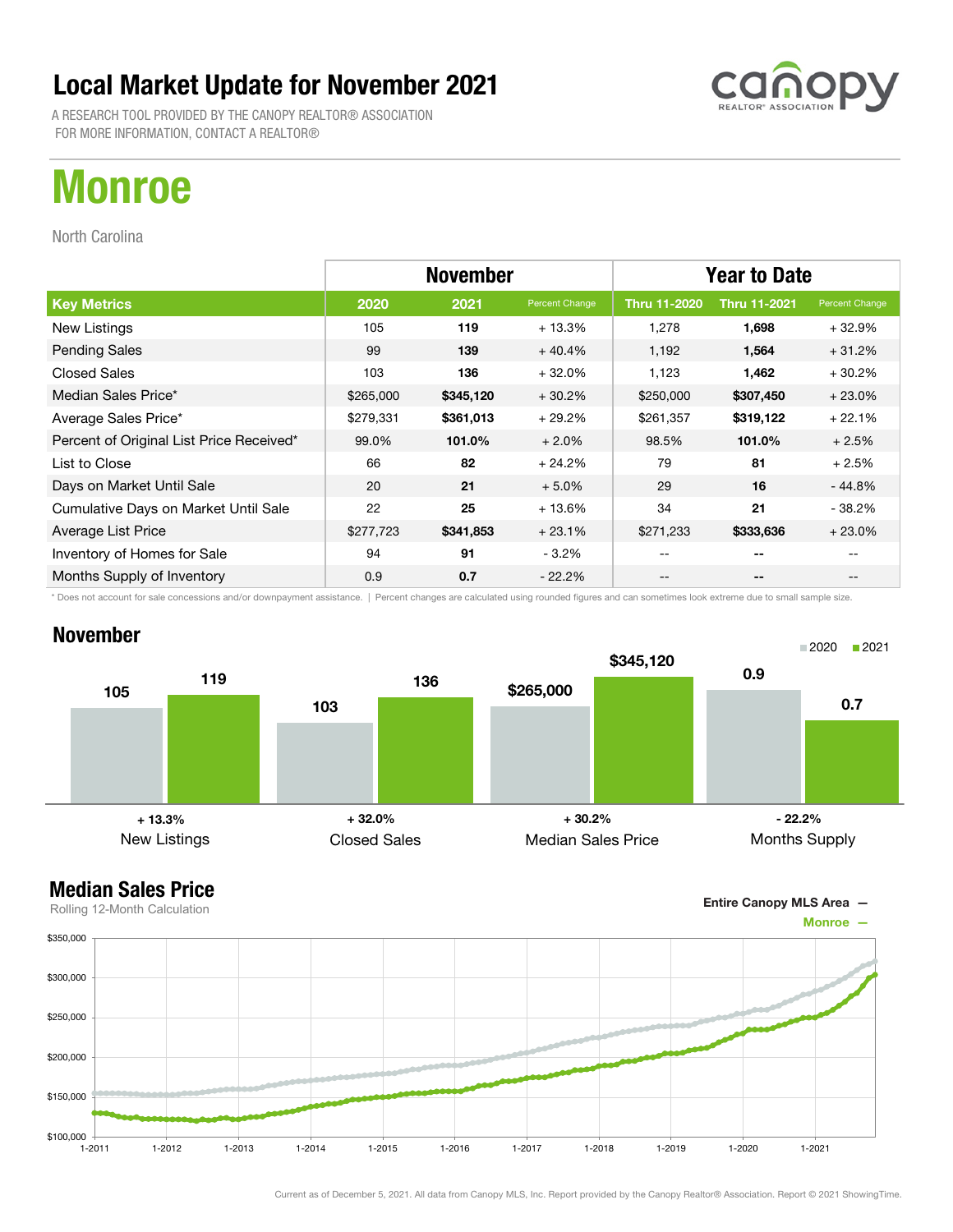A RESEARCH TOOL PROVIDED BY THE CANOPY REALTOR® ASSOCIATION FOR MORE INFORMATION, CONTACT A REALTOR®

# **Mooresville**

North Carolina

|                                          | <b>November</b> |           |                | <b>Year to Date</b> |                     |                |
|------------------------------------------|-----------------|-----------|----------------|---------------------|---------------------|----------------|
| <b>Key Metrics</b>                       | 2020            | 2021      | Percent Change | <b>Thru 11-2020</b> | <b>Thru 11-2021</b> | Percent Change |
| New Listings                             | 208             | 136       | - 34.6%        | 2,584               | 2,431               | - 5.9%         |
| <b>Pending Sales</b>                     | 206             | 151       | $-26.7\%$      | 2,421               | 2,325               | $-4.0\%$       |
| <b>Closed Sales</b>                      | 201             | 177       | - 11.9%        | 2,223               | 2,363               | $+6.3%$        |
| Median Sales Price*                      | \$350,000       | \$403,500 | $+15.3%$       | \$337,379           | \$374,900           | $+11.1%$       |
| Average Sales Price*                     | \$474,309       | \$536,751 | $+13.2%$       | \$446,774           | \$492,824           | $+10.3%$       |
| Percent of Original List Price Received* | 98.2%           | 99.8%     | $+1.6%$        | 97.7%               | 101.2%              | $+3.6%$        |
| List to Close                            | 84              | 73        | $-13.1%$       | 100                 | 75                  | $-25.0\%$      |
| Days on Market Until Sale                | 30              | 23        | $-23.3\%$      | 48                  | 21                  | $-56.3%$       |
| Cumulative Days on Market Until Sale     | 35              | 22        | $-37.1%$       | 55                  | 20                  | $-63.6%$       |
| Average List Price                       | \$458,269       | \$561,144 | $+22.4%$       | \$473,640           | \$542,582           | $+14.6%$       |
| Inventory of Homes for Sale              | 276             | 139       | - 49.6%        |                     | --                  |                |
| Months Supply of Inventory               | 1.3             | 0.7       | - 46.2%        | --                  | --                  | $- -$          |

\* Does not account for sale concessions and/or downpayment assistance. | Percent changes are calculated using rounded figures and can sometimes look extreme due to small sample size.

### November



Entire Canopy MLS Area —

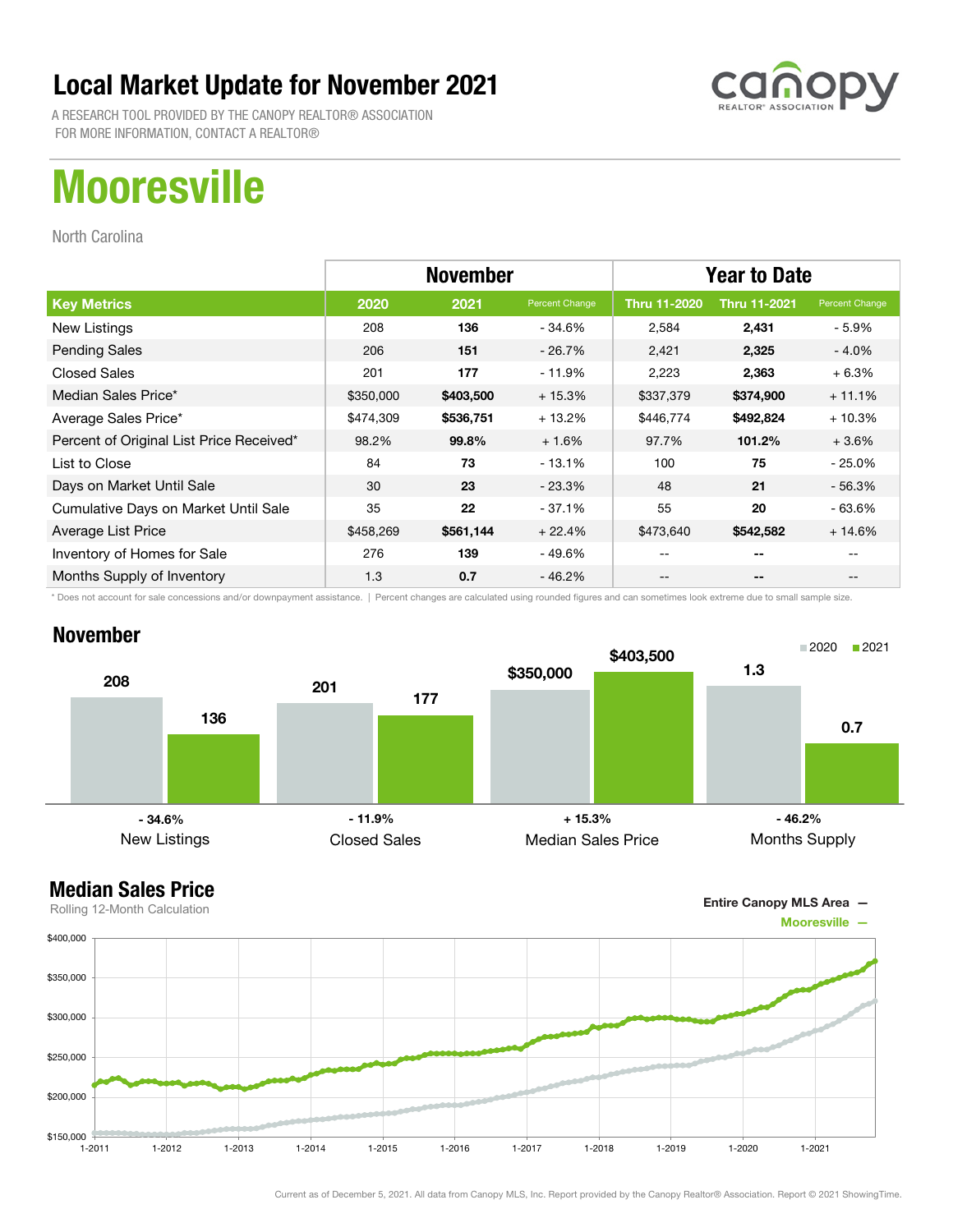A RESEARCH TOOL PROVIDED BY THE CANOPY REALTOR® ASSOCIATION FOR MORE INFORMATION, CONTACT A REALTOR®

# **Salisbury**

North Carolina

|                                          | <b>November</b> |           |                | <b>Year to Date</b> |                          |                |
|------------------------------------------|-----------------|-----------|----------------|---------------------|--------------------------|----------------|
| <b>Key Metrics</b>                       | 2020            | 2021      | Percent Change | <b>Thru 11-2020</b> | <b>Thru 11-2021</b>      | Percent Change |
| New Listings                             | 83              | 116       | $+39.8%$       | 1,151               | 1,329                    | $+15.5%$       |
| <b>Pending Sales</b>                     | 80              | 115       | $+43.8%$       | 1,039               | 1,222                    | $+17.6%$       |
| <b>Closed Sales</b>                      | 85              | 100       | $+17.6%$       | 937                 | 1,136                    | $+21.2%$       |
| Median Sales Price*                      | \$211,000       | \$227,740 | $+7.9%$        | \$190,000           | \$215,740                | $+13.5%$       |
| Average Sales Price*                     | \$224,018       | \$260,242 | $+16.2%$       | \$206,370           | \$241,605                | $+17.1%$       |
| Percent of Original List Price Received* | 97.5%           | 96.3%     | $-1.2%$        | 96.5%               | 98.5%                    | $+2.1%$        |
| List to Close                            | 87              | 77        | $-11.5%$       | 93                  | 74                       | $-20.4%$       |
| Days on Market Until Sale                | 38              | 26        | $-31.6%$       | 41                  | 21                       | $-48.8%$       |
| Cumulative Days on Market Until Sale     | 39              | 27        | $-30.8%$       | 48                  | 21                       | $-56.3%$       |
| Average List Price                       | \$223,541       | \$271,705 | $+21.5%$       | \$218,380           | \$251,988                | $+15.4%$       |
| Inventory of Homes for Sale              | 171             | 90        | - 47.4%        | --                  | --                       |                |
| Months Supply of Inventory               | 1.9             | 0.8       | $-57.9%$       | --                  | $\overline{\phantom{a}}$ |                |

\* Does not account for sale concessions and/or downpayment assistance. | Percent changes are calculated using rounded figures and can sometimes look extreme due to small sample size.

### November



Entire Canopy MLS Area —

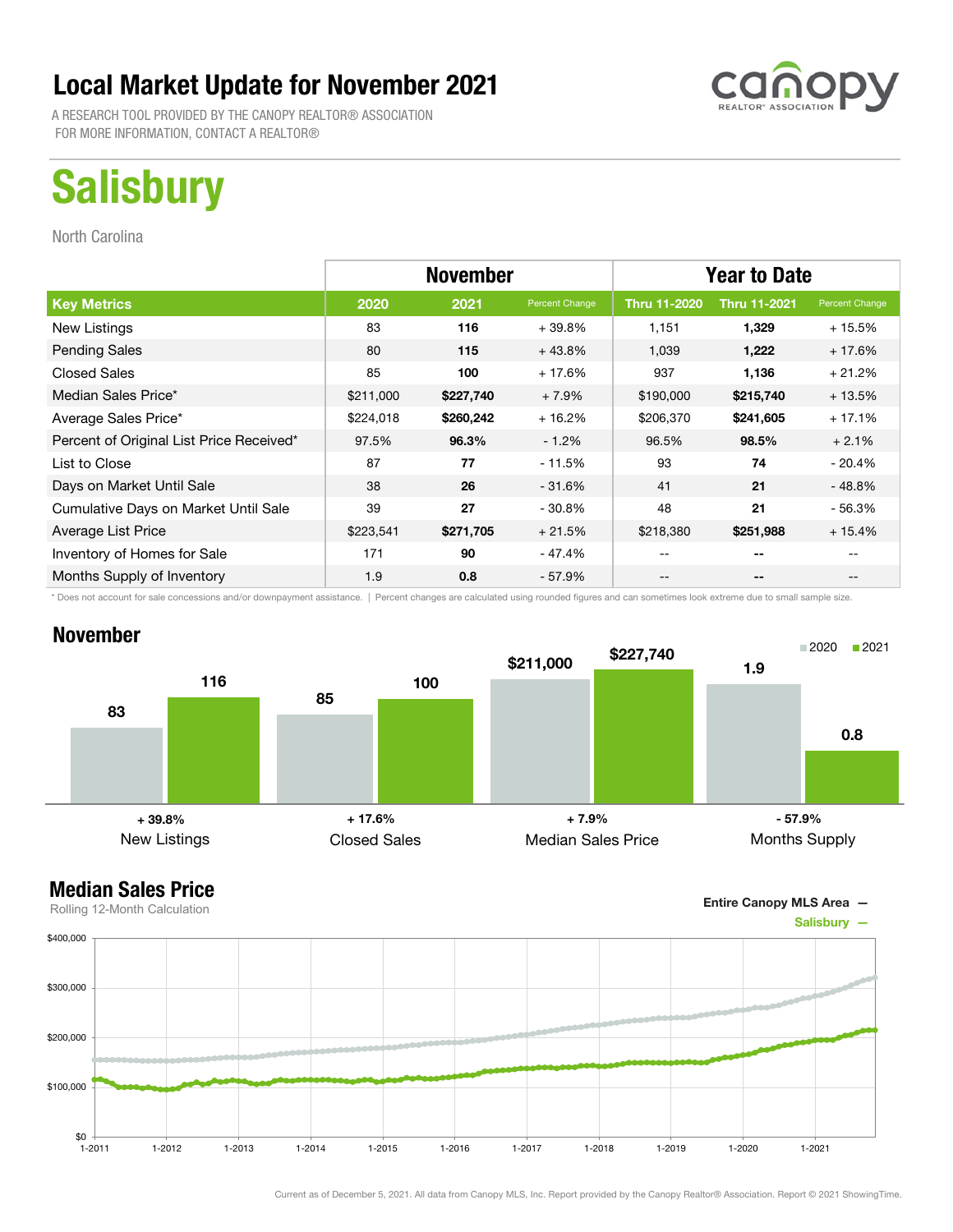A RESEARCH TOOL PROVIDED BY THE CANOPY REALTOR® ASSOCIATION FOR MORE INFORMATION, CONTACT A REALTOR®

## **Statesville**

North Carolina

|                                          | <b>November</b> |           |                | <b>Year to Date</b> |                          |                |
|------------------------------------------|-----------------|-----------|----------------|---------------------|--------------------------|----------------|
| <b>Key Metrics</b>                       | 2020            | 2021      | Percent Change | <b>Thru 11-2020</b> | <b>Thru 11-2021</b>      | Percent Change |
| New Listings                             | 76              | 106       | $+39.5%$       | 1,095               | 1,249                    | $+14.1%$       |
| <b>Pending Sales</b>                     | 92              | 97        | $+5.4%$        | 1,004               | 1,132                    | $+12.7%$       |
| <b>Closed Sales</b>                      | 79              | 93        | $+17.7%$       | 948                 | 1,103                    | $+16.4%$       |
| Median Sales Price*                      | \$205,000       | \$275,000 | $+34.1%$       | \$200,000           | \$240,000                | $+20.0\%$      |
| Average Sales Price*                     | \$216,441       | \$307,706 | $+42.2%$       | \$215,407           | \$266,014                | $+23.5%$       |
| Percent of Original List Price Received* | 97.5%           | 97.6%     | $+0.1%$        | 97.0%               | 99.3%                    | $+2.4%$        |
| List to Close                            | 79              | 66        | $-16.5%$       | 92                  | 66                       | $-28.3%$       |
| Days on Market Until Sale                | 24              | 27        | $+12.5%$       | 40                  | 22                       | $-45.0%$       |
| Cumulative Days on Market Until Sale     | 28              | 27        | $-3.6%$        | 46                  | 23                       | $-50.0%$       |
| Average List Price                       | \$241,980       | \$298,108 | $+23.2%$       | \$235,613           | \$273,987                | $+16.3%$       |
| Inventory of Homes for Sale              | 162             | 125       | $-22.8\%$      | $- -$               | $- -$                    |                |
| Months Supply of Inventory               | 1.8             | 1.3       | $-27.8%$       | --                  | $\overline{\phantom{a}}$ |                |

\* Does not account for sale concessions and/or downpayment assistance. | Percent changes are calculated using rounded figures and can sometimes look extreme due to small sample size.

### November



Entire Canopy MLS Area —

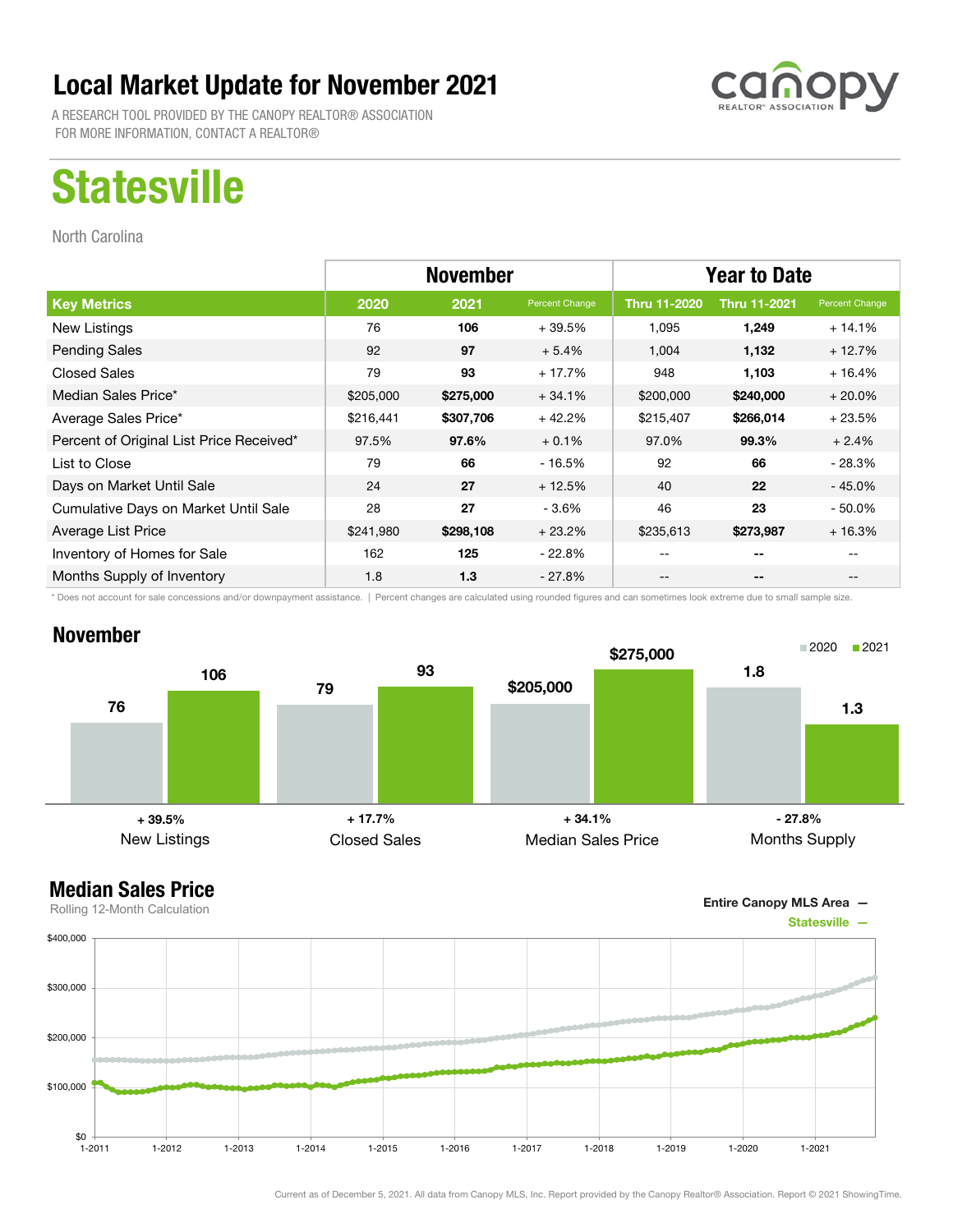A RESEARCH TOOL PROVIDED BY THE CANOPY REALTOR® ASSOCIATION FOR MORE INFORMATION, CONTACT A REALTOR®

## Waxhaw

North Carolina

|                                          | <b>November</b> |           |                | <b>Year to Date</b> |                     |                |
|------------------------------------------|-----------------|-----------|----------------|---------------------|---------------------|----------------|
| <b>Key Metrics</b>                       | 2020            | 2021      | Percent Change | Thru 11-2020        | <b>Thru 11-2021</b> | Percent Change |
| New Listings                             | 87              | 92        | $+5.7%$        | 1,570               | 1,342               | - 14.5%        |
| <b>Pending Sales</b>                     | 102             | 88        | $-13.7%$       | 1,450               | 1,268               | - 12.6%        |
| <b>Closed Sales</b>                      | 117             | 89        | $-23.9%$       | 1,348               | 1,262               | - 6.4%         |
| Median Sales Price*                      | \$428,000       | \$545,000 | $+27.3%$       | \$420,000           | \$490,000           | $+16.7%$       |
| Average Sales Price*                     | \$548,857       | \$579,497 | $+5.6%$        | \$494,715           | \$583,312           | $+17.9%$       |
| Percent of Original List Price Received* | 99.0%           | 100.6%    | $+1.6%$        | 98.0%               | 102.2%              | $+4.3%$        |
| List to Close                            | 81              | 68        | $-16.0%$       | 93                  | 75                  | $-19.4%$       |
| Days on Market Until Sale                | 29              | 24        | - 17.2%        | 41                  | 18                  | $-56.1%$       |
| Cumulative Days on Market Until Sale     | 29              | 15        | - 48.3%        | 48                  | 19                  | $-60.4%$       |
| Average List Price                       | \$528,991       | \$646,904 | $+22.3%$       | \$517,806           | \$605,356           | $+16.9%$       |
| Inventory of Homes for Sale              | 135             | 50        | $-63.0\%$      | --                  | $-$                 |                |
| Months Supply of Inventory               | 1.1             | 0.4       | $-63.6%$       | --                  | --                  | --             |

\* Does not account for sale concessions and/or downpayment assistance. | Percent changes are calculated using rounded figures and can sometimes look extreme due to small sample size.

### November





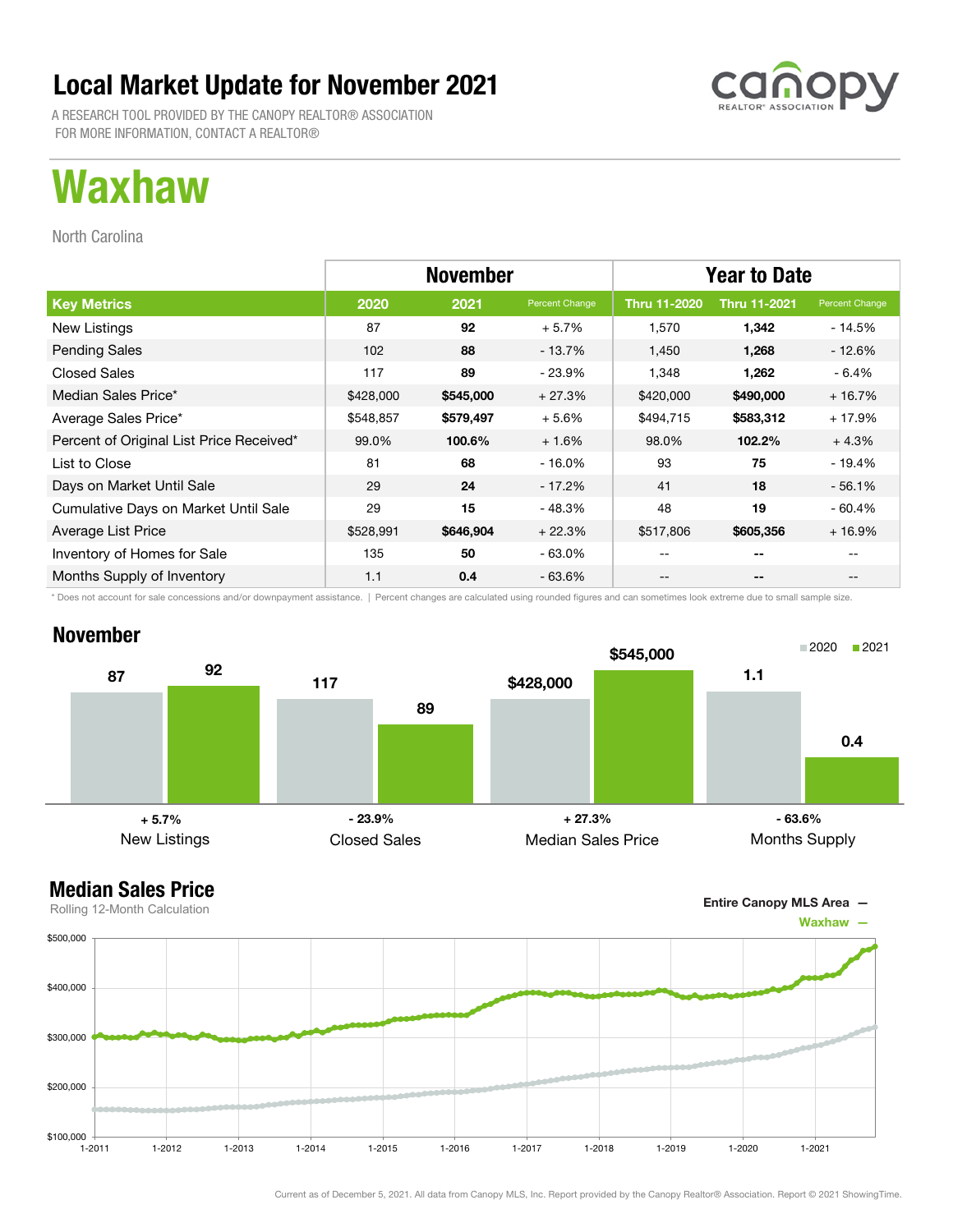

A RESEARCH TOOL PROVIDED BY THE CANOPY REALTOR® ASSOCIATION FOR MORE INFORMATION, CONTACT A REALTOR®

# Uptown Charlotte

North Carolina

|                                          | <b>November</b> |           |                | <b>Year to Date</b> |                     |                |
|------------------------------------------|-----------------|-----------|----------------|---------------------|---------------------|----------------|
| <b>Key Metrics</b>                       | 2020            | 2021      | Percent Change | <b>Thru 11-2020</b> | <b>Thru 11-2021</b> | Percent Change |
| New Listings                             | 34              | 27        | - 20.6%        | 459                 | 467                 | $+1.7%$        |
| <b>Pending Sales</b>                     | 23              | 38        | $+65.2%$       | 311                 | 452                 | $+45.3%$       |
| <b>Closed Sales</b>                      | 25              | 39        | $+56.0%$       | 305                 | 433                 | $+42.0%$       |
| Median Sales Price*                      | \$268,500       | \$310,000 | $+15.5%$       | \$281,000           | \$339,900           | $+21.0%$       |
| Average Sales Price*                     | \$310,952       | \$372,373 | $+19.8%$       | \$322,086           | \$390,959           | $+21.4%$       |
| Percent of Original List Price Received* | 96.8%           | 96.7%     | $-0.1%$        | 96.7%               | 97.2%               | $+0.5%$        |
| List to Close                            | 86              | 78        | $-9.3%$        | 84                  | 84                  | $0.0\%$        |
| Days on Market Until Sale                | 44              | 41        | $-6.8\%$       | 41                  | 43                  | $+4.9%$        |
| Cumulative Days on Market Until Sale     | 50              | 50        | $0.0\%$        | 49                  | 51                  | $+4.1%$        |
| Average List Price                       | \$410,952       | \$465,144 | $+13.2%$       | \$392,338           | \$425,969           | $+8.6%$        |
| Inventory of Homes for Sale              | 109             | 38        | $-65.1%$       |                     | --                  |                |
| Months Supply of Inventory               | 3.9             | 1.0       | - 74.4%        | --                  | --                  |                |

\* Does not account for sale concessions and/or downpayment assistance. | Percent changes are calculated using rounded figures and can sometimes look extreme due to small sample size.

### November



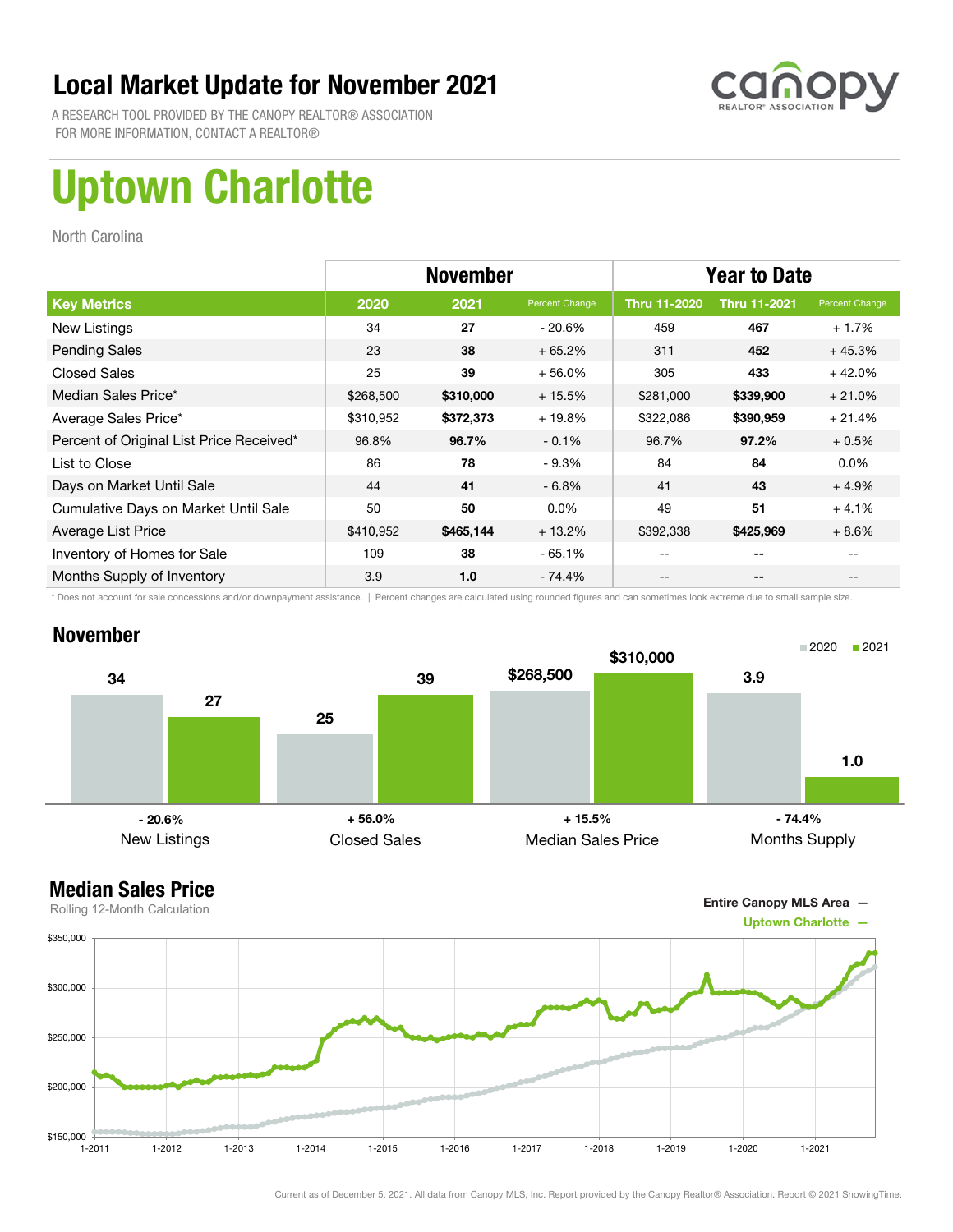

A RESEARCH TOOL PROVIDED BY THE CANOPY REALTOR® ASSOCIATION FOR MORE INFORMATION, CONTACT A REALTOR®

## Lake Norman

North Carolina

|                                          | <b>November</b> |           |                | <b>Year to Date</b> |                     |                |
|------------------------------------------|-----------------|-----------|----------------|---------------------|---------------------|----------------|
| <b>Key Metrics</b>                       | 2020            | 2021      | Percent Change | <b>Thru 11-2020</b> | <b>Thru 11-2021</b> | Percent Change |
| New Listings                             | 206             | 153       | - 25.7%        | 2,939               | 2,784               | - 5.3%         |
| <b>Pending Sales</b>                     | 218             | 170       | $-22.0%$       | 2,708               | 2,581               | $-4.7%$        |
| <b>Closed Sales</b>                      | 209             | 206       | $-1.4%$        | 2,504               | 2,567               | $+2.5%$        |
| Median Sales Price*                      | \$500,000       | \$491,092 | $-1.8%$        | \$422,000           | \$455,000           | $+7.8%$        |
| Average Sales Price*                     | \$641,711       | \$717,622 | $+11.8%$       | \$580,098           | \$654,237           | $+12.8%$       |
| Percent of Original List Price Received* | 98.1%           | 98.1%     | $0.0\%$        | 97.0%               | 100.0%              | $+3.1%$        |
| List to Close                            | 100             | 85        | $-15.0%$       | 111                 | 81                  | $-27.0\%$      |
| Days on Market Until Sale                | 44              | 27        | $-38.6%$       | 58                  | 26                  | $-55.2\%$      |
| Cumulative Days on Market Until Sale     | 55              | 27        | $-50.9%$       | 70                  | 27                  | $-61.4%$       |
| Average List Price                       | \$628,747       | \$746,074 | $+18.7%$       | \$609,392           | \$711,583           | $+16.8%$       |
| Inventory of Homes for Sale              | 349             | 198       | - 43.3%        | --                  | --                  |                |
| Months Supply of Inventory               | 1.5             | 0.9       | $-40.0\%$      | --                  | --                  |                |

\* Does not account for sale concessions and/or downpayment assistance. | Percent changes are calculated using rounded figures and can sometimes look extreme due to small sample size.

### November



Entire Canopy MLS Area —

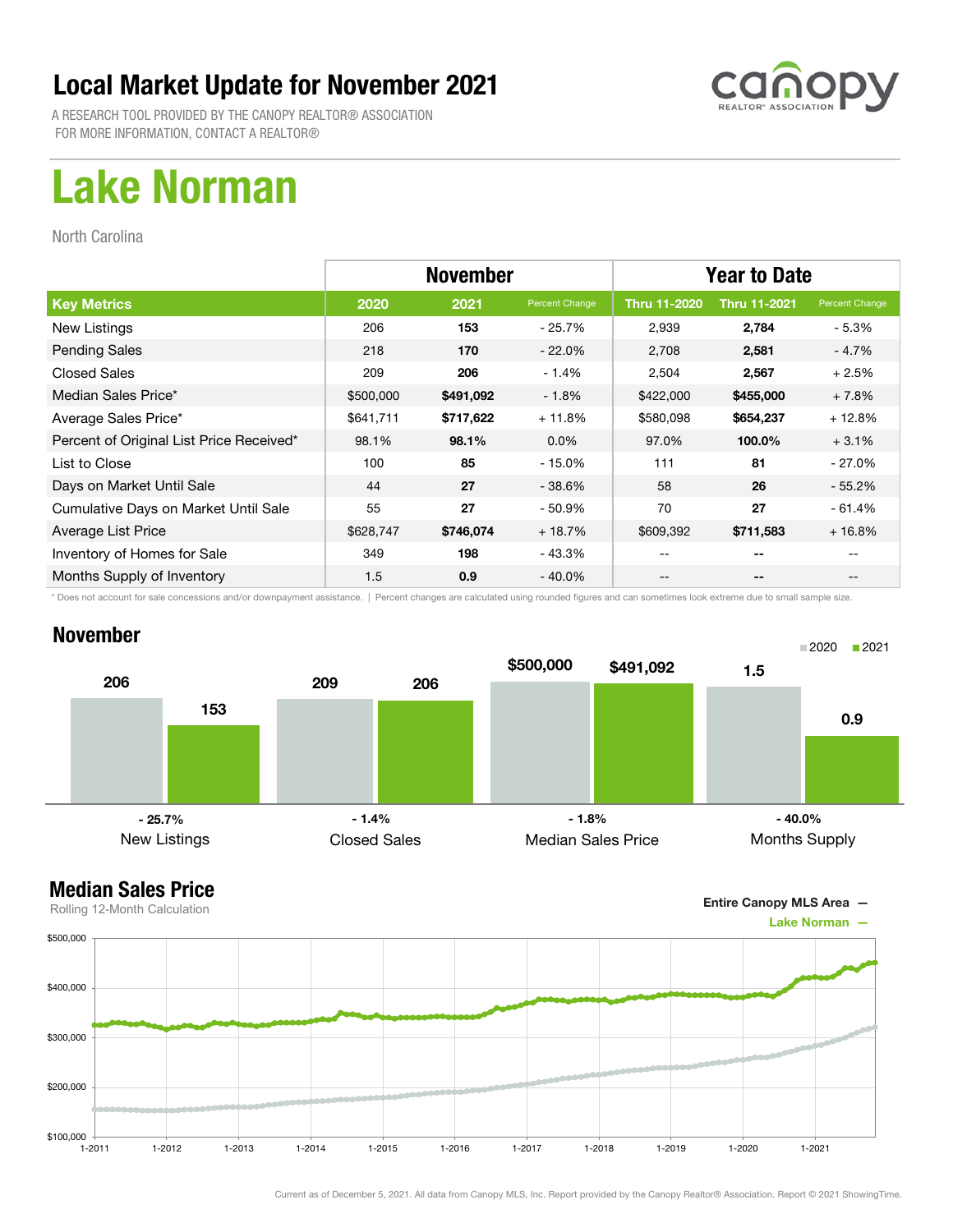A RESEARCH TOOL PROVIDED BY THE CANOPY REALTOR® ASSOCIATION FOR MORE INFORMATION, CONTACT A REALTOR®

# Lake Wylie

North Carolina

|                                          | <b>November</b> |           |                | <b>Year to Date</b> |                     |                |
|------------------------------------------|-----------------|-----------|----------------|---------------------|---------------------|----------------|
| <b>Key Metrics</b>                       | 2020            | 2021      | Percent Change | <b>Thru 11-2020</b> | <b>Thru 11-2021</b> | Percent Change |
| New Listings                             | 154             | 122       | - 20.8%        | 1.730               | 1,801               | $+4.1%$        |
| <b>Pending Sales</b>                     | 134             | 109       | $-18.7%$       | 1.627               | 1,707               | $+4.9%$        |
| <b>Closed Sales</b>                      | 133             | 144       | $+8.3%$        | 1,473               | 1,672               | $+13.5%$       |
| Median Sales Price*                      | \$399,999       | \$482,834 | $+20.7%$       | \$375,000           | \$438,391           | $+16.9%$       |
| Average Sales Price*                     | \$443,936       | \$519,334 | $+17.0%$       | \$426,692           | \$494,976           | $+16.0%$       |
| Percent of Original List Price Received* | 99.0%           | 100.7%    | $+1.7%$        | 97.8%               | 101.4%              | $+3.7%$        |
| List to Close                            | 92              | 119       | $+29.3%$       | 109                 | 101                 | - 7.3%         |
| Days on Market Until Sale                | 31              | 20        | $-35.5%$       | 49                  | 21                  | $-57.1%$       |
| Cumulative Days on Market Until Sale     | 46              | 18        | $-60.9%$       | 60                  | 22                  | - 63.3%        |
| Average List Price                       | \$499,094       | \$560,726 | $+12.3%$       | \$453,050           | \$535,956           | $+18.3%$       |
| Inventory of Homes for Sale              | 209             | 117       | - 44.0%        | --                  | --                  |                |
| Months Supply of Inventory               | 1.5             | 0.8       | - 46.7%        | --                  | --                  |                |

\* Does not account for sale concessions and/or downpayment assistance. | Percent changes are calculated using rounded figures and can sometimes look extreme due to small sample size.

### November





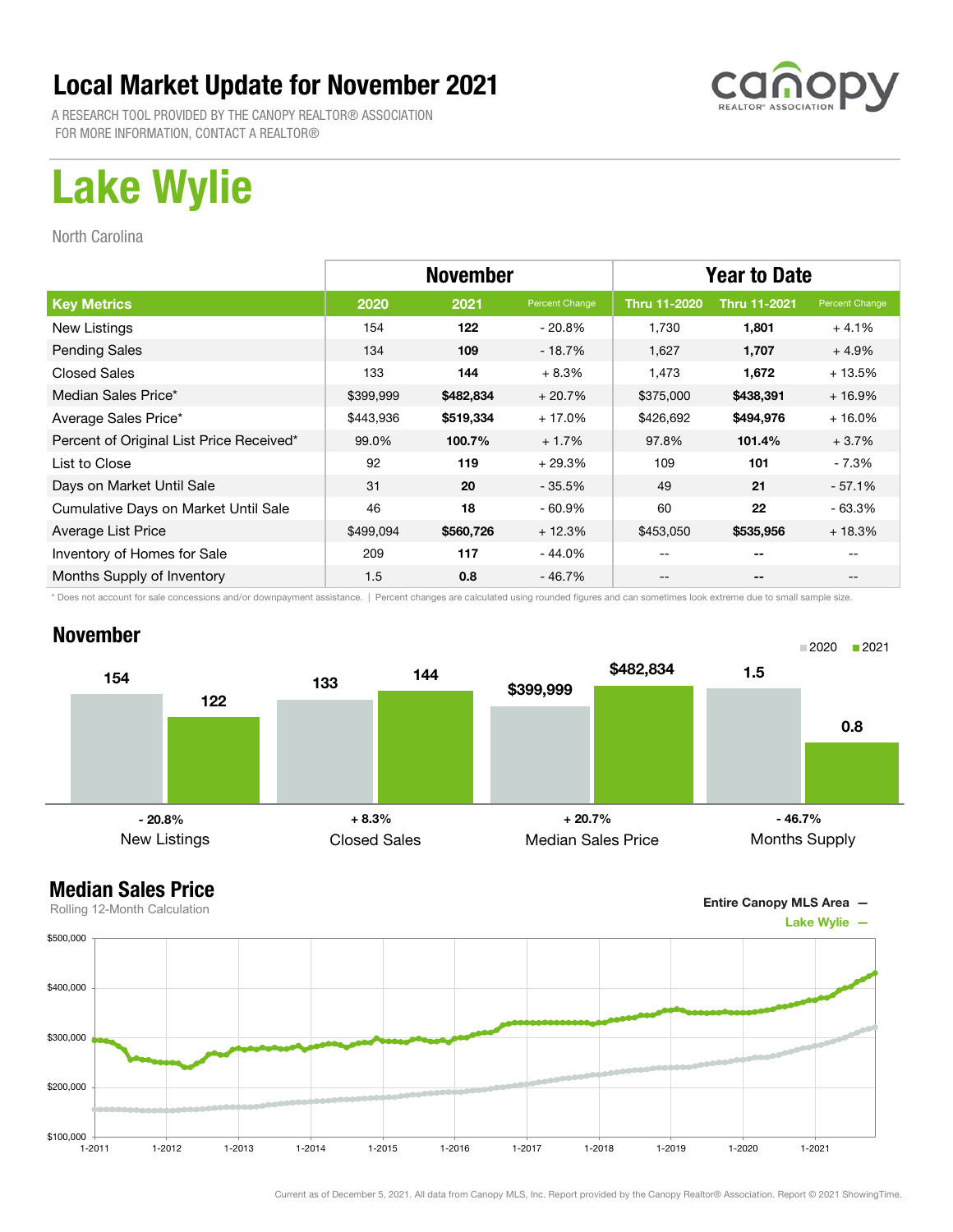

A RESEARCH TOOL PROVIDED BY THE CANOPY REALTOR® ASSOCIATION FOR MORE INFORMATION, CONTACT A REALTOR®

# Chester County

South Carolina

|                                          | <b>November</b> |           |                | <b>Year to Date</b> |                     |                |
|------------------------------------------|-----------------|-----------|----------------|---------------------|---------------------|----------------|
| <b>Key Metrics</b>                       | 2020            | 2021      | Percent Change | <b>Thru 11-2020</b> | <b>Thru 11-2021</b> | Percent Change |
| New Listings                             | 9               | 22        | $+144.4%$      | 224                 | 304                 | $+35.7%$       |
| <b>Pending Sales</b>                     | 8               | 24        | $+200.0\%$     | 214                 | 248                 | $+15.9%$       |
| <b>Closed Sales</b>                      | 17              | 23        | $+35.3%$       | 207                 | 232                 | $+12.1%$       |
| Median Sales Price*                      | \$150,000       | \$175,000 | $+16.7%$       | \$167,000           | \$173,500           | $+3.9%$        |
| Average Sales Price*                     | \$161,671       | \$281,291 | $+74.0%$       | \$186,430           | \$215,281           | $+15.5%$       |
| Percent of Original List Price Received* | 94.5%           | 96.1%     | $+1.7%$        | 95.4%               | 97.7%               | $+2.4%$        |
| List to Close                            | 81              | 80        | $-1.2%$        | 103                 | 81                  | $-21.4%$       |
| Days on Market Until Sale                | 27              | 35        | $+29.6%$       | 47                  | 28                  | $-40.4%$       |
| Cumulative Days on Market Until Sale     | 27              | 34        | $+25.9%$       | 53                  | 29                  | $-45.3%$       |
| Average List Price                       | \$75,175        | \$188,250 | $+150.4%$      | \$196,188           | \$227,313           | $+15.9%$       |
| Inventory of Homes for Sale              | 39              | 42        | $+7.7%$        |                     | --                  |                |
| Months Supply of Inventory               | 2.1             | 1.9       | $-9.5%$        | --                  | --                  |                |

\* Does not account for sale concessions and/or downpayment assistance. | Percent changes are calculated using rounded figures and can sometimes look extreme due to small sample size.

### November



Entire Canopy MLS Area —

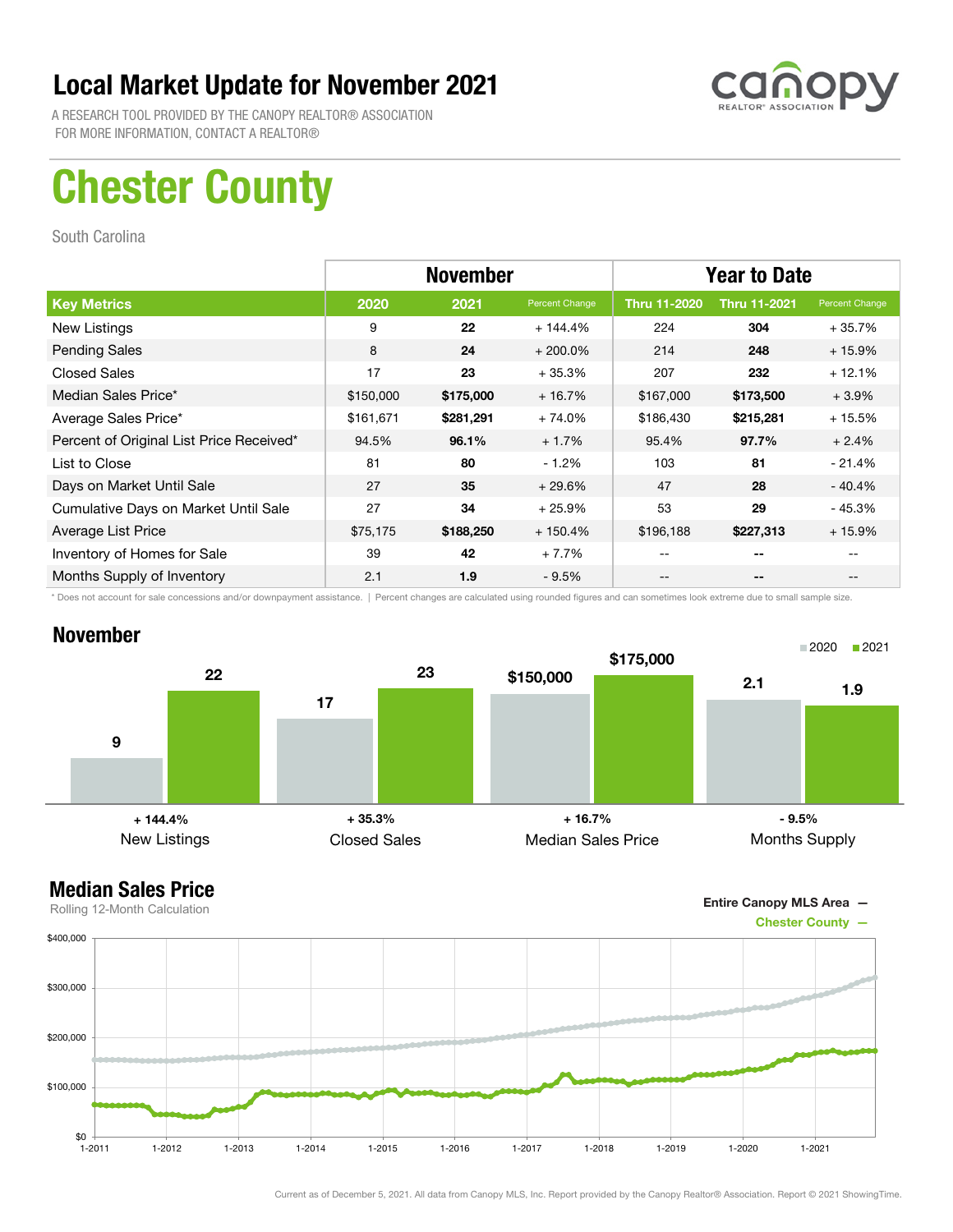

A RESEARCH TOOL PROVIDED BY THE CANOPY REALTOR® ASSOCIATION FOR MORE INFORMATION, CONTACT A REALTOR®

# Chesterfield County

South Carolina

|                                          | <b>November</b> |           |                | <b>Year to Date</b> |                     |                |
|------------------------------------------|-----------------|-----------|----------------|---------------------|---------------------|----------------|
| <b>Key Metrics</b>                       | 2020            | 2021      | Percent Change | <b>Thru 11-2020</b> | <b>Thru 11-2021</b> | Percent Change |
| New Listings                             | 14              | 22        | $+57.1%$       | 108                 | 155                 | $+43.5%$       |
| <b>Pending Sales</b>                     | 11              | 8         | $-27.3%$       | 92                  | 122                 | $+32.6%$       |
| <b>Closed Sales</b>                      | 6               | 8         | $+33.3%$       | 76                  | 120                 | $+57.9%$       |
| Median Sales Price*                      | \$144,500       | \$197,400 | $+36.6%$       | \$145,250           | \$185,000           | $+27.4%$       |
| Average Sales Price*                     | \$195,667       | \$226,525 | $+15.8%$       | \$143,938           | \$207,639           | $+44.3%$       |
| Percent of Original List Price Received* | 99.5%           | 98.1%     | $-1.4%$        | 93.9%               | 97.2%               | $+3.5%$        |
| List to Close                            | 151             | 112       | $-25.8\%$      | 174                 | 127                 | $-27.0\%$      |
| Days on Market Until Sale                | 93              | 28        | $-69.9\%$      | 108                 | 49                  | - 54.6%        |
| Cumulative Days on Market Until Sale     | 93              | 28        | $-69.9\%$      | 124                 | 50                  | - 59.7%        |
| Average List Price                       | \$191,977       | \$242,250 | $+26.2%$       | \$175,279           | \$207,221           | $+18.2%$       |
| Inventory of Homes for Sale              | 37              | 42        | $+13.5%$       | --                  | --                  |                |
| Months Supply of Inventory               | 4.7             | 3.8       | $-19.1%$       | --                  | --                  |                |

\* Does not account for sale concessions and/or downpayment assistance. | Percent changes are calculated using rounded figures and can sometimes look extreme due to small sample size.

### November



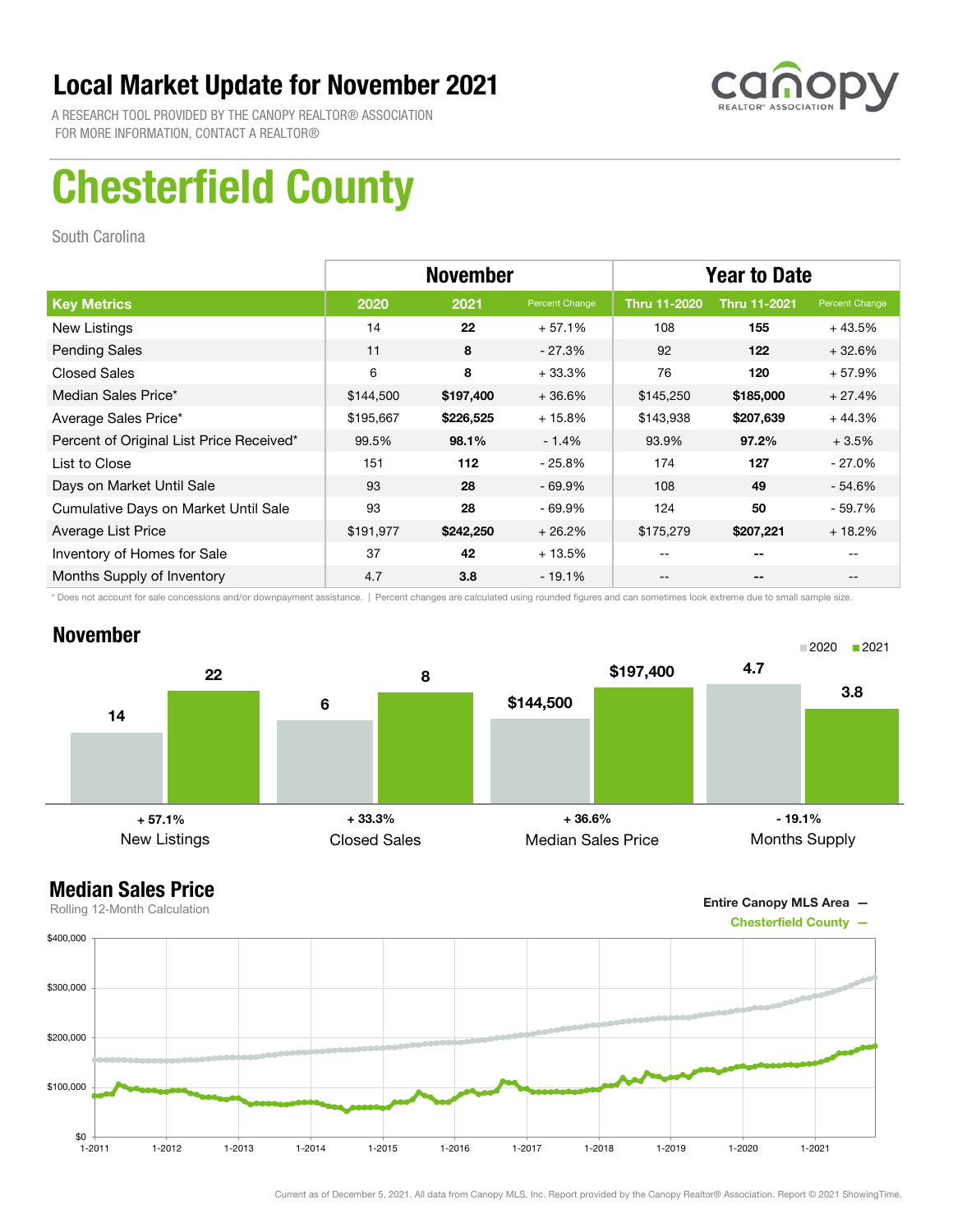

A RESEARCH TOOL PROVIDED BY THE CANOPY REALTOR® ASSOCIATION FOR MORE INFORMATION, CONTACT A REALTOR®

# Lancaster County

South Carolina

|                                          | <b>November</b> |           |                | <b>Year to Date</b> |                     |                |
|------------------------------------------|-----------------|-----------|----------------|---------------------|---------------------|----------------|
| <b>Key Metrics</b>                       | 2020            | 2021      | Percent Change | <b>Thru 11-2020</b> | <b>Thru 11-2021</b> | Percent Change |
| New Listings                             | 160             | 139       | $-13.1%$       | 2,365               | 2,125               | $-10.1%$       |
| <b>Pending Sales</b>                     | 194             | 156       | $-19.6\%$      | 2,315               | 1,972               | $-14.8%$       |
| <b>Closed Sales</b>                      | 194             | 159       | $-18.0%$       | 2,106               | 2,043               | $-3.0%$        |
| Median Sales Price*                      | \$336,750       | \$401,000 | $+19.1%$       | \$325,000           | \$365,000           | $+12.3%$       |
| Average Sales Price*                     | \$349,799       | \$411,896 | $+17.8%$       | \$328,427           | \$377,389           | $+14.9%$       |
| Percent of Original List Price Received* | 99.2%           | 100.6%    | $+1.4%$        | 98.0%               | 100.7%              | $+2.8%$        |
| List to Close                            | 91              | 65        | $-28.6%$       | 102                 | 81                  | $-20.6%$       |
| Days on Market Until Sale                | 33              | 16        | $-51.5%$       | 47                  | 20                  | $-57.4%$       |
| Cumulative Days on Market Until Sale     | 38              | 15        | $-60.5%$       | 50                  | 18                  | $-64.0%$       |
| Average List Price                       | \$384,756       | \$370,584 | $-3.7\%$       | \$346,562           | \$386,084           | $+11.4%$       |
| Inventory of Homes for Sale              | 221             | 139       | - 37.1%        | --                  | --                  |                |
| Months Supply of Inventory               | 1.1             | 0.8       | $-27.3%$       | --                  | --                  |                |

\* Does not account for sale concessions and/or downpayment assistance. | Percent changes are calculated using rounded figures and can sometimes look extreme due to small sample size.

### November



### Median Sales Price



Current as of December 5, 2021. All data from Canopy MLS, Inc. Report provided by the Canopy Realtor® Association. Report © 2021 ShowingTime.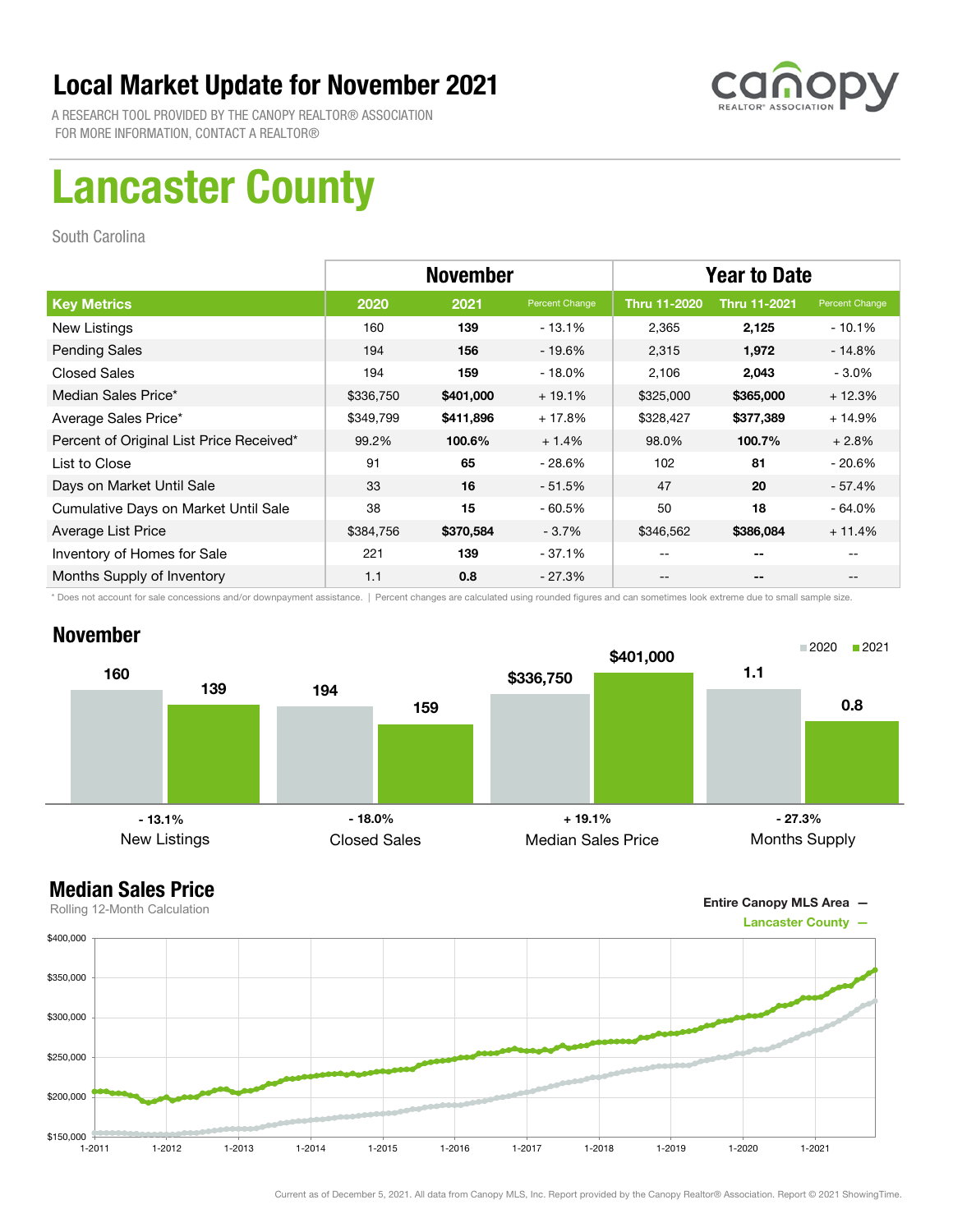

A RESEARCH TOOL PROVIDED BY THE CANOPY REALTOR® ASSOCIATION FOR MORE INFORMATION, CONTACT A REALTOR®

# York County

South Carolina

|                                          | <b>November</b> |           |                | <b>Year to Date</b> |                     |                |
|------------------------------------------|-----------------|-----------|----------------|---------------------|---------------------|----------------|
| <b>Key Metrics</b>                       | 2020            | 2021      | Percent Change | <b>Thru 11-2020</b> | <b>Thru 11-2021</b> | Percent Change |
| New Listings                             | 468             | 460       | $-1.7%$        | 5,871               | 6,049               | $+3.0\%$       |
| <b>Pending Sales</b>                     | 418             | 469       | $+12.2%$       | 5,521               | 5,659               | $+2.5%$        |
| <b>Closed Sales</b>                      | 449             | 447       | $-0.4%$        | 5,109               | 5,478               | $+7.2%$        |
| Median Sales Price*                      | \$301,900       | \$370,000 | $+22.6%$       | \$287,000           | \$326,000           | $+13.6%$       |
| Average Sales Price*                     | \$328,951       | \$400,530 | $+21.8%$       | \$321,951           | \$371,610           | $+15.4%$       |
| Percent of Original List Price Received* | 99.4%           | 100.5%    | $+1.1%$        | 98.2%               | 101.3%              | $+3.2%$        |
| List to Close                            | 75              | 75        | $0.0\%$        | 86                  | 70                  | $-18.6%$       |
| Days on Market Until Sale                | 24              | 17        | $-29.2\%$      | 35                  | 17                  | $-51.4%$       |
| Cumulative Days on Market Until Sale     | 28              | 15        | $-46.4%$       | 41                  | 16                  | $-61.0%$       |
| Average List Price                       | \$339,933       | \$382,713 | $+12.6%$       | \$333,376           | \$381,708           | $+14.5%$       |
| Inventory of Homes for Sale              | 547             | 356       | - 34.9%        |                     | --                  |                |
| Months Supply of Inventory               | 1.1             | 0.7       | $-36.4%$       | --                  | --                  |                |

\* Does not account for sale concessions and/or downpayment assistance. | Percent changes are calculated using rounded figures and can sometimes look extreme due to small sample size.

### November



Entire Canopy MLS Area —

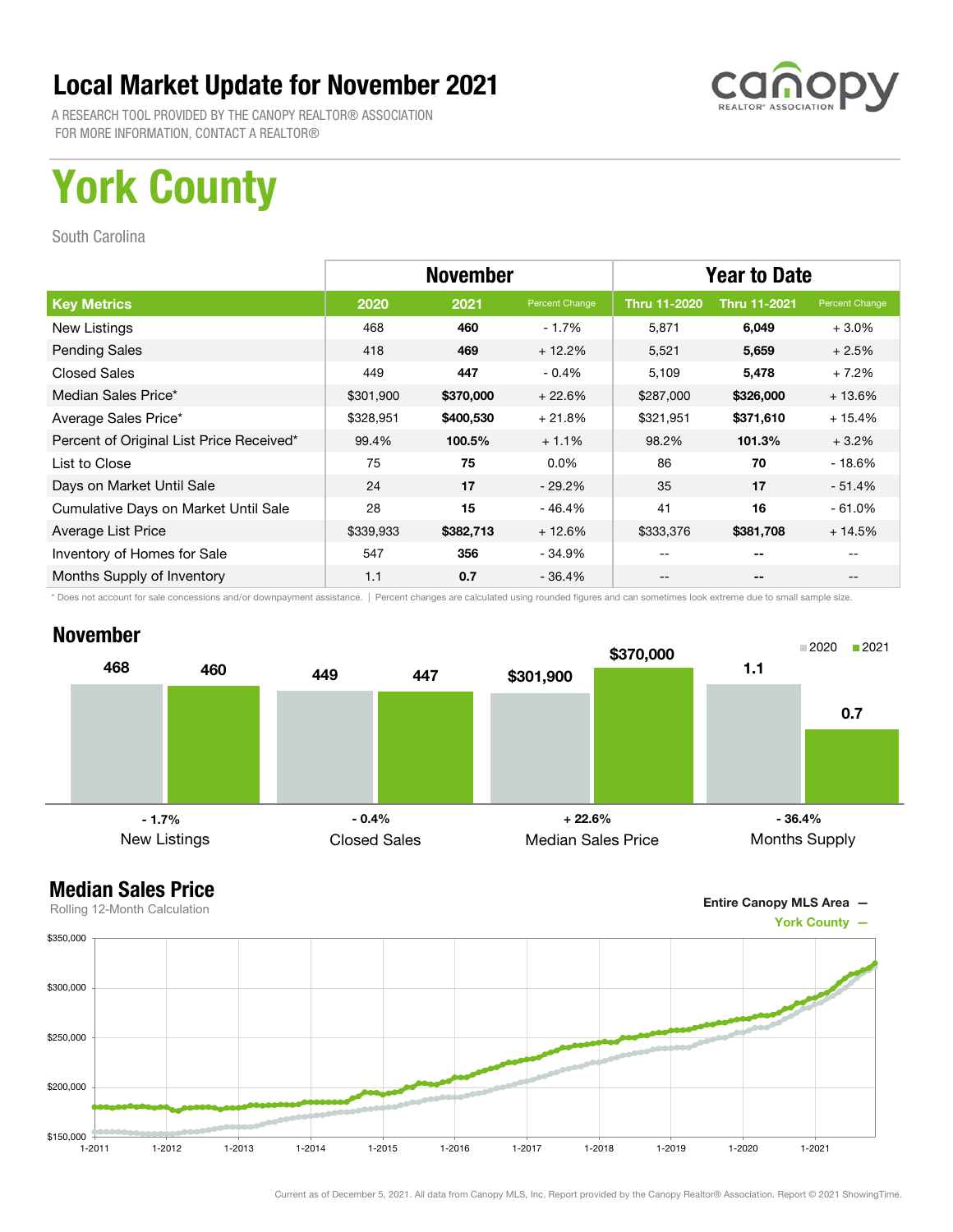A RESEARCH TOOL PROVIDED BY THE CANOPY REALTOR® ASSOCIATION FOR MORE INFORMATION, CONTACT A REALTOR®



## Fort Mill

South Carolina

|                                          | <b>November</b> |           |                | <b>Year to Date</b> |                     |                |
|------------------------------------------|-----------------|-----------|----------------|---------------------|---------------------|----------------|
| <b>Key Metrics</b>                       | 2020            | 2021      | Percent Change | <b>Thru 11-2020</b> | <b>Thru 11-2021</b> | Percent Change |
| New Listings                             | 126             | 105       | - 16.7%        | 1,811               | 1,714               | - 5.4%         |
| <b>Pending Sales</b>                     | 122             | 122       | $0.0\%$        | 1,704               | 1,639               | $-3.8\%$       |
| <b>Closed Sales</b>                      | 141             | 130       | $-7.8%$        | 1,600               | 1,613               | $+0.8\%$       |
| Median Sales Price*                      | \$345,000       | \$430,000 | $+24.6%$       | \$340,500           | \$393,000           | $+15.4%$       |
| Average Sales Price*                     | \$390,548       | \$465,930 | $+19.3%$       | \$380,902           | \$435,748           | + 14.4%        |
| Percent of Original List Price Received* | 100.1%          | 101.8%    | $+1.7%$        | 98.5%               | 101.6%              | $+3.1%$        |
| List to Close                            | 82              | 77        | $-6.1%$        | 92                  | 66                  | - 28.3%        |
| Days on Market Until Sale                | 25              | 14        | $-44.0%$       | 35                  | 16                  | - 54.3%        |
| Cumulative Days on Market Until Sale     | 35              | 11        | $-68.6%$       | 40                  | 14                  | - 65.0%        |
| Average List Price                       | \$373,280       | \$432,458 | $+15.9%$       | \$382,596           | \$446,697           | $+16.8%$       |
| Inventory of Homes for Sale              | 141             | 70        | - 50.4%        | --                  | --                  |                |
| Months Supply of Inventory               | 1.0             | 0.5       | $-50.0\%$      | --                  | --                  | $- -$          |

\* Does not account for sale concessions and/or downpayment assistance. | Percent changes are calculated using rounded figures and can sometimes look extreme due to small sample size.

### November



### Median Sales Price

Entire Canopy MLS Area —

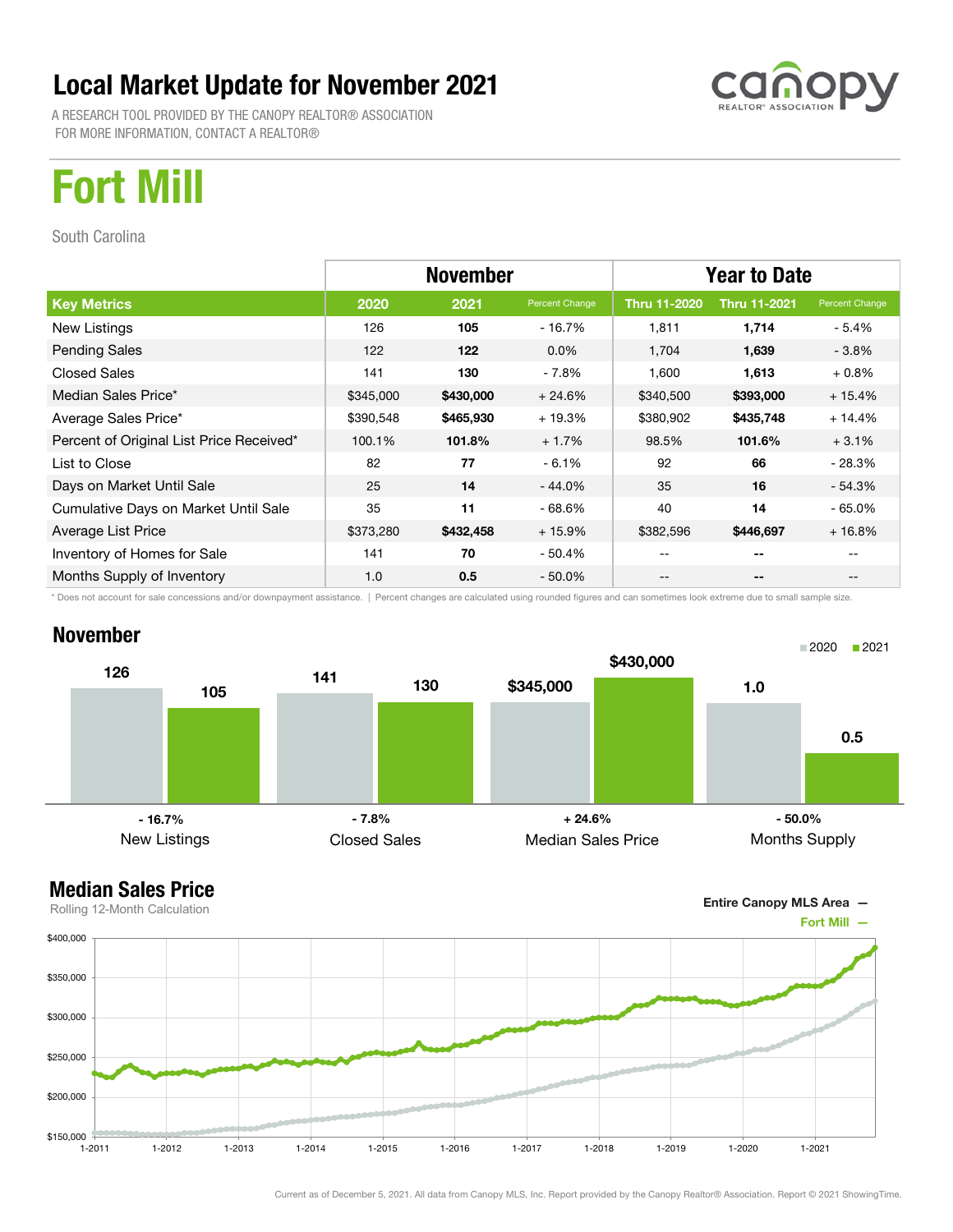A RESEARCH TOOL PROVIDED BY THE CANOPY REALTOR® ASSOCIATION FOR MORE INFORMATION, CONTACT A REALTOR®

# Rock Hill

South Carolina

|                                          | <b>November</b> |           |                | <b>Year to Date</b> |                     |                                       |
|------------------------------------------|-----------------|-----------|----------------|---------------------|---------------------|---------------------------------------|
| <b>Key Metrics</b>                       | 2020            | 2021      | Percent Change | <b>Thru 11-2020</b> | <b>Thru 11-2021</b> | Percent Change                        |
| New Listings                             | 162             | 174       | $+7.4%$        | 1,907               | 2,093               | $+9.8%$                               |
| <b>Pending Sales</b>                     | 154             | 172       | $+11.7%$       | 1,817               | 1,945               | $+7.0%$                               |
| <b>Closed Sales</b>                      | 159             | 155       | - 2.5%         | 1,725               | 1,883               | $+9.2%$                               |
| Median Sales Price*                      | \$225,000       | \$298,000 | $+32.4%$       | \$235,000           | \$270,000           | $+14.9%$                              |
| Average Sales Price*                     | \$246,802       | \$317,967 | $+28.8%$       | \$249,969           | \$290,353           | $+16.2%$                              |
| Percent of Original List Price Received* | 99.3%           | 100.3%    | $+1.0%$        | 98.2%               | 101.4%              | $+3.3%$                               |
| List to Close                            | 67              | 54        | - 19.4%        | 75                  | 58                  | $-22.7%$                              |
| Days on Market Until Sale                | 21              | 16        | $-23.8\%$      | 28                  | 15                  | $-46.4%$                              |
| Cumulative Days on Market Until Sale     | 22              | 15        | - 31.8%        | 33                  | 13                  | $-60.6%$                              |
| Average List Price                       | \$253,673       | \$303,969 | $+19.8%$       | \$255,461           | \$296,418           | $+16.0%$                              |
| Inventory of Homes for Sale              | 165             | 130       | - 21.2%        | --                  | --                  |                                       |
| Months Supply of Inventory               | 1.0             | 0.8       | $-20.0\%$      | --                  | --                  | $\hspace{0.05cm}$ – $\hspace{0.05cm}$ |

\* Does not account for sale concessions and/or downpayment assistance. | Percent changes are calculated using rounded figures and can sometimes look extreme due to small sample size.

### November



Entire Canopy MLS Area —

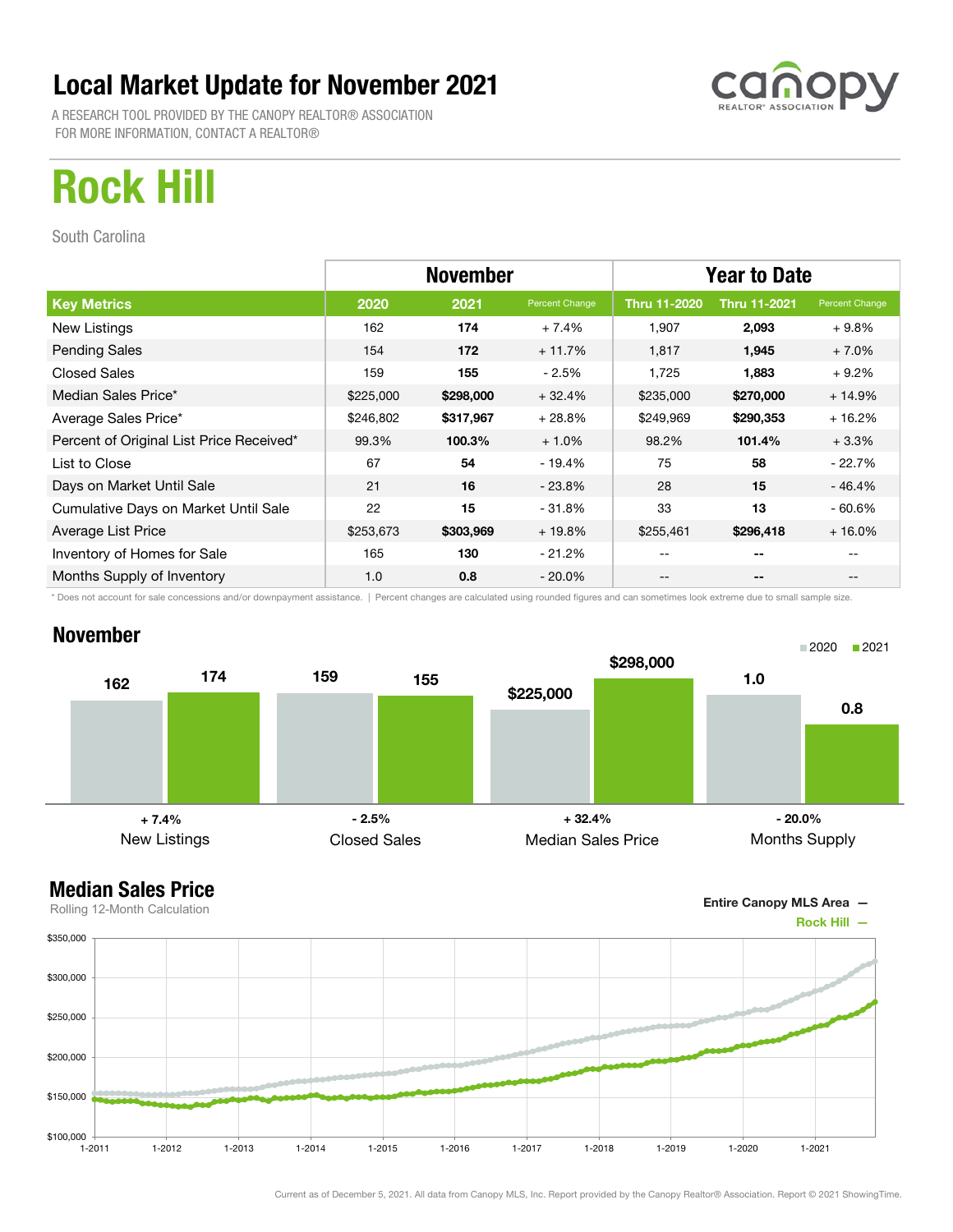A RESEARCH TOOL PROVIDED BY THE CANOPY REALTOR® ASSOCIATION FOR MORE INFORMATION, CONTACT A REALTOR®

# Tega Cay

South Carolina

|                                          | <b>November</b> |           |                | <b>Year to Date</b> |                     |                |
|------------------------------------------|-----------------|-----------|----------------|---------------------|---------------------|----------------|
| <b>Key Metrics</b>                       | 2020            | 2021      | Percent Change | Thru 11-2020        | <b>Thru 11-2021</b> | Percent Change |
| New Listings                             | 35              | 24        | $-31.4%$       | 429                 | 432                 | $+0.7%$        |
| <b>Pending Sales</b>                     | 34              | 21        | $-38.2\%$      | 388                 | 407                 | $+4.9%$        |
| <b>Closed Sales</b>                      | 30              | 19        | - 36.7%        | 325                 | 391                 | $+20.3%$       |
| Median Sales Price*                      | \$365,000       | \$407,000 | $+11.5%$       | \$376,800           | \$400,000           | $+6.2%$        |
| Average Sales Price*                     | \$386,372       | \$493,422 | $+27.7%$       | \$397,571           | \$450,866           | $+13.4%$       |
| Percent of Original List Price Received* | 99.6%           | 101.8%    | $+2.2%$        | 97.9%               | 101.9%              | $+4.1%$        |
| List to Close                            | 98              | 75        | - 23.5%        | 86                  | 81                  | - 5.8%         |
| Days on Market Until Sale                | 37              | 12        | $-67.6%$       | 40                  | 12                  | $-70.0\%$      |
| Cumulative Days on Market Until Sale     | 43              | 17        | $-60.5%$       | 50                  | 21                  | $-58.0%$       |
| Average List Price                       | \$458,752       | \$405,949 | - 11.5%        | \$425,509           | \$449,025           | $+5.5%$        |
| Inventory of Homes for Sale              | 34              | 17        | $-50.0\%$      | --                  | --                  |                |
| Months Supply of Inventory               | 1.0             | 0.5       | $-50.0\%$      | --                  | --                  |                |

\* Does not account for sale concessions and/or downpayment assistance. | Percent changes are calculated using rounded figures and can sometimes look extreme due to small sample size.

### November